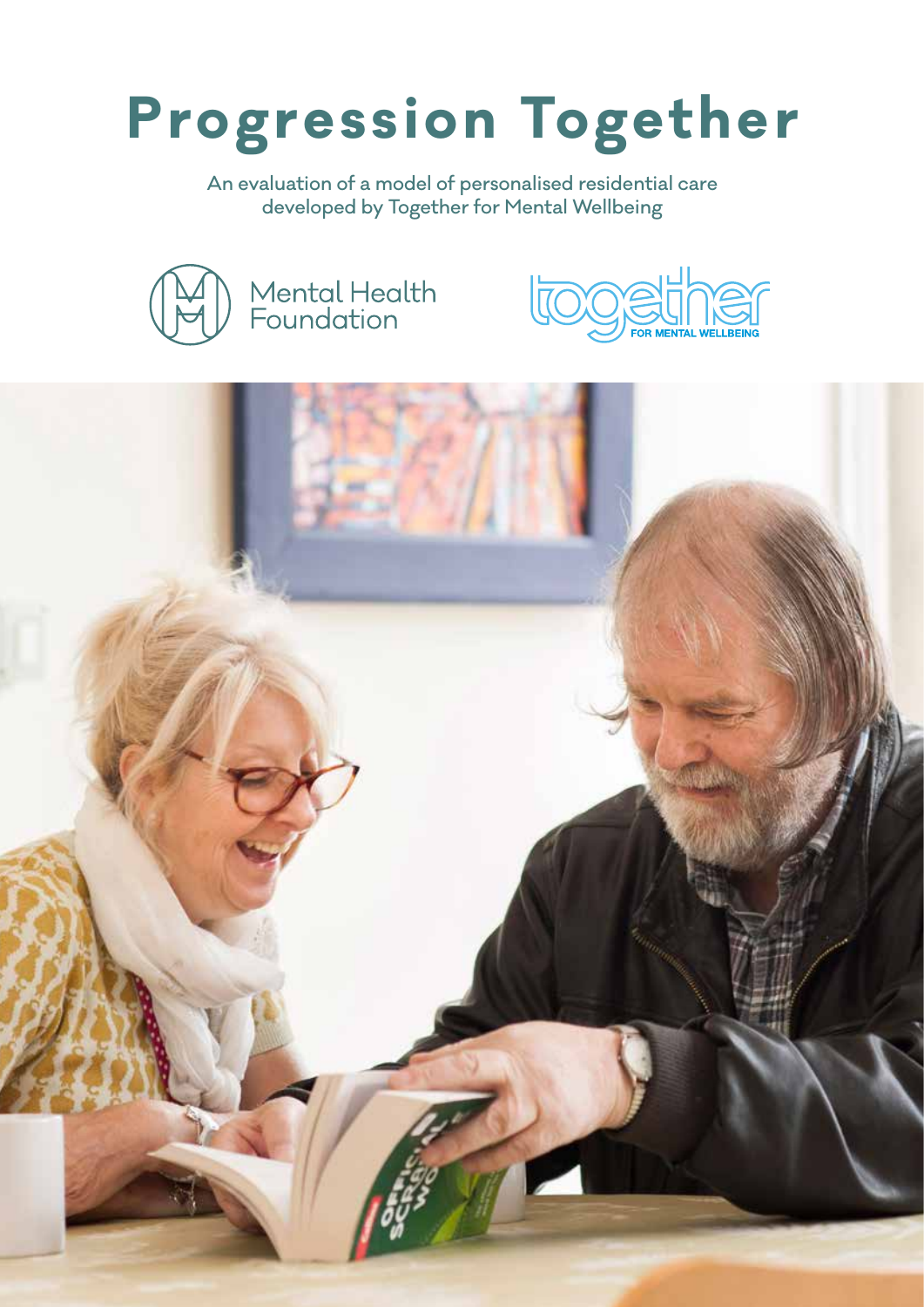*This report is the culmination of a three-year independent evaluation of the impact of Progression Together, a model of personalised support in a residential setting by the charity Together for Mental Wellbeing. The project was funded by the Department of Health.* 

**March 2016**

#### **Suggested Citation:**

Chakkalackal, L., Foye, U., Breedvelt, J.J.F., Graham, C., Elliott, I. and Morgan, K. (2016). *Progression Together: An evaluation of a model of personalised residential care developed by Together for Mental Wellbeing*. Mental Health Foundation: London.

#### **Acknowledgements**

The Mental Health Foundation acknowledges and thanks all those who contributed to this evaluation, including the Evaluation Steering Group, Progression Together staff, and participants who contributed their expertise and time.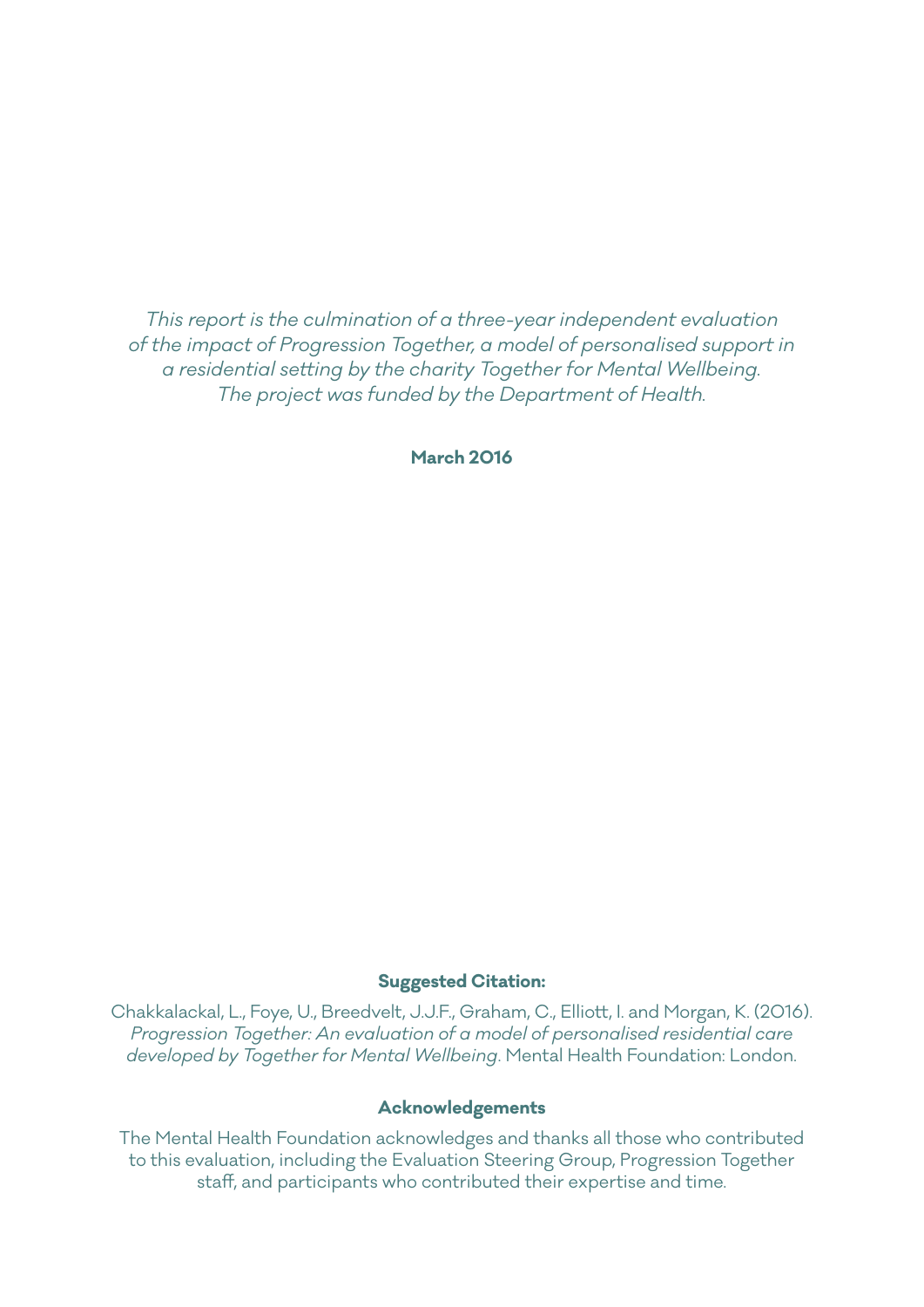

# **Contents**

|                    | <b>Executive Summary</b>    |                                                            | 1              |
|--------------------|-----------------------------|------------------------------------------------------------|----------------|
| 1. Introduction    |                             |                                                            | 4              |
| 1.1                |                             | Background                                                 | $\overline{4}$ |
| 1.2                |                             | Funding context                                            | $\overline{4}$ |
| 1.3                |                             | Overview of Progression Together                           | 4              |
| 1.4                |                             | Evaluation aims and objectives                             | $\overline{4}$ |
| 2. Method          |                             |                                                            | 7              |
| 2.1                | Setting                     |                                                            | $\overline{7}$ |
| 2.2                | Design                      |                                                            | 7              |
| 2.3                | <b>Measures</b>             |                                                            | 8              |
| 2.4                | Procedure                   |                                                            |                |
| 2.5                | Site profiles               |                                                            |                |
| 2.6                | Participant characteristics |                                                            | 12             |
| 2.7                |                             | Data analysis                                              | 19             |
|                    |                             | Quantitative data analysis                                 | 19             |
|                    |                             | Qualitative data analysis                                  | 19             |
| <b>3. Findings</b> |                             |                                                            | 20             |
| 3.1                |                             | Quantitative data                                          | 20             |
|                    | 3.1.1                       | Wellbeing                                                  | 20             |
|                    | 3.1.2                       | Lifestyle                                                  | 22             |
|                    | 3.1.3                       | Employment, volunteering and education                     | 24             |
|                    | 3.1.4                       | Goal attainment                                            | 25             |
|                    | 3.1.5                       | Cost analysis                                              | 29             |
| 3.2                |                             | Qualitative data                                           | 35             |
|                    | 3.2.1                       | Participants' experience of Progression Together           | 36             |
|                    |                             | Flexible staff support that is tailored to each individual | 36             |
|                    |                             | Progress towards self-management                           | 37             |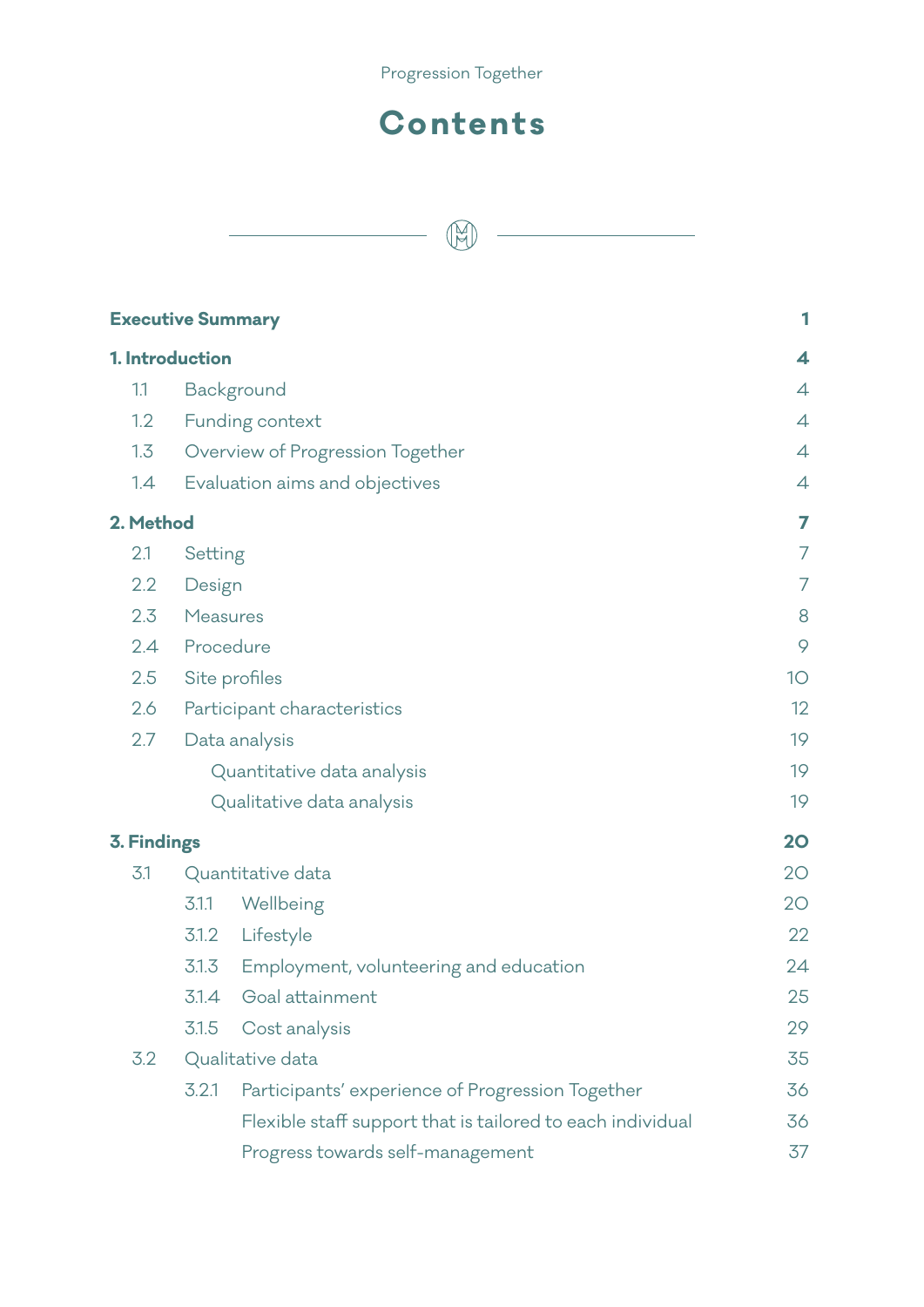Engagement in the community 38 Peer support 38 Use of recovery vouchers and the state of the state of the state  $39$ Goal setting 39 Improvements 40 3.2.2 Staff consultation 40 **4. Discussion 46 5. Conclusions 50 6. Recommendations 51 7. References 52**

H

| <b>8. Appendices</b> | 53 |
|----------------------|----|
|                      |    |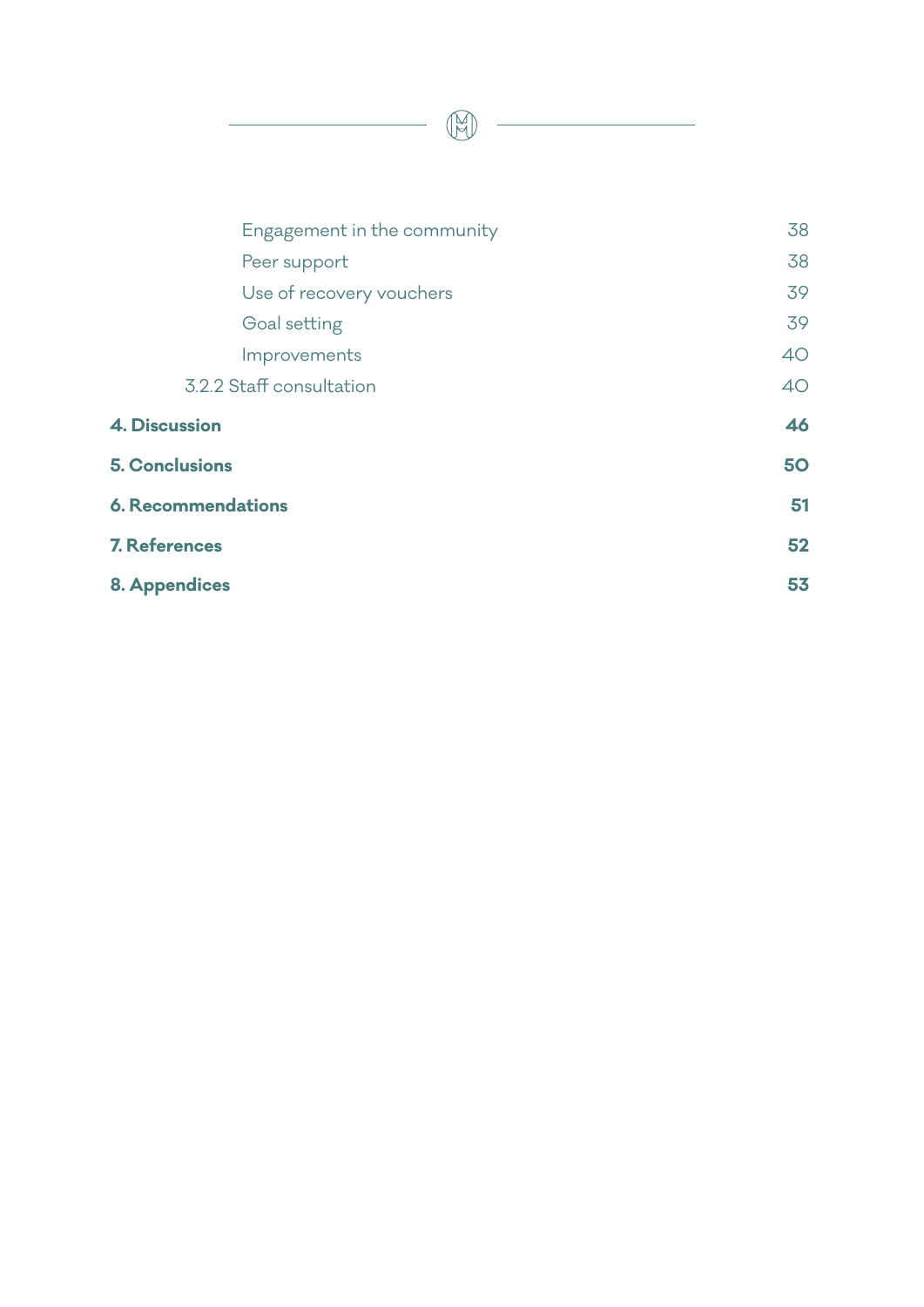# **List of tables**

| <b>Table 1</b>  | Evaluation sites and numbers of participants                                                  | 8         |
|-----------------|-----------------------------------------------------------------------------------------------|-----------|
| <b>Table 2</b>  | Characteristics of the five evaluation services included in<br>the evaluation                 | <b>10</b> |
| <b>Table 3</b>  | Discharge rates of participants who entered services pre-<br>and post- service transformation | 16        |
| <b>Table 4</b>  | Health-promoting lifestyle subscale scores across T1, T2 and T3                               | 23        |
| <b>Table 5</b>  | Support provision breakdown of Kelvin Grove and York Road<br>in 2015                          | 31        |
| <b>Table 6</b>  | Staffing structure for York Road and Kelvin Grove services for<br>2013/2014 and 2014/2015     | 31        |
| <b>Table 7</b>  | Occupancy rates for Kelvin Grove and York Road for<br>2013/2014, 2014/2015 and 2015/2016      | 31        |
| <b>Table 8</b>  | Cost comparisons for each service per week for 2013/2014                                      | 32        |
| <b>Table 9</b>  | Cost comparisons for each service per annum for 2013/2014                                     | 32        |
| <b>Table 10</b> | Cost comparisons for each service per week for 2014/2015                                      | 33        |
| <b>Table 11</b> | Cost comparisons for each service per annum for 2014/2015                                     | 33        |
| <b>Table 12</b> | Numbers of qualitative evaluation participants by service                                     | 35        |
| <b>Table 13</b> | Budget breakdown per week for Kelvin Grove service between<br>2013 and 2015                   | 68        |
| <b>Table 14</b> | Budget breakdown per week for York Road service between<br>2013 and 2015                      | 69        |

 $\begin{picture}(20,20) \put(0,0){\line(1,0){10}} \put(15,0){\line(1,0){10}} \put(15,0){\line(1,0){10}} \put(15,0){\line(1,0){10}} \put(15,0){\line(1,0){10}} \put(15,0){\line(1,0){10}} \put(15,0){\line(1,0){10}} \put(15,0){\line(1,0){10}} \put(15,0){\line(1,0){10}} \put(15,0){\line(1,0){10}} \put(15,0){\line(1,0){10}} \put(15,0){\line(1$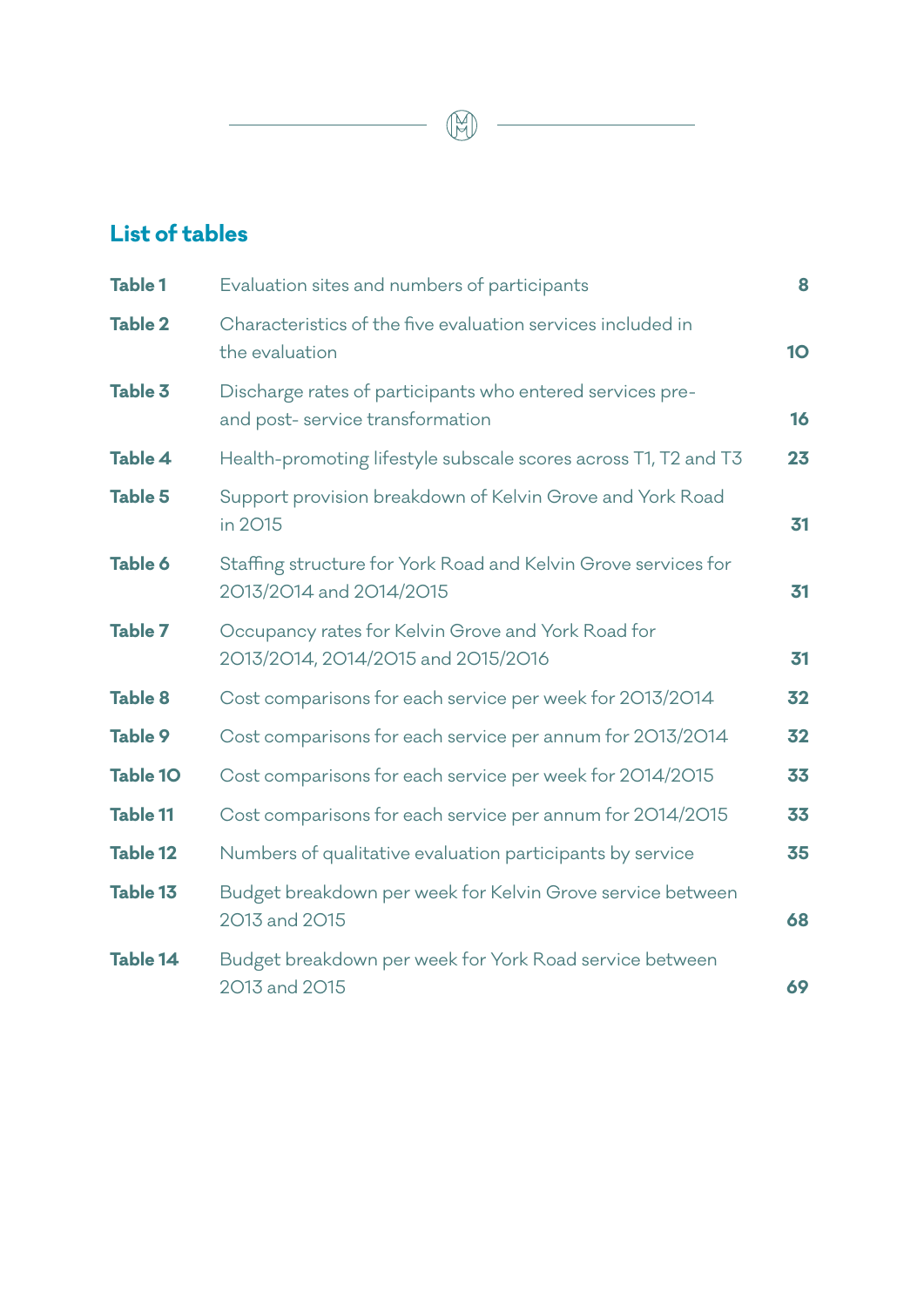# **List of figures**

| <b>Figure 1</b>  | Breakdown of sample according to site of service attended                                   | 12        |
|------------------|---------------------------------------------------------------------------------------------|-----------|
| <b>Figure 2</b>  | Participant follow-up completion rates                                                      | 13        |
| <b>Figure 3</b>  | Participants by primary diagnosis                                                           | 14        |
| Figure 4         | Number of suicide attempts                                                                  | 14        |
| <b>Figure 5</b>  | Length of residence in the Progression Together service                                     | 15        |
| <b>Figure 6</b>  | Level of perceived support from the psychiatrist                                            | 17        |
| <b>Figure 7</b>  | Level of perceived support from the CPN                                                     | 17        |
| <b>Figure 8</b>  | Level of perceived support from the social worker                                           | 18        |
| <b>Figure 9</b>  | Mean wellbeing scores across T1, T2 and T3                                                  | <b>20</b> |
| <b>Figure 10</b> | Mean wellbeing scores across T1, T2 and T3 according to<br>service entry point              | 21        |
| <b>Figure 11</b> | Lifestyle scores across T1, T2 and T3                                                       | 22        |
| <b>Figure 12</b> | Engagement in employment, education and volunteering at<br>T1, T2 and T3                    | 24        |
| Figure 13        | T1 goals by type                                                                            | 25        |
| Figure 14        | T2 goals by type                                                                            | 28        |
| <b>Figure 15</b> | Alternative service provisions informed by expert opinion for<br>York Road and Kelvin Grove | 30        |

 $\begin{picture}(42,14) \put(0,0){\vector(0,1){10}} \put(1,0){\vector(0,1){10}} \put(1,0){\vector(0,1){10}} \put(1,0){\vector(0,1){10}} \put(1,0){\vector(0,1){10}} \put(1,0){\vector(0,1){10}} \put(1,0){\vector(0,1){10}} \put(1,0){\vector(0,1){10}} \put(1,0){\vector(0,1){10}} \put(1,0){\vector(0,1){10}} \put(1,0){\vector(0,1){10}} \put(1,0){\vector(0,1){10}} \put(1,$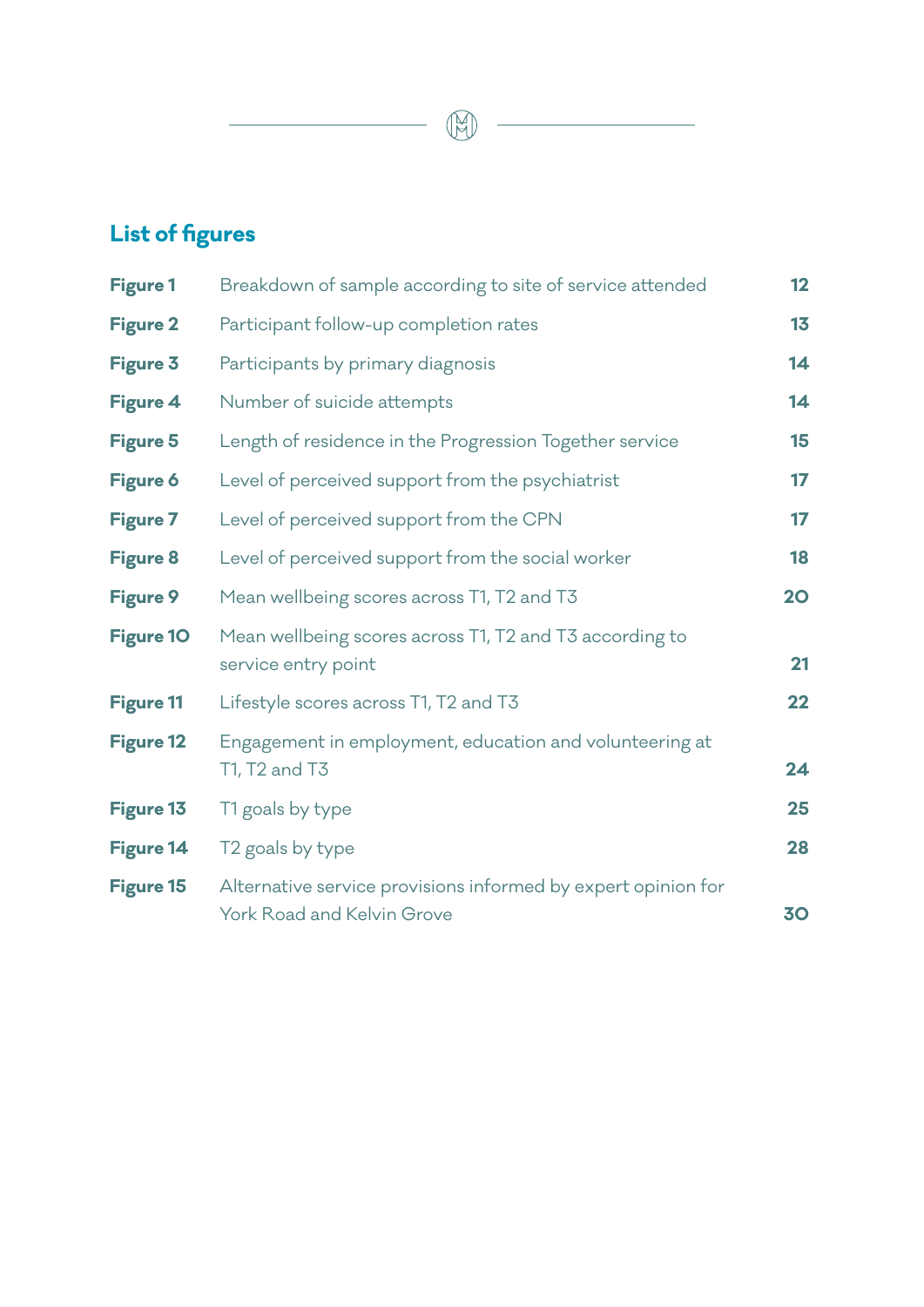#### Progression Together

# **Executive Summary**

In 2009, Together for Mental Wellbeing (Together) began to transform some of its residential services for people with complex mental health needs into personalised accommodation-based support that uses self-directed support to progressively move individuals towards independence. After a consultation process with service users and other stakeholders, Together named this model of residential support 'Progression Together'. The Mental Health Foundation conducted a three-year evaluation of the Progression Together model between 2013 and 2016.

The evaluation assessed whether Progression Together is an effective model of local step-down provision, which moves people with complex needs from hospitals or secure environments into the community, with a focus on the following outcomes:

- Improvements in mental wellbeing and functional living skills.
- Engagement in local community.
- Increased incidence of self-directed support.
- Achievement of self-directed goals.
- Increased independence and move-on rates.
- Improved cost efficiency and productivity of Progression Together services compared to traditional statutory residential service approaches.

A mixed-method approach was used to collect data, using a longitudinal approach to assess the impact of Progression Together on the outcomes listed above. Quantitative and qualitative data in the form of questionnaires and in-depth interviews were collected at three time points: baseline (T1), nine-month follow-up (T2) and 18-month follow-up (T3). In addition to this data, a staff consultation and cost-comparison analysis of Progression Together services in relation to comparable support delivery in the local area were conducted in Year 3.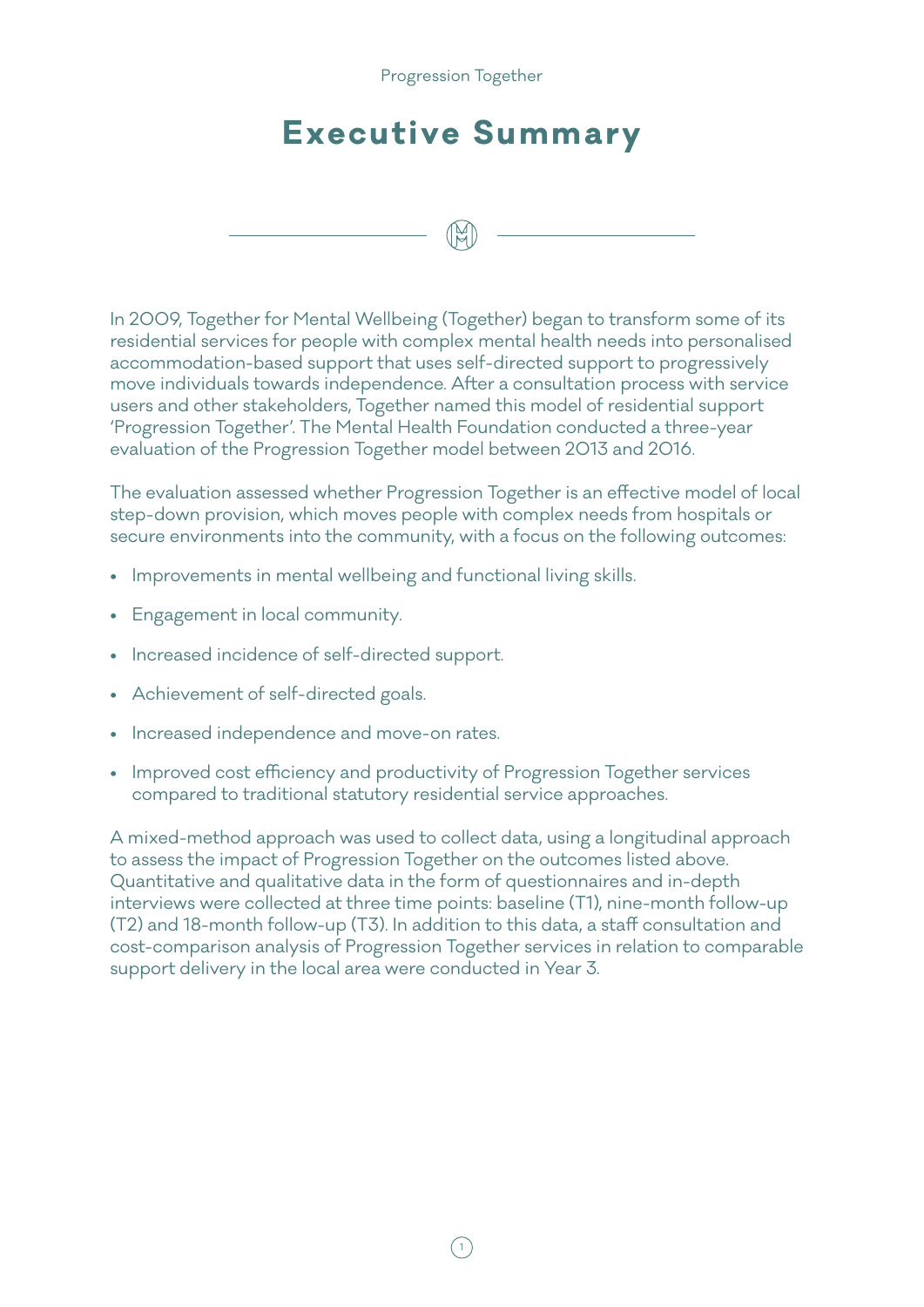# **Findings**

#### **Wellbeing**

Statistically significant increases in wellbeing were found between T1 and T2 and T1 and T3 time points. In addition, significance was associated only with those participants who had entered a service post-transformation to Progression Together.

## **Lifestyle**

Statistically significant increases were observed on 'overall health' scores and on the subscales of 'general health' and 'social life' between T1 and T2, and nearing significance for T1 and T3 follow-up.

#### **Goals**

In terms of goal achievement, mixed outcomes were observed at T2 and T3; however, it's difficult to draw any comparisons between achievement at follow-up as the sample of individuals who achieved goals at T2 and T3 was not the same.

### **Participant experiences**

The qualitative interviews identified the aspects of Progression Together that clients highly valued and revealed which elements were integral to the model. On the whole, the experience of living in a Progression Together service was deemed very positive, and staff were highly regarded and valued for the practical and emotional support they provided.

## **Staff consultation**

Staff expressed clear benefits of the model, as well as some challenges regarding implementing the model when working with external agencies. There appeared to be some variability in staff attitudes towards some elements of the model, which influenced the manner in which it is implemented in some services.

#### **Cost-comparison analysis**

Where Together runs a fully occupied residential service providing self-directed support, it is possible to do so at a reduced cost compared with the statutory, private/voluntary sector and NHS hospital equivalent available in the region. However, where the Progression Together service provides higher levels of oneto-one and self-directed support based on the higher level of need of residents, Together services cost more than the statutory equivalent and voluntary and independent support services. However, they cost less than secure NHS mental health services.

 $(2)$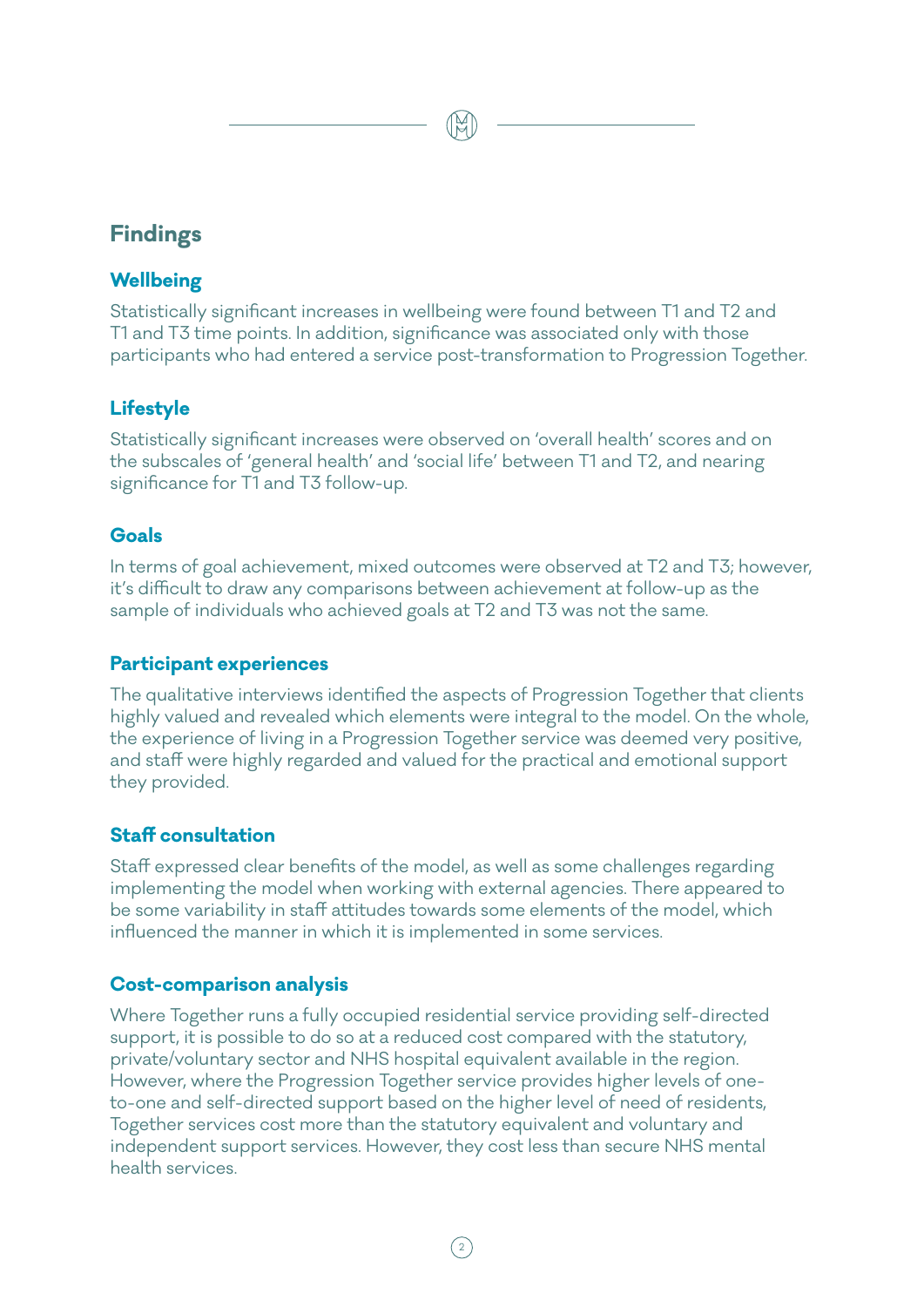#### **Recommendations**

Evaluating the Progression Together model – which is innovative in its delivery of support and draws on a personalised approach to people who have complex needs – posed some challenges to the evaluation.

The following recommendations reflect the challenges below:

- Variation in the implementation of elements of the Progression Together model across services.
- External factors, such as the commissioning environment, which resulted in some Progression Together services losing their contract mid-evaluation.
- Measuring the outcomes and impact of the model for those individuals who are less engaged or whose mental health problem impedes their ability to demonstrate increased independence or incidences of self-directed support.

#### **1. Progression Together approach**

We recommend that Together continues to learn from the development of this approach to determine which 'core' and 'flexi' elements are integral to the model and whether it is appropriate for all of the clients they support. There is a need to embed other elements of personalisation into the model, since not all residents are fond of using recovery vouchers. In addition, Together would benefit from co-producing these elements alongside their service users to determine what is useful or meaningful to them in their progression.

#### **2. Dissemination of the Progression Together model**

We recommend increased training and communication of the Progression Together model and its use among staff, particularly those working frontline in supporting clients in order to ensure consistency in the implementation of the model.

#### **3. Cost–benefit analysis (CBA)**

We recommend that further investment in research is needed to incorporate measures that allow for CBA. Further investment is also needed to quantify the wider savings to other services, such as the criminal justice system.

#### **4. Development of an evaluation approach**

We recommend that Together develops future evaluation approaches of the model to understand the following: i) the longer term operation in order to further measure progress beyond Stage 3 of the model after a client has moved on into the community; and ii) the number of clients who return to their services.

 $\frac{2}{3}$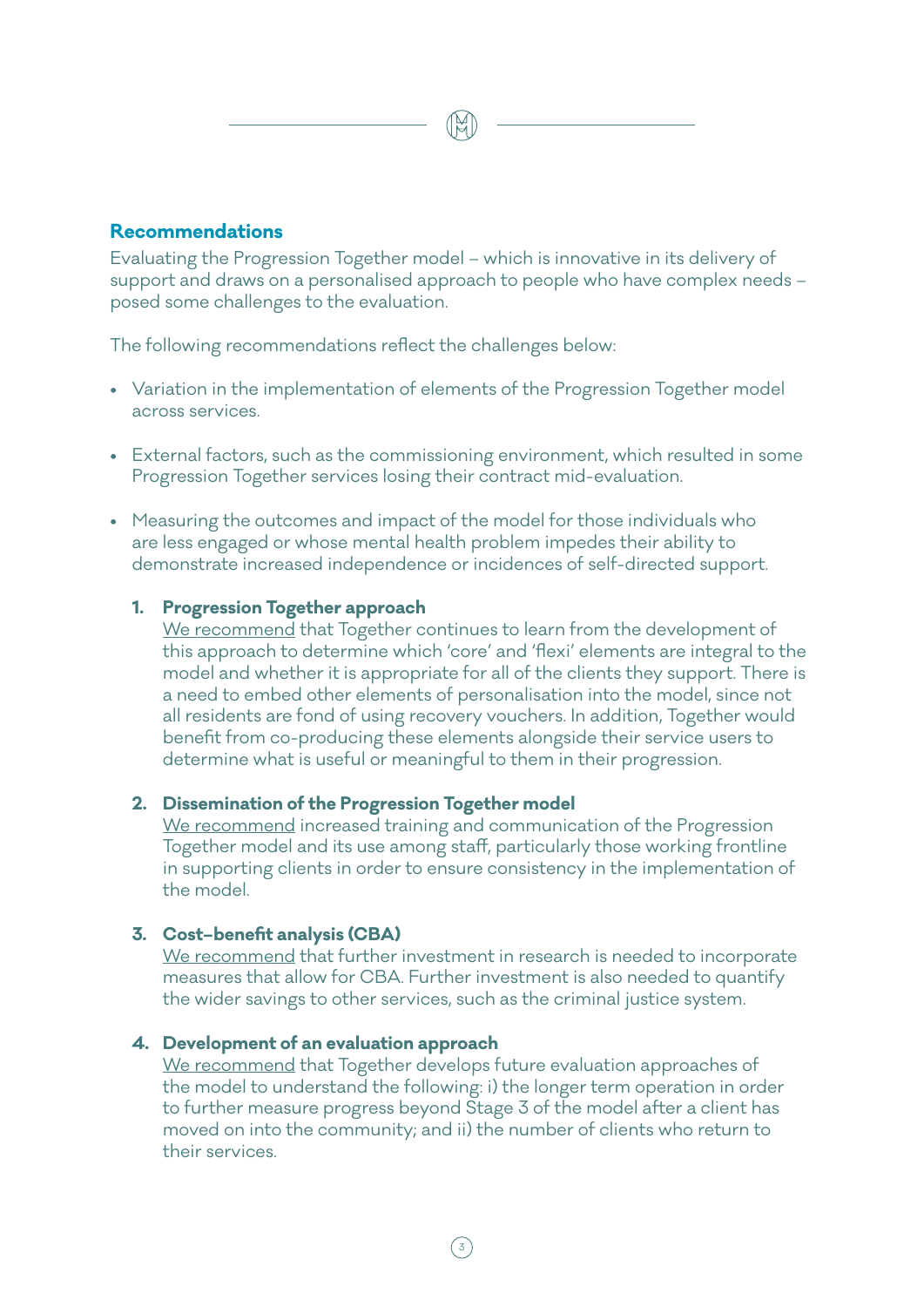# **1. Introduction**

# **1.1 Background**

The Mental Health Foundation was commissioned by Together to undertake an independent evaluation of their model, Progression Together. This is the final report on a three-year evaluation that aims to establish Progression Together as an effective model of personalised residential care for people with complex needs, including those with forensic histories. The model provides a pathway from hospitals/secure settings to independent accommodation within the local community, using a personalised approach, which gives individuals control over the mental health support they receive. This selfdirected support is designed to help individuals eventually transition into independent living in the community.

The outcomes related to this project include mental health and wellbeing, progress towards achievement of personal goals, independent living, and reintegration into society. The evaluation tracks residents' journeys throughout the course of their residency and beyond (if they have moved on to independent living in the community).

### **1.2 Funding context**

Health and social care services are under increasing scrutiny. The primary focus of this scrutiny has historically been around inspections for compliance and quality, but current economic circumstances and new models of both commissioning and delivery are starting to give greater emphasis to service outcomes and value for money. Funding models for health and social care in mental health have not, however, been developed with this in mind: payment by results has not been applied to mental health as it has to other health areas. Most funding for mental health services is still focused on activity or given as a block fund rather than focusing on outcomes, but work is currently underway to try to establish adequate ways to fund both effective services and promising innovations.

In general, the funding climate for Together's services can be described in the following way. Some contracts have block funding, which means that Together is paid a lump sum to provide a service against a specification. These are generally the older contracts and most are being renegotiated to other types of contracts at present. Some Together services are funded on the basis of the number of hours delivered, or by the number of people supported. A small number of services are spot funded – that is, bought on an individual basis as required by the commissioner/purchaser.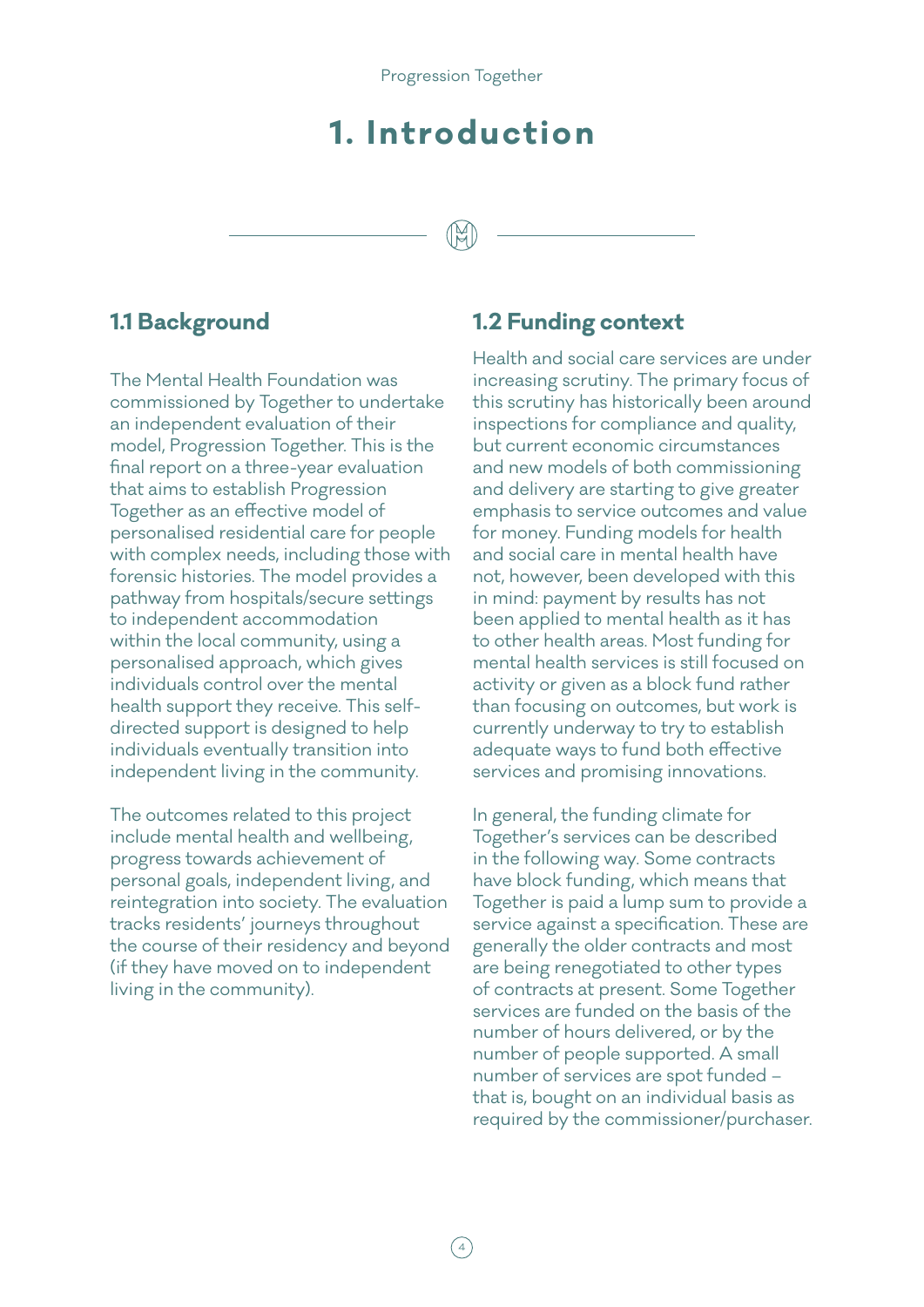Additionally, some services are funded by individuals through direct payments or personal budgets, and some places are self-funded, though these are few.

Together has developed progressive approaches to delivering mental health services and has led the way in developing personalised residential support services where they have taken on new contracts, as is the case for Progression Together services. These new models provide opportunities for progression and development and start to challenge previously rigid boundaries between staff and service users. This is not unique to Together, but peersupport roles in the NHS have not been established long enough for there to be a reliable cost evaluation of the statutory approach to peer support, and it is therefore not possible to make direct cost comparisons between the peer support provided by Together and that provided by the NHS. In Together's services, service users have the option to choose to work with someone with similar experiences to them, and who shares their experiences and learning with them, in order to support their progress to move on in a way that a member of staff may not be able to do.

## **1.3 Overview of Progression Together**

Progression Together is an innovative, personalised residential service for individuals with complex needs, including those with forensic backgrounds. The service aims to provide a clear path of progression from 24-hour residential support to independent living in the community. This is accomplished through the use of self-directed support, which enables individuals to have more choice and control over the type of support they receive in their recovery. The model consists of both 'core' and 'flexi' elements, which include peer support, psychological therapies, and a recovery voucher system whereby individuals use vouchers to plan and book specific activities or time with staff to meet goals within their recovery plans. This approach aims to prepare individuals to progress towards their personal goals, use personal budgets, and ultimately move on to independent living.

The model unfolds in three stages over a two-and-a-half-year timeframe. Stage 1 (between 0 and 12–18 months) is an intensive phase of recovery and support within a residential care environment. Initially, the majority of support is delivered in house and, over time, the staff gradually supports individuals to engage with community-based services. Stage 2 (between 6 and 12 months) helps individuals to prepare for independence, which includes identifying suitable move-on accommodation and targeted work towards addressing the needs, fears, risks and goals associated with moving. Stage 3 is support provided to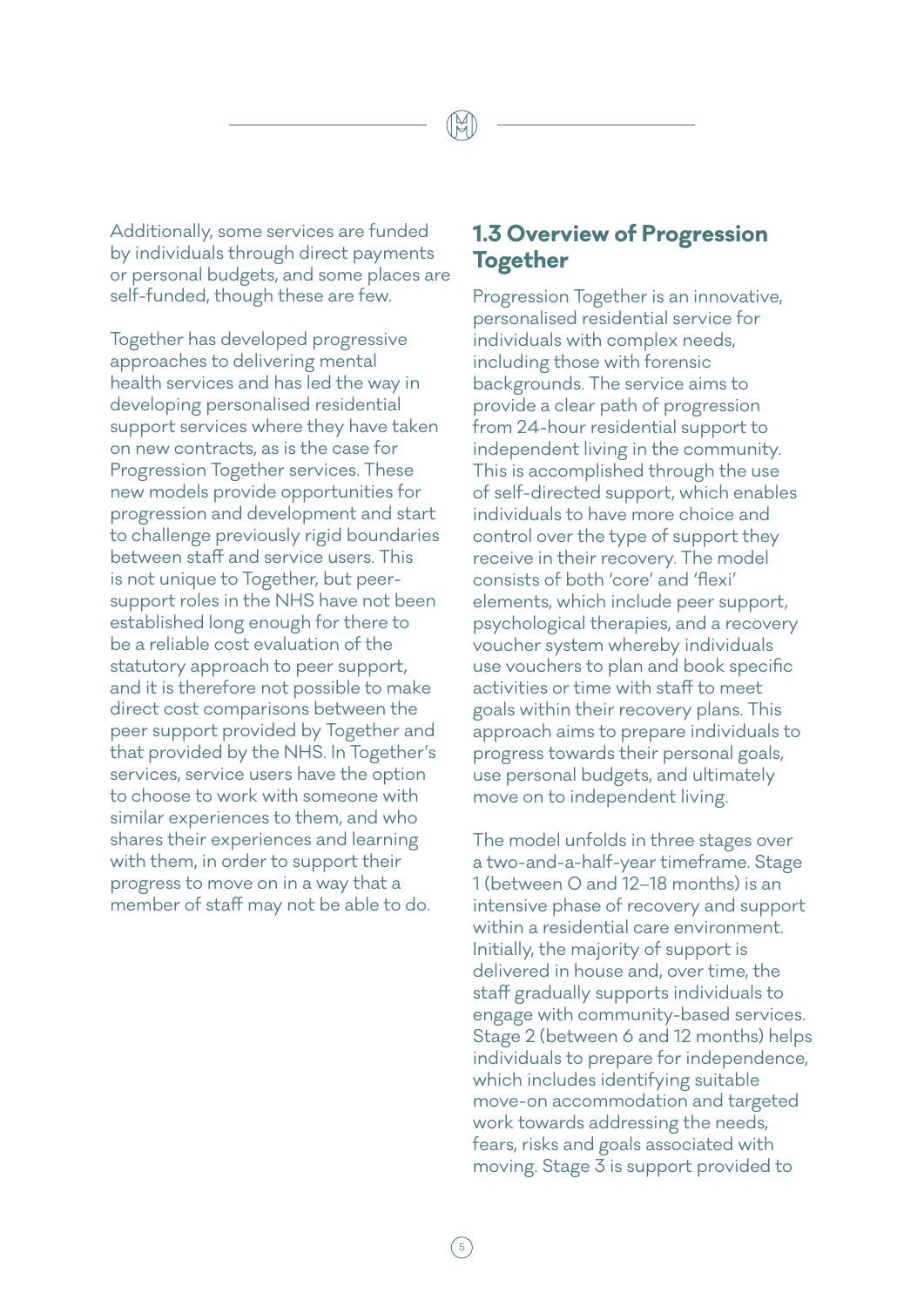individuals once they have moved on to independent living. Support is provided up to six weeks post-move; however, there is flexibility to provide longer term support if needed.

# **1.4 Evaluation aims and objectives**

The evaluation aims to assess whether Progression Together is an effective model of local step-down provision of mental health support for people with complex needs to move on from hospitals and secure settings into the community.

The main outcomes of this evaluation are:

- Improvements in mental wellbeing and functional living skills.
- Engagement in the local community.
- Increased incidence of self-directed support.
- Achievement of self-directed goals.
- Increased independence and moveon rates.
- Improved cost efficiency and productivity of Progression Together services compared to traditional statutory residential service approaches.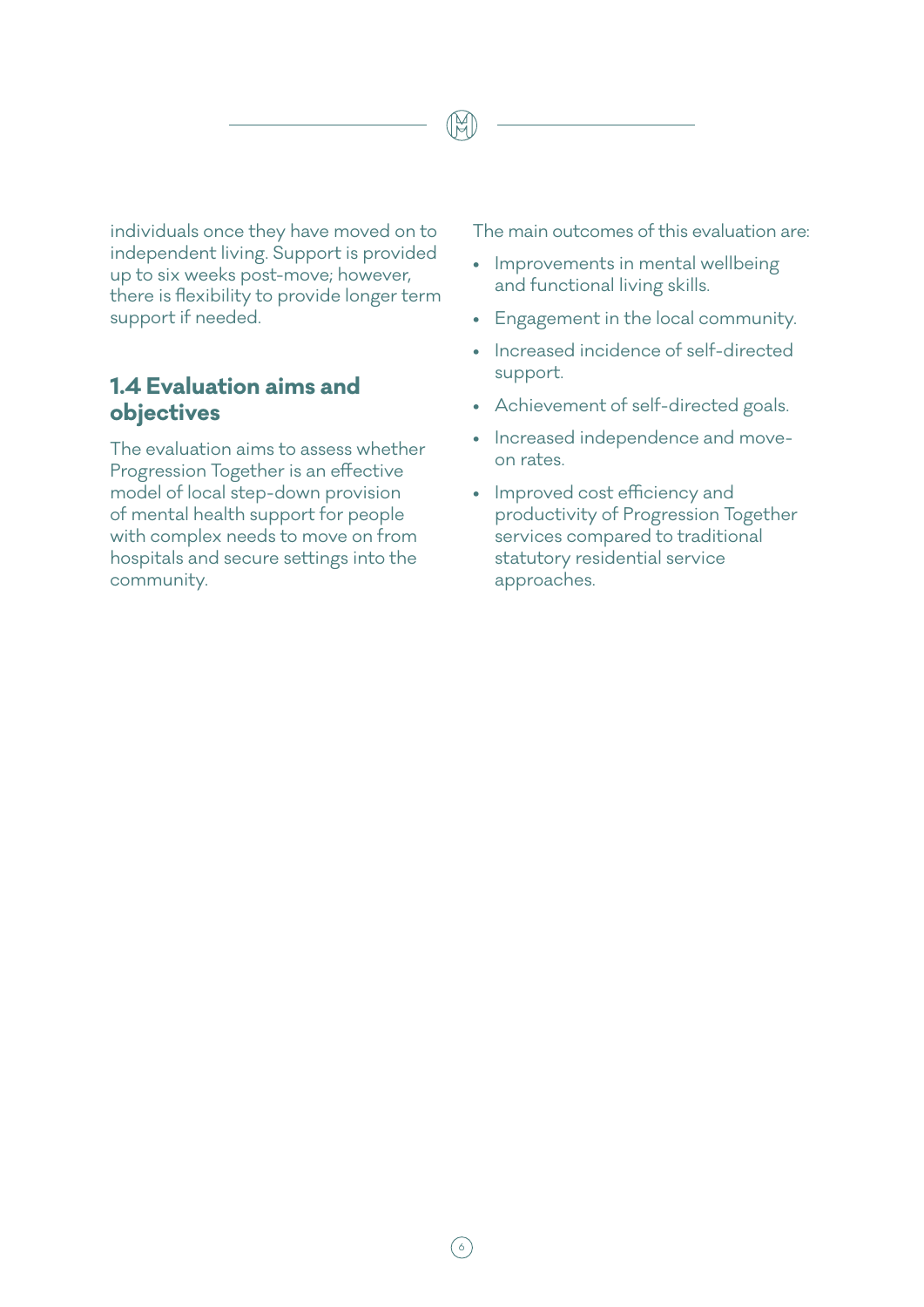# **2. Method**

The evaluation adopted a mixedmethod approach to collect both quantitative and qualitative data. To assess the impact of Progression Together on the outcomes listed above, data were collected using a longitudinal approach to assess the impact of Progression Together on improved mental health and wellbeing, progress with personal goals, progress into independent living, and reintegration into society through engagement in activity in the community. Data were collected at three time points: baseline (T1), nine-month follow-up (T2) and 18-month follow-up (T3).

Participants were asked to complete a questionnaire at T1, which involved describing basic demographic information about themselves (i.e. age, sex, ethnicity, etc.). The form was designed by the evaluation team in order to understand the characteristics of the sample involved in the evaluation (see Appendix 1). Both quantitative and qualitative data in the form of questionnaires and in-depth interviews were collected at T1, T2 and T3.

A cost-comparison analysis was carried out in Year 3 of the evaluation and used a cost-comparison methodology with two of the five evaluation sites. Desktop searches and liaison with the service managers and accountants were used for data collection. Alternative service provision was identified based on an expert opinion consultation. The cost-comparison analysis covered the periods of 2013/2014 and 2014/2015,

as this coincided with the years of the overall evaluation. Comparative data was unavailable from the Personal Social Services Research Unit (PSSRU) for 2015/2016.

# **2.1 Setting**

Five sites were used as part of the evaluation, selected from an original total of nine sites that were using the Progression Together model. Two sites were removed from the evaluation during the evaluation period, as these were deemed unsuitable for evaluating the model due to the high percentage of long-term clients and servicechanging processes. Of the sites that participated in the evaluation, Kelvin Grove is the longest running Progression Together service – having transformed in 2009 – followed by York Road, which transformed in 2012. The remaining sites, Cliddesden Road, Kirtling House and Snowdon, all transformed to the Progression Together model in 2013.

# **2.2 Design**

The evaluation aimed to recruit 60 people across Together's Progression Together services. Residents were provided with an information sheet describing what their participation would entail, and consent forms were collected by the Progression Together Development Manager. A total of 65 Progression Together residents consented to take part in the evaluation. Of these, eight were residents at a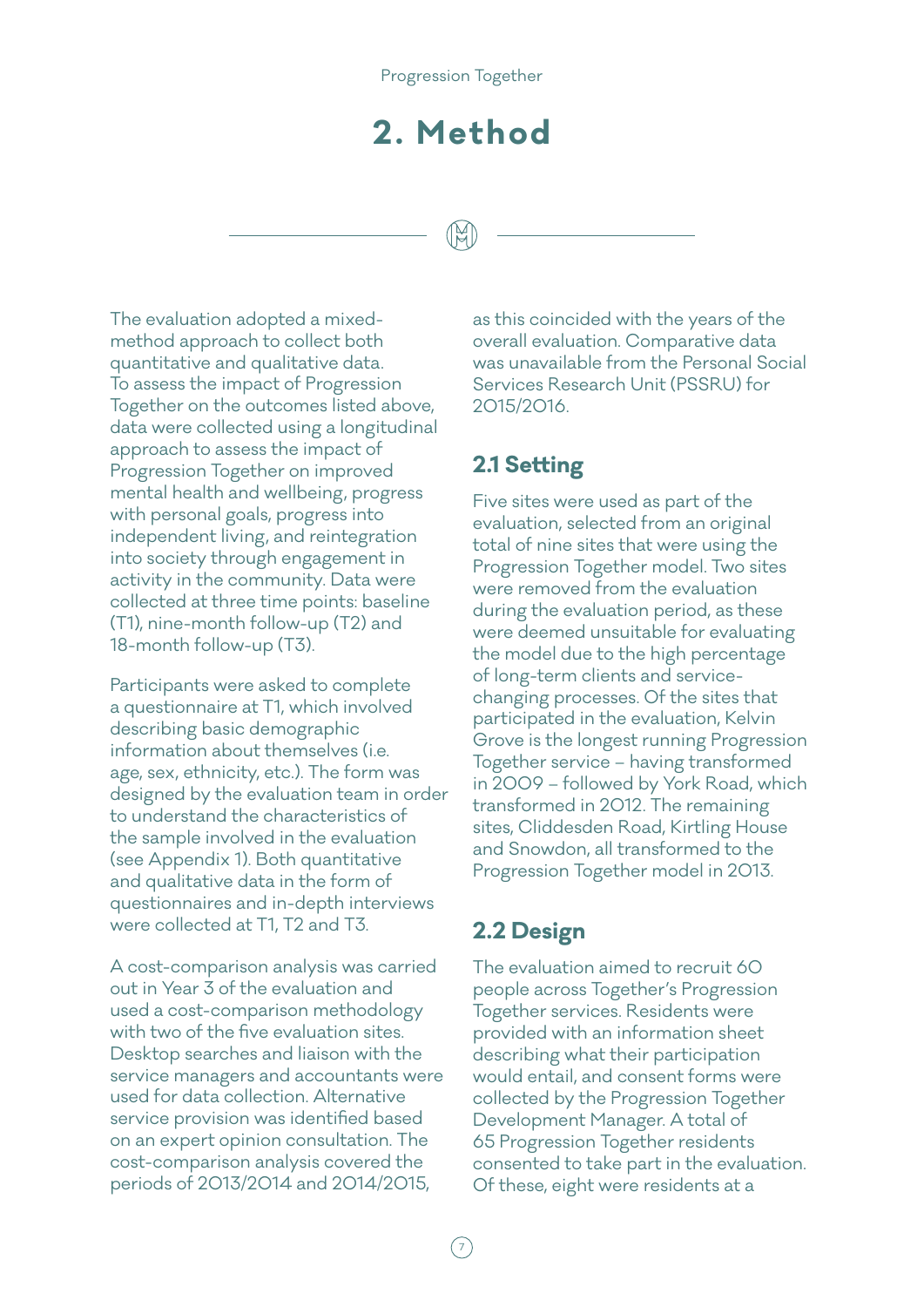site that subsequently lost its delivery contract; five were deemed unsuitable for the evaluation due to the severity of their symptoms or their length of service use; five declined to participate at the point of data collection; and one had already moved out of the service at the point of baseline data collection.

Thus, while there was a good level of interest in the evaluation, overall recruitment was slower than expected. The baseline data collection period was also extended to accommodate issues relating to the retendering processes or staff changes. The original recruitment target was revised to 45 participants following a review of the Year 1 data collection. Of the nine services that were originally involved in the evaluation, only

five remained suitable in Year 3 and were able to be included in the evaluation.

This report examines the experiences of 36 people using Progression Together services across five sites, as seen in Table 1.

#### **2.3 Measures**

Wellbeing was originally assessed using the **Warwick-Edinburgh Mental Wellbeing Scale** (WEMWBS)<sup>1</sup> WEMWBS is a 14-item scale of mental wellbeing covering subjective wellbeing and psychological functioning, in which all items are worded positively and address aspects of positive mental health. The scale is scored by taking the summation of all item responses, which are scored

| <b>Name of service</b> | <b>Numbers of</b><br>evaluation<br>participants | Numbers of<br>participants<br>who<br>completed<br>Т1 | <b>Numbers of</b><br>participants<br>who have been<br>followed up at<br>T1 and T2 | <b>Numbers of</b><br>participants<br>who have been<br>followed up at<br><b>T1, T2 and T3</b> |
|------------------------|-------------------------------------------------|------------------------------------------------------|-----------------------------------------------------------------------------------|----------------------------------------------------------------------------------------------|
| <b>Cliddesden Road</b> | 7                                               | 7                                                    | 5                                                                                 |                                                                                              |
| <b>Kelvin Grove</b>    | 1O                                              | 10 <sup>°</sup>                                      | 8                                                                                 | 6                                                                                            |
| <b>Kirtling House</b>  | 6                                               | 7                                                    | $\overline{\mathcal{A}}$                                                          | 3                                                                                            |
| <b>Snowdon</b>         | 3                                               | $\overline{3}$                                       | $\mathcal{P}$                                                                     |                                                                                              |
| <b>York Road</b>       | 10                                              | 1O                                                   | 8                                                                                 | 7                                                                                            |
| <b>TOTAL</b>           | 36*                                             | 37                                                   | 27                                                                                | 18                                                                                           |

#### **Table 1. Evaluation sites and numbers of participants**

\*One participant withdrew from the evaluation at T2

1. Tennant, R., Hiller, L., Fishwick, R., Platt, S., Joseph, S., Weich, S. & Stewart-Brown, S. (2007). The Warwick-Edinburgh Mental Well-being Scale (WEMWBS): development and UK validation. Health and Quality of Life Outcomes, 5 (1), 63.

 $\sqrt{8}$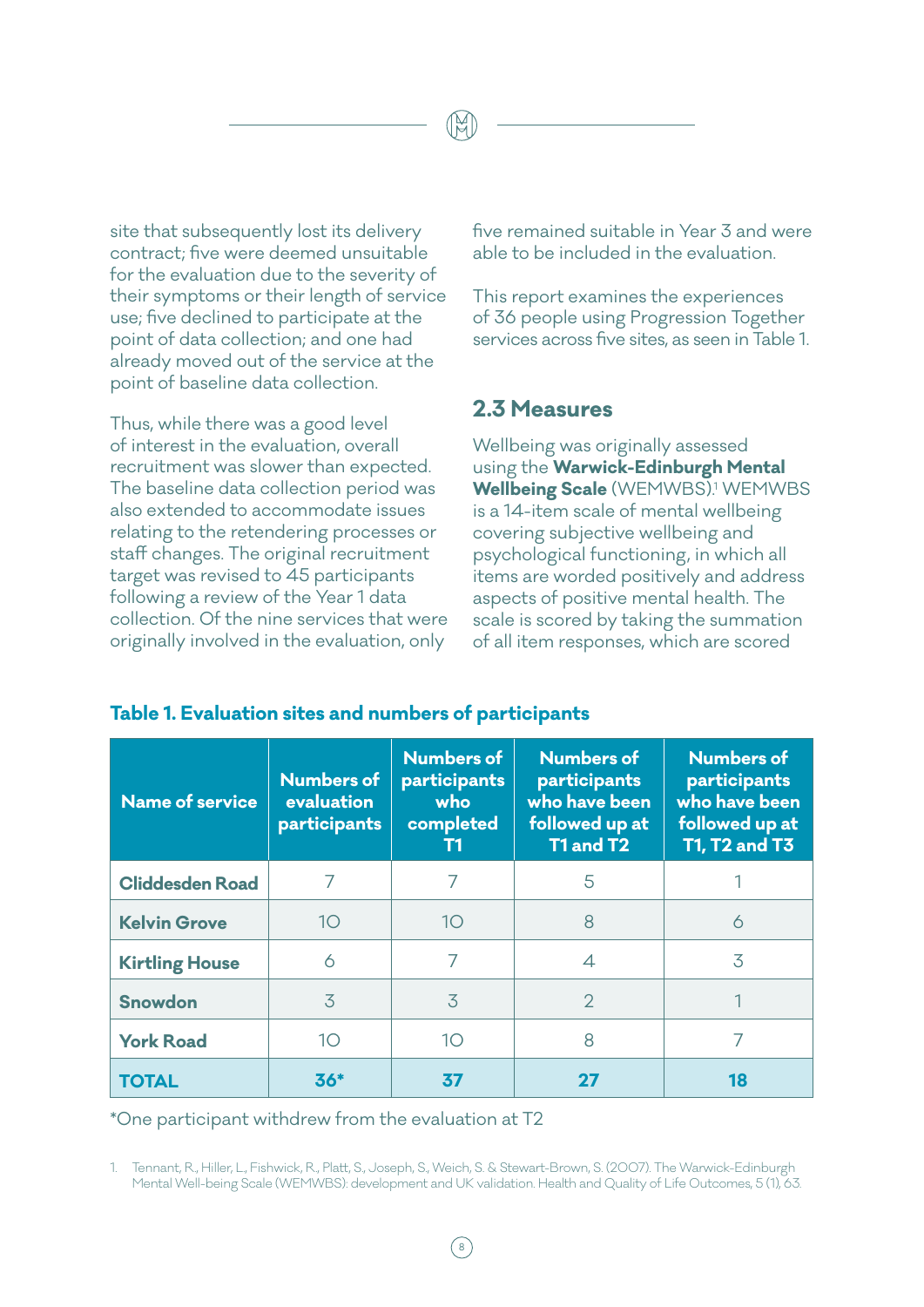on a five-point Likert scale. The minimum score is 14 and the maximum is 70, with higher scores corresponding to higher mental wellbeing (see Appendix 1).

During the data collection phase, the evaluation team perceived the questionnaire as being too long for some participants, and others had difficulty in understanding some of the items; thus, the questionnaire was substituted for the **Short Warwick-Edinburgh Mental Wellbeing Scale** (SWEMWBS).2 This is a shorter version of the WEMWBS and uses only seven of the 14 statements. The minimum score is 7 and the maximum is 35. Similar to the WEMWBS, higher scores correspond to higher mental wellbeing (see Appendix 1).

Functional living skills were assessed using the **Health-Promoting Lifestyle Profile II** (HPLP II).<sup>3</sup> This is a 54-item scale answered using a four-point Likert scale, comprising six subscales (health responsibility, physical activity, nutrition, spiritual growth, interpersonal relations, and stress management). The overall score (health-promoting lifestyle) is the mean of all the answers, and the six subscale scores are the mean of the responses to each subscale's items. The minimum score is 1 and the maximum is 4, with higher scores corresponding to a greater healthpromoting lifestyle (see Appendix 2).

Progress in goal achievement was assessed using the **Goal Attainment Scaling** (GAS).<sup>4</sup> At baseline (T1), participants were asked to identify three goals to work towards in the following nine-month period. They were then asked to rate these goals in terms of their perceived importance ('not at all', 'a little', 'moderately', or 'very') and difficulty ('not at all', 'a little', 'moderately', or 'very'). These goals were then revisited at T2 (nine months) to assess whether or not the goals had been achieved, and to find out to what degree. Identifying goals was repeated again at T2 before measuring a final rating of goal attainment at T3 (18 months) (see Appendix 3).

#### **2.4 Procedure**

Quantitative data were collected in the form of questionnaires administered at T1, T2 and T3. Qualitative data were collected through face-to-face interviews with participants at T2 and T3 follow-ups. A staff consultation was added in the final evaluation year in order to understand how the model was operating. Details on the methodology and procedure for the staff consultation can be found under the findings of the staff consultation section later on in this report.

For the methodology of the cost-comparison analysis, please refer to the findings of the cost analysis further on in this report.

<sup>2.</sup> Stewart-Brown, S., Tennant, A., Tennant, R., Platt, S., Parkinson, J. & Weich, S. (2009). Internal Construct Validity of the Warwick-Edinburgh Mental Well-being Scale (WEMWBS): A Rasch analysis using data from the Scottish Health Education Population Survey. Health and Quality of Life Outcomes, 7(15).

<sup>3.</sup> Walker, S. N., Sechrist, K. R. & Pender, N. J. (1987). The Health-Promoting Lifestyle Profile: Development and psychometric characteristics. Nursing Research, 36(2), 76-81.

<sup>4.</sup> Turner-Stokes, L. (2009). Goal Attainment Scaling (GAS) in Rehabilitation: A practical guide. Clinical Rehabilitation, 23(4), 362-370.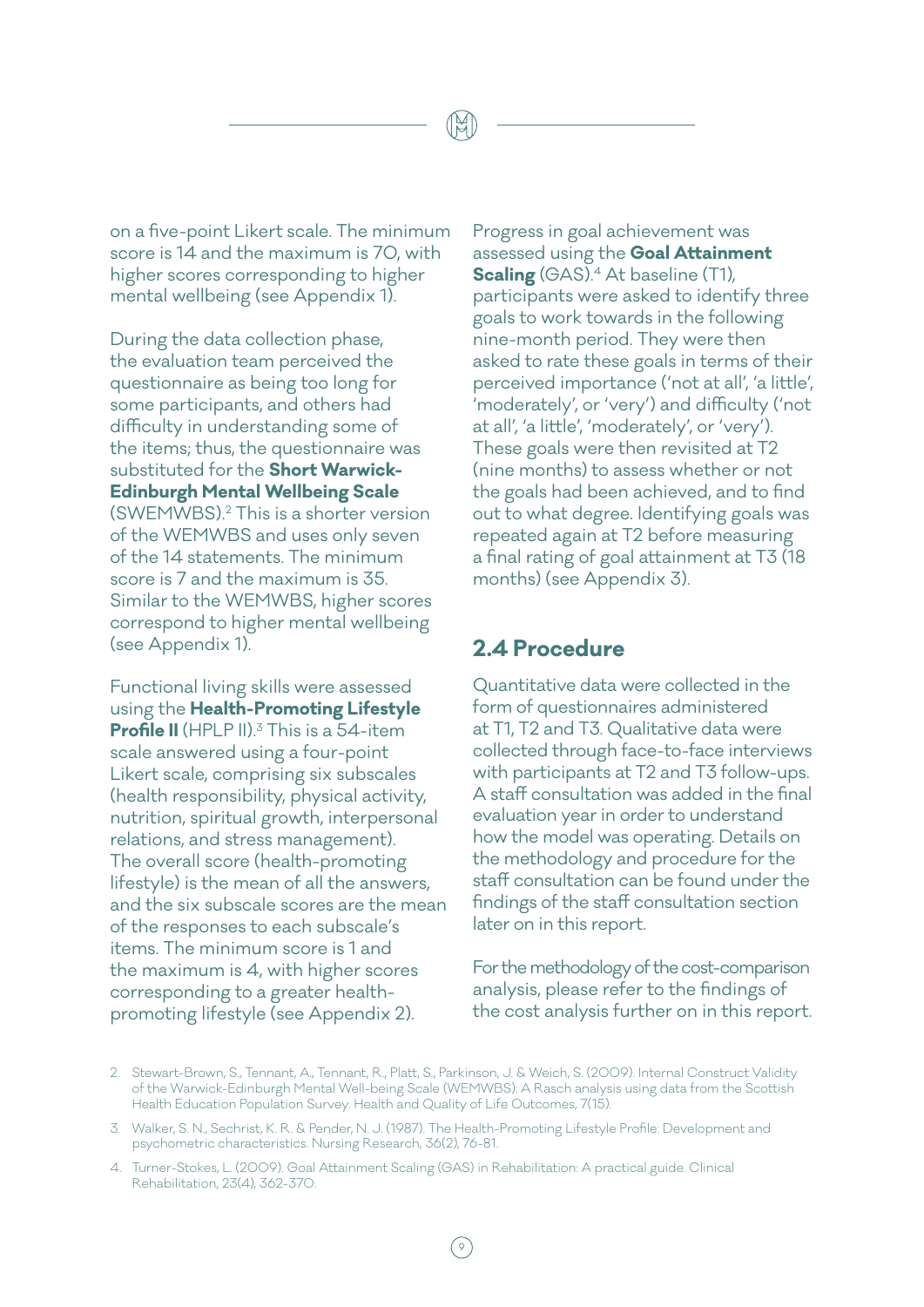# 2.5 Site profiles **2.5 Site profiles**

Table 2 provides details of the evaluation site characteristics. It includes a summary of the provision of support offered, the<br>availability of peer support, the use of the recovery voucher system, the staffing structure, availability of peer support, the use of the recovery voucher system, the staffing structure, the occupancy, and the funding method Table 2 provides details of the evaluation site characteristics. It includes a summary of the provision of support offered, the as of September 2015.

| Occupancy                                             | (mixed male/<br>female, 18+).<br>7 beds                                                                                                                                                                                                                                                                                                                                                                                                                                                                                   | (mixed male)<br>female, 18+).<br>12 beds                                                                                                                                                                                                                                                                                                                                                                                                                                       |
|-------------------------------------------------------|---------------------------------------------------------------------------------------------------------------------------------------------------------------------------------------------------------------------------------------------------------------------------------------------------------------------------------------------------------------------------------------------------------------------------------------------------------------------------------------------------------------------------|--------------------------------------------------------------------------------------------------------------------------------------------------------------------------------------------------------------------------------------------------------------------------------------------------------------------------------------------------------------------------------------------------------------------------------------------------------------------------------|
| structure<br><b>Staffing</b>                          | Psychologist and<br>1 Peer Support<br>Occupational<br>4.6 Recovery<br>Coordinator.<br>1FT Project<br>1FT Senior<br>Therapist;<br>Manager;<br>Recovery<br>Workers;<br>In-house<br>Worker;                                                                                                                                                                                                                                                                                                                                  | Care Worker;<br>Coordinator.<br>Social Care<br>2 FT Senior<br>1 Activities<br>1PT Social<br>Manager;<br>Workers;<br>4 FT and<br>1 Project                                                                                                                                                                                                                                                                                                                                      |
| Funding method                                        | Groups (CCGs).<br>by 5 Hampshire<br>Commissioning<br><b>Block funded</b><br>Clinical                                                                                                                                                                                                                                                                                                                                                                                                                                      | and partly spot<br><b>Block contract</b><br>Jointly funded<br>authority and<br>by the local<br>purchased.<br>the CCG.                                                                                                                                                                                                                                                                                                                                                          |
| <mark>woncher system</mark><br><u>Use of recovery</u> | $\times$                                                                                                                                                                                                                                                                                                                                                                                                                                                                                                                  | successfully<br>embedded.<br>ntroduced<br>Recovery<br>vouchers<br>but not<br>were                                                                                                                                                                                                                                                                                                                                                                                              |
| <b>Peer support</b>                                   | $\times$                                                                                                                                                                                                                                                                                                                                                                                                                                                                                                                  | support at<br>No peer<br>present.                                                                                                                                                                                                                                                                                                                                                                                                                                              |
| Summary of current provision                          | Star. <sup>5</sup> Offers support with mental health<br>and people from forensic backgrounds.<br>daily living skills, and budgeting. Group<br>Progression Together service in 2013.<br>Support planning includes Recovery<br>personality disorders, dual diagnosis,<br>Opened in 1996. Transformed into a<br>and crisis management, medication,<br>Food and Mood, Aromatherapy, and<br>l as<br>Works with people with complex<br>work is conducted on areas such<br>mental health needs, including<br>Anxiety Management. | individuals to move on within 3 months<br>Progression Together service in 2009.<br>Opened in 1990. Transformed into a<br>backgrounds. Service demonstrates<br>Star, Stay Well Plan 3, and 3 Hardest<br>mental health needs, dual diagnosis,<br>Things. <sup>6</sup> Offers support with mental<br>Works with people with complex<br>a lot of throughput and supports<br>to 2 years of stay. Uses Recovery<br>health management, medication<br>earning disability, and forensic |
| <b>Service</b>                                        | Cliddesden<br><b>Road</b>                                                                                                                                                                                                                                                                                                                                                                                                                                                                                                 | Kelvin Grove                                                                                                                                                                                                                                                                                                                                                                                                                                                                   |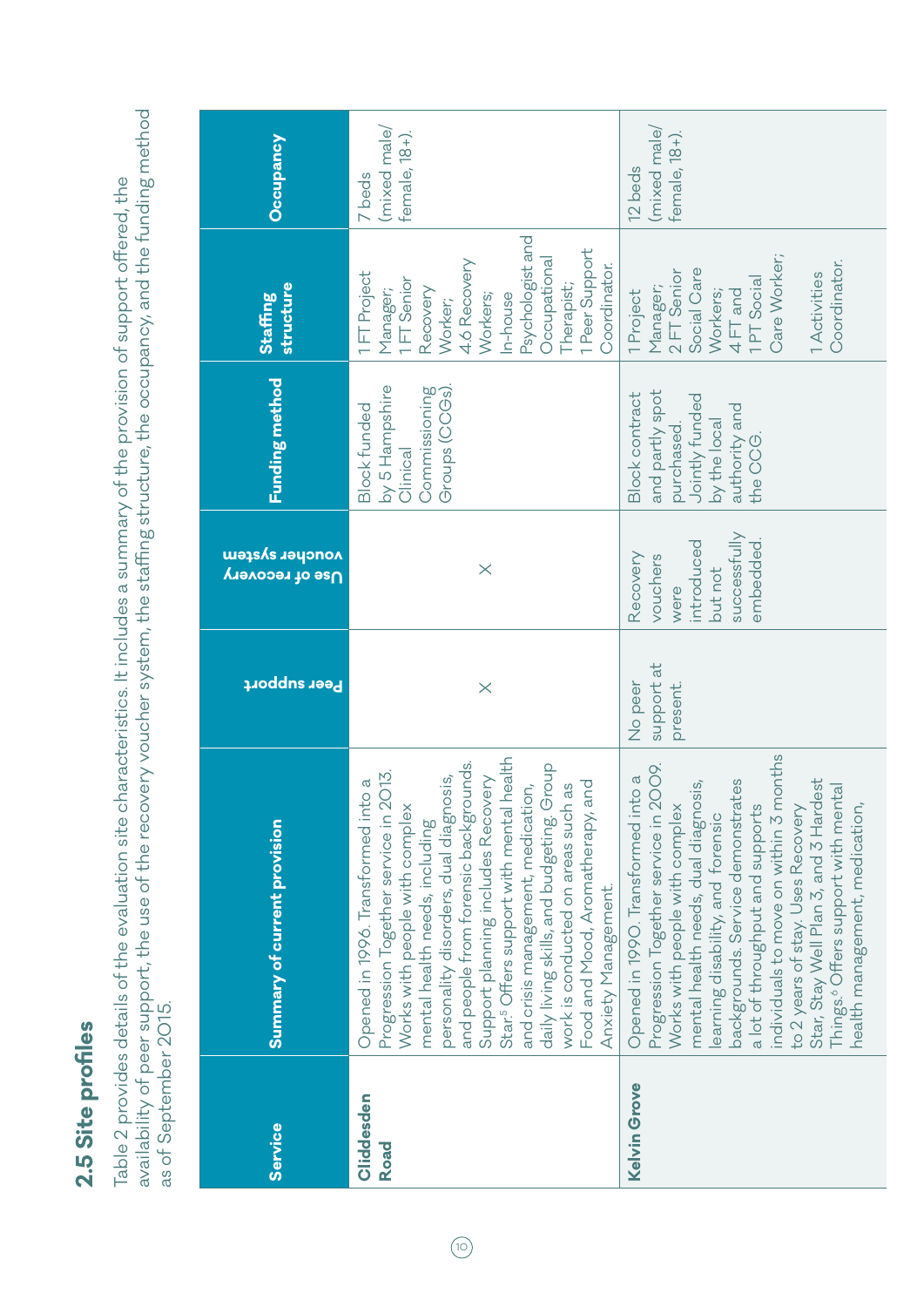|                                                                                                                                                                                     | (mixed male/<br>female, 18+).<br>8 beds<br>Recovery Worker;<br>Workers. In-house<br>Psychologist and<br>1 Peer Support<br>Occupational<br>Coordinator.<br>5 Recovery<br>Therapist;<br>Manager;<br>1 Project<br>1 Senior                                                                                                                                                                                                    | (mixed male)<br>female <sub>18+</sub> ).<br>1 crisis bed<br>7 beds and<br>4 Recovery<br>Manager;<br>Recovery<br>1 Project<br>Workers.<br>1 Senior<br>Worker;                                                                                                                                                                                                                                                                                                                           | (male only,<br>14 beds<br>$18 + )$ .<br>9 Support<br>Manager;<br>Manager;<br>1 Deputy<br>1 Project<br>Workers.<br>Project                                                                                                                |
|-------------------------------------------------------------------------------------------------------------------------------------------------------------------------------------|----------------------------------------------------------------------------------------------------------------------------------------------------------------------------------------------------------------------------------------------------------------------------------------------------------------------------------------------------------------------------------------------------------------------------|----------------------------------------------------------------------------------------------------------------------------------------------------------------------------------------------------------------------------------------------------------------------------------------------------------------------------------------------------------------------------------------------------------------------------------------------------------------------------------------|------------------------------------------------------------------------------------------------------------------------------------------------------------------------------------------------------------------------------------------|
|                                                                                                                                                                                     | by 5 Hampshire<br><b>Block funded</b><br>CCG <sub>s.</sub>                                                                                                                                                                                                                                                                                                                                                                 | Block funded by<br>Hampshire and<br>Farnham CCG.<br>the North East                                                                                                                                                                                                                                                                                                                                                                                                                     | Spot purchased.                                                                                                                                                                                                                          |
|                                                                                                                                                                                     | $\times$                                                                                                                                                                                                                                                                                                                                                                                                                   | successfully<br>embedded.<br>introduced<br>Recovery<br>vouchers<br>but not<br>were                                                                                                                                                                                                                                                                                                                                                                                                     | successfully<br>introduced<br>embedded.<br>Recovery<br>vouchers<br>but not<br>were                                                                                                                                                       |
|                                                                                                                                                                                     | $\times$                                                                                                                                                                                                                                                                                                                                                                                                                   | support at<br>No peer<br>present.                                                                                                                                                                                                                                                                                                                                                                                                                                                      | currently.<br>support<br>No peer                                                                                                                                                                                                         |
| aspirations - including employment -<br>and equips people with skills to move<br>daily living skills, support to reach<br>to independent living and sustain<br>community tenancies. | management, medication, daily living<br>Progression Together service in 2013.<br>relaxation, and anxiety management.<br>disorders, and forensic backgrounds.<br>Opened in 1996. Transformed into a<br>Uses Recovery Star. Offers support<br>skills, and budgeting. Group work<br>Works with people with complex<br>mental health needs, personality<br>on areas including cooking skills,<br>with mental health and crisis | Healthy Relationships, and Boundaries<br>Works with people with complex mental<br>house workshops include Mindfulness,<br>health needs, personality disorders, and<br>reintegration into the community. In-<br>Star. Supports individuals with mental<br>forensic backgrounds. Uses Recovery<br>Progression Together service in 2013.<br>Opened in 1996. Transformed into a<br>health management, medication,<br>daily living skills, budgeting, and<br>Healthy Eating, Food and Mood, | clients from secure hospitals/forensic<br>Progression Together service in 2012.<br>over<br>Opened in 1955. Transformed into a<br>High support service working with<br>services. Takes referrals from all<br>England. Uses Recovery Star. |
|                                                                                                                                                                                     | Kirtling House                                                                                                                                                                                                                                                                                                                                                                                                             | Snowdon                                                                                                                                                                                                                                                                                                                                                                                                                                                                                | <b>York Road</b>                                                                                                                                                                                                                         |

5. A tool for people using services to enable them to measure their own recovery progress usually completed with the help of mental health workers or others. The 's 5. A tool for people using services to enable them to measure their own recovery progress usually completed with the help of mental health workers or others. The 's<br>ten areas covering the main aspects of people's lives, ten areas covering the main aspects of people's lives, including living skills, relationships, work, identity and self-esteem.

A tool used with people with low motivation and engagement levels. It supports individuals to identify the three things they find the hardest to complete and breaks these down 6. A tool used with people with low motivation and engagement levels. It supports individuals to identify the three things they find the hardest to complete and breaks these down into more manageable steps. into more manageable steps.  $\circ$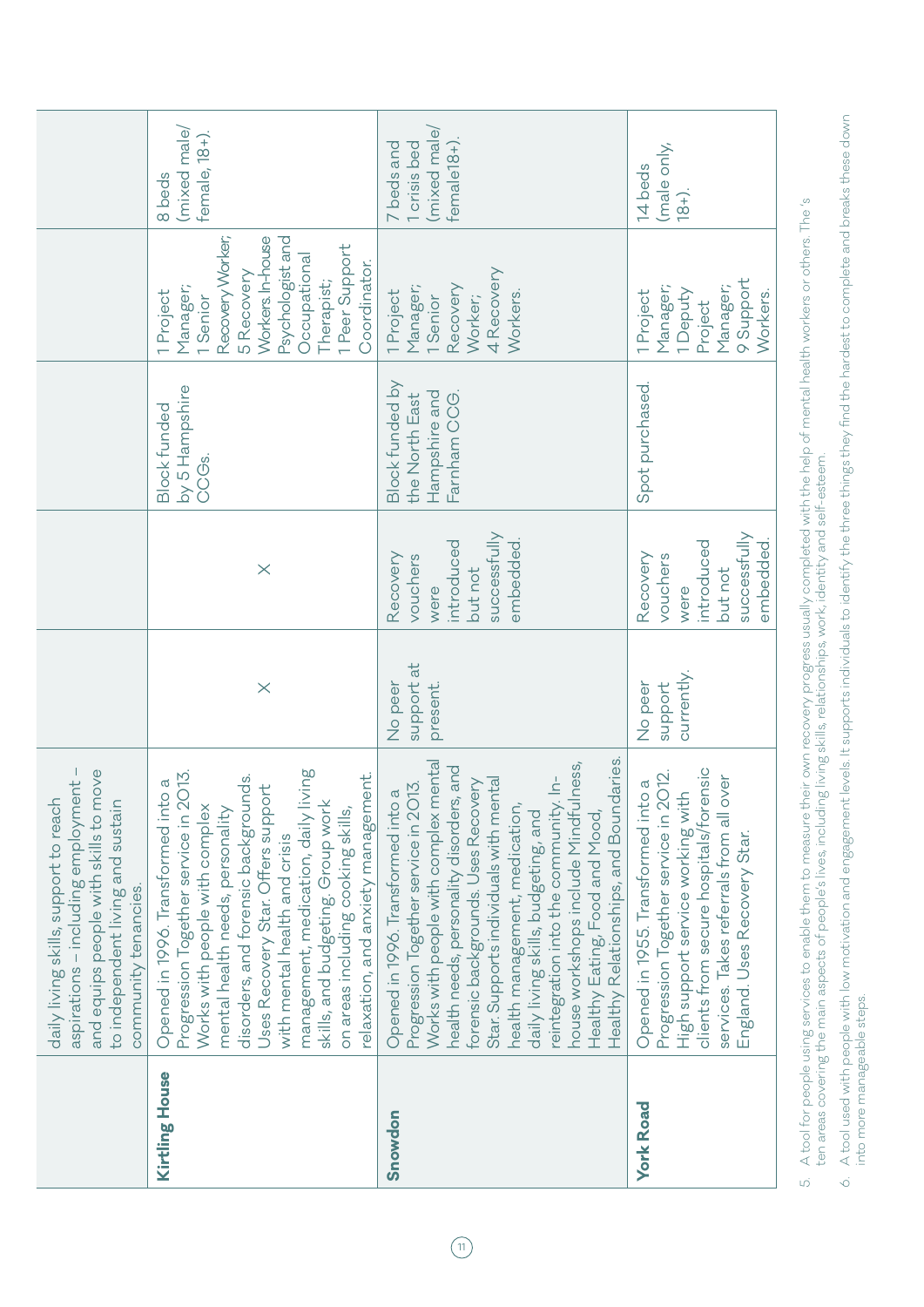Figure 1 illustrates the distribution of the evaluation sample according to the service. Almost one third of the sample (n=10/36) was engaged with services at York Road and Kelvin Grove, each accounting for 28% of the sample (n=10). Kirtling House accounted for 17% of the sample (n=6), and Cliddesden Road accounted for 20% (n=7) of the sample. The Snowdon site accounted for the smallest sample, with 8% (n=3) of the total number of participants.

Figure 2 displays the level of completion of data collection across T1, T2 and T3. Of this sample, a total of 36 participants took part in the evaluation at baseline. During follow-up, 75% of the sample (n=27) completed the evaluation at T2, and 50% completed it at T3 (n=18).

#### **2.6 Participant characteristics**

Of the 36 participants that took part in the evaluation, 83.3% (n=30) were male and 16.7% (n=6) were female. The mean age of participants was 39 (SD=10.13), with the youngest participant aged 19 years and the oldest aged 59 years. The majority of the participants reported their ethnicity as British (72.2%, n=23). The majority of the sample did not have children, with only 30.6% (n=10) reporting having children.

Just over 30% of participants (31.4%, n=11) reported having a disability, with disabilities reported to include learning difficulties and hearing and vision impairments. The majority of the participants reported that they were unemployed (90.6%, n=29), and few were involved in volunteering (9.4%, n=3) at T1.

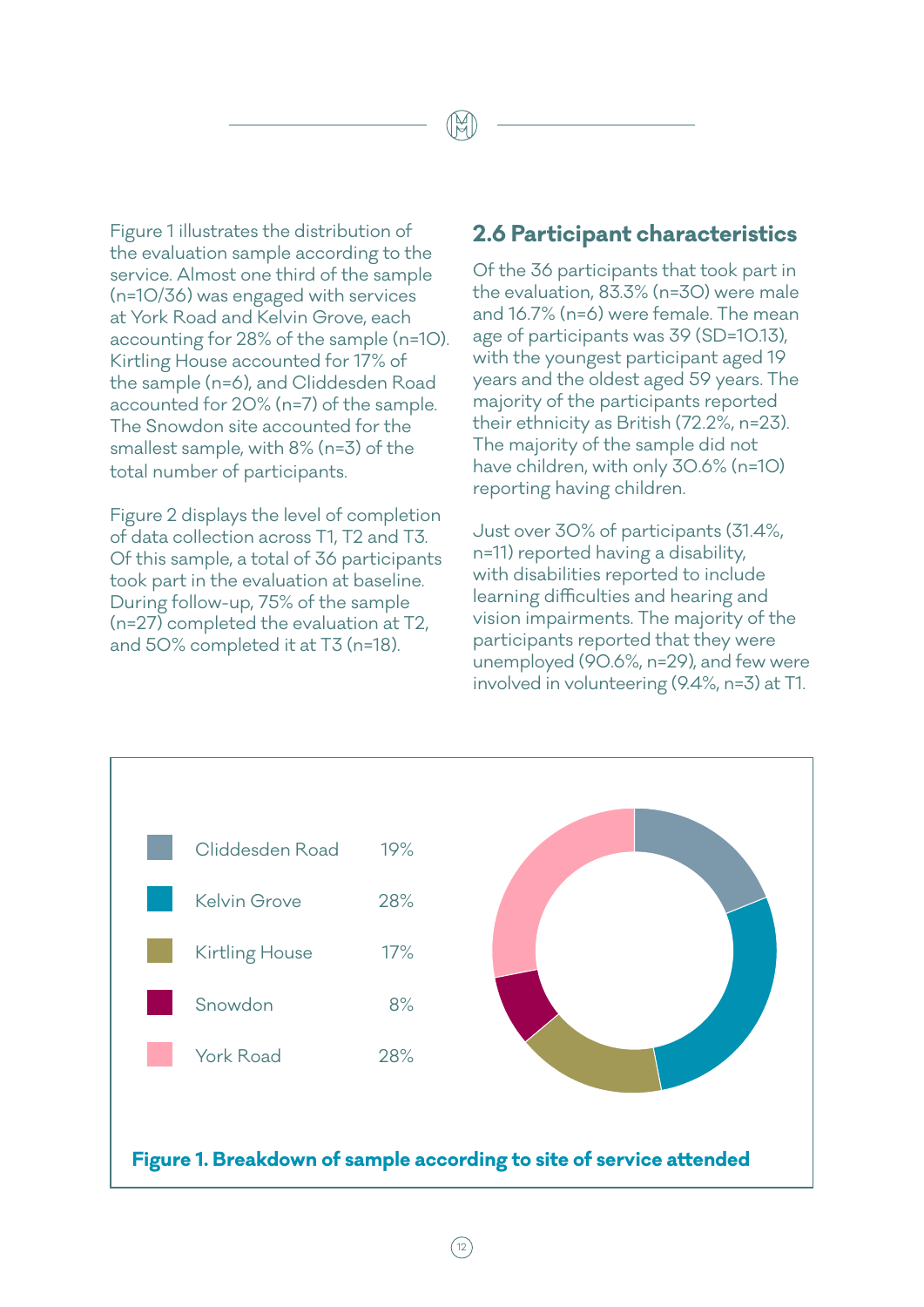

The majority (75%, n=27) of the sample reported having either 'good' or 'quite good' reading and writing skills, and 25% (n=9) reported having 'poor' reading and writing skills.

#### **Diagnosis**

Figure 3 provides an overview of the primary diagnoses that were reported by participants. The most frequently reported primary diagnosis was cited as schizophrenia (62.9%, n=21). Bipolar disorder was cited as a primary diagnosis by 11.4% (n=4) of the sample. Depression, Asperger's syndrome and personality disorder were each cited by 2.9% of the sample (n=1) as a primary diagnosis. Six participants (17.1%) did not disclose a primary diagnosis. Almost a third of participants (27.3%, n=11) reported having a comorbid diagnosis.

In addition to their diagnosis, 82.5% (n=28) reported having episodes of depression. Episodes of depression were reported as ongoing by 17.6% (n=6) of the sample, with a further 6.3% (n=2) reporting having experienced 10 or more episodes of depression. A high proportion of participants did not report how frequently these episodes occurred (35.3%, n=12).

Just over 40% of the sample (41.9%, n=13) reported having experienced episodes of mania, with 3% (n=1) reporting these episodes as ongoing and 6.1% (n=2) having experienced 10 or more episodes of mania. 15% of the sample (n=5) did not report the frequency of their experience.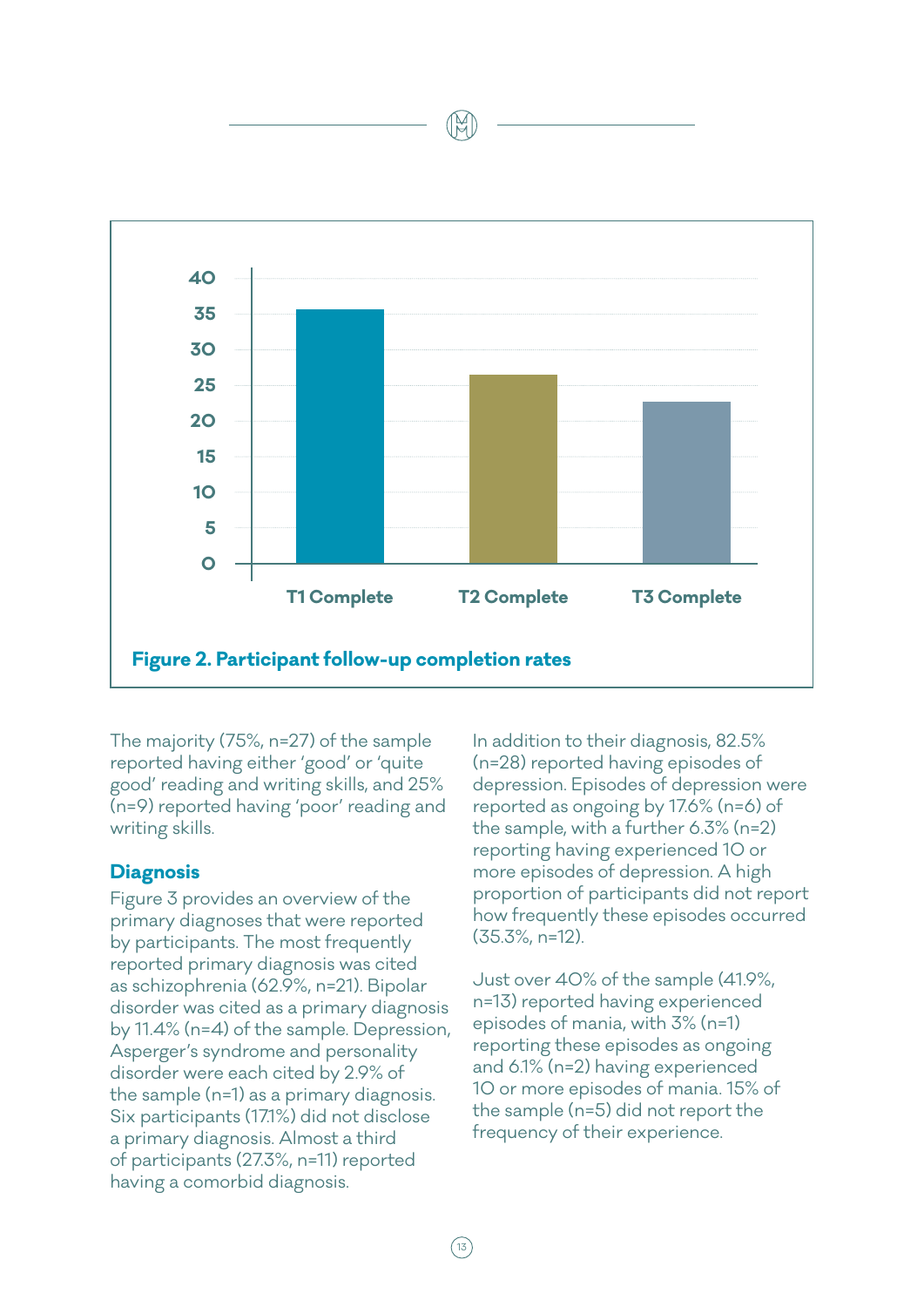

# **Figure 3. Participants by primary diagnosis**



H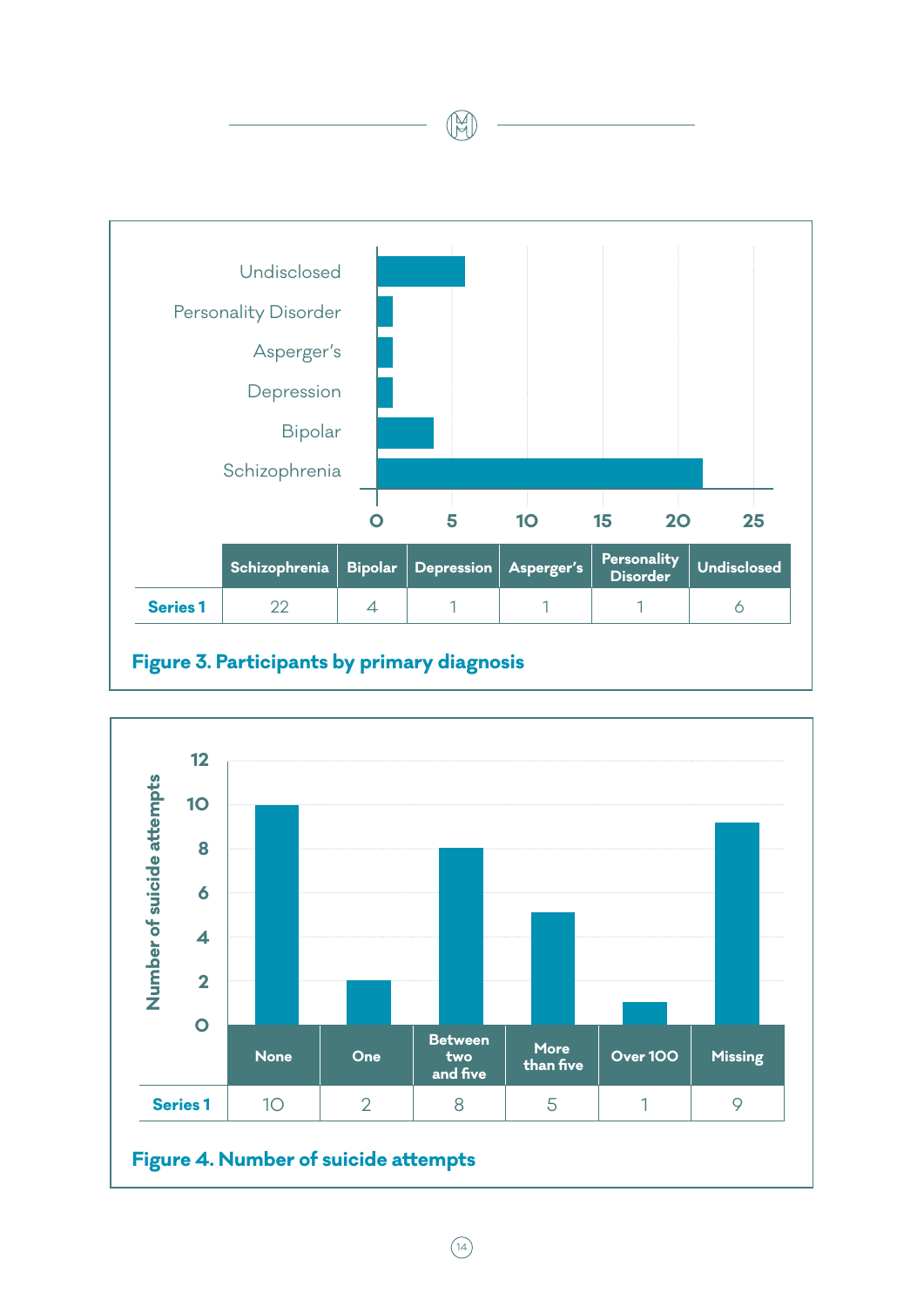The majority of the sample (73.5%, n=25) reported that they had experienced episodes of psychosis. Of the sample, 17.6% (n=6) reported episodes of psychosis as an ongoing issue for them, with a further 2.9% (n=1) reporting having experienced over 10 episodes of psychosis. 15% of the sample (n=5) did not report the frequency of their psychotic episodes. All participants within the sample (n=36) reported taking medication for their diagnoses.

Over half of the sample (52.9%, n=18) reported that they had a family member, or members, who had a suspected or diagnosed mental illness. Multiple (i.e. >1) family members suspected or diagnosed with a mental illness was reported by six (16.7%) participants.

Over half of the sample reported having attempted suicide (59.4%, n=19). Figure 4 displays the number of suicide attempts reported by participants within the sample. Of the sample, 5.6% (n=2) reported having attempted suicide once, while almost a quarter of the sample reported having attempted suicide more than five times (16.7%, n=6). One participant reported having attempted suicide more than 1,000 times.

#### **Service use**

At the time of data collection, the majority of the participants (61.1%, n=22) had been residents within the service for between one and three years. Few participants (5.6%, n=2) had been residents for less than a year, with 16.6% of the sample (n=6) having been residents within services for over four

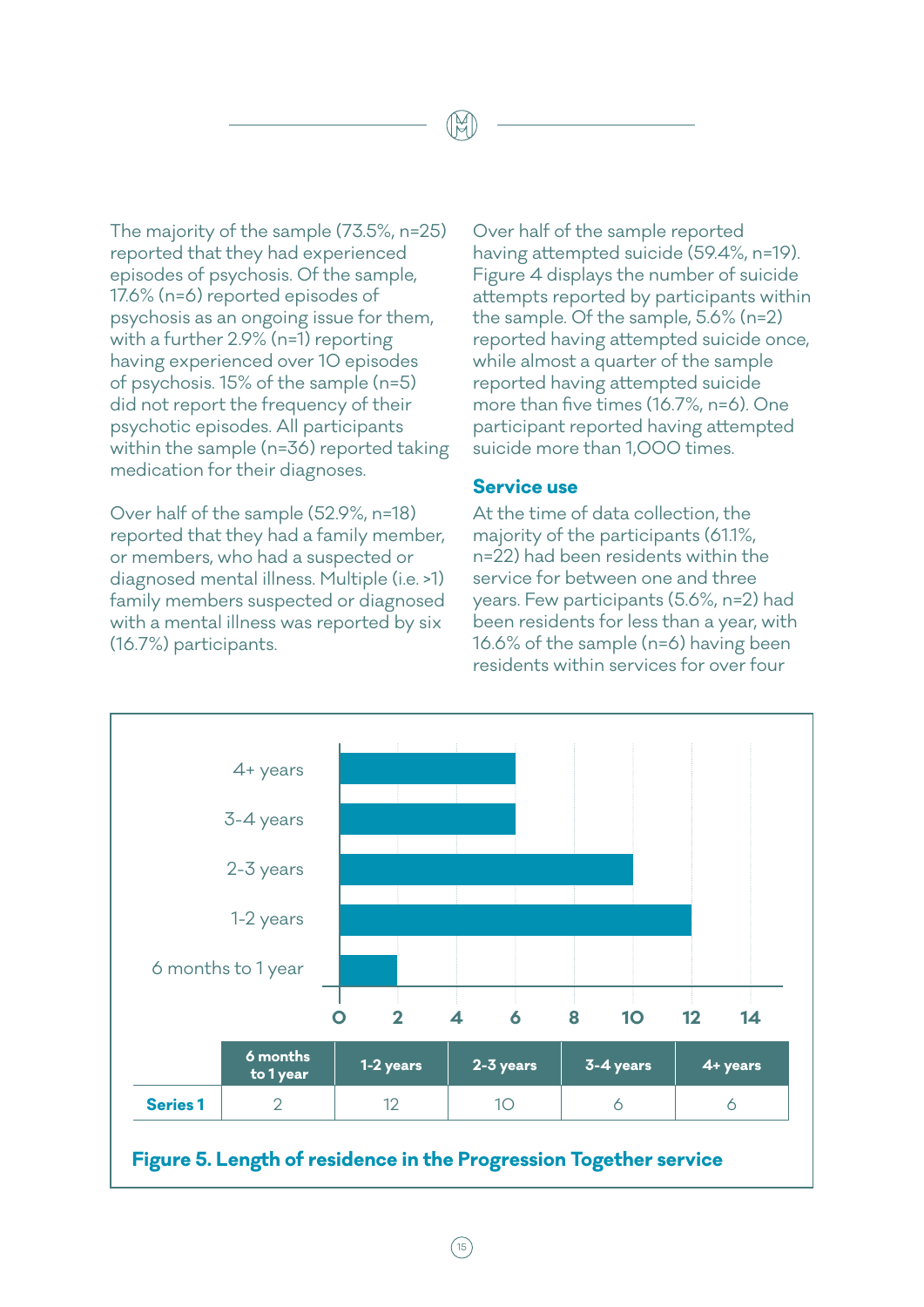years. Figure 5 provides a summary of participants' length of residence within services, broken down by year.

Just over a quarter (27.8%, n=10) of these participants had been admitted into the service before it was transformed into a Progression Together service.

At follow-up, just under half of the sample had been fully discharged from the service into independent living or supported accommodation (41.7%, n=15). Of those participants who had been discharged from services, the length of time spent within the service ranged from eight months to 60 months (five years). Across all five services, the average length of stay before discharge

was 30 months (two-and-a-half years). A full breakdown of discharge rates according to service is outlined in Appendix 5.

Two participants (5.6%) were in the process of being discharged, and were waiting for accommodation to become available. The remaining 19 participants (52.8%) had not been discharged, with one of these participants (2.8%) having been hospitalised during the course of the evaluation.<sup>7</sup> A breakdown of discharge rates by service entry date is outlined in Table 3 below.

Whether participants were residents before the service transformation had no significant impact on the discharge rates  $(p > 0.05).$ <sup>8</sup>

# **Table 3. Discharge rates of participants who entered services pre- and postservice transformation**

| <b>Resident before service</b><br>transformed into a<br><b>Progression Together service</b> | <b>Discharge rates</b> |          |     |
|---------------------------------------------------------------------------------------------|------------------------|----------|-----|
|                                                                                             | <b>Discharged</b>      | $n=4$    | 40% |
| <b>Yes</b>                                                                                  | Not discharged         | $n=6$    | 60% |
|                                                                                             | <b>Discharged</b>      | $n = 13$ | 50% |
| <b>No</b>                                                                                   | Not discharged         | $n=13$   | 50% |

7. No difference in discharge rates based on length of residence.

8. Note in discussion: many services were using some elements of the model and its therapeutic style pretransformation; therefore, these participants may have received the benefits of the model before transformation.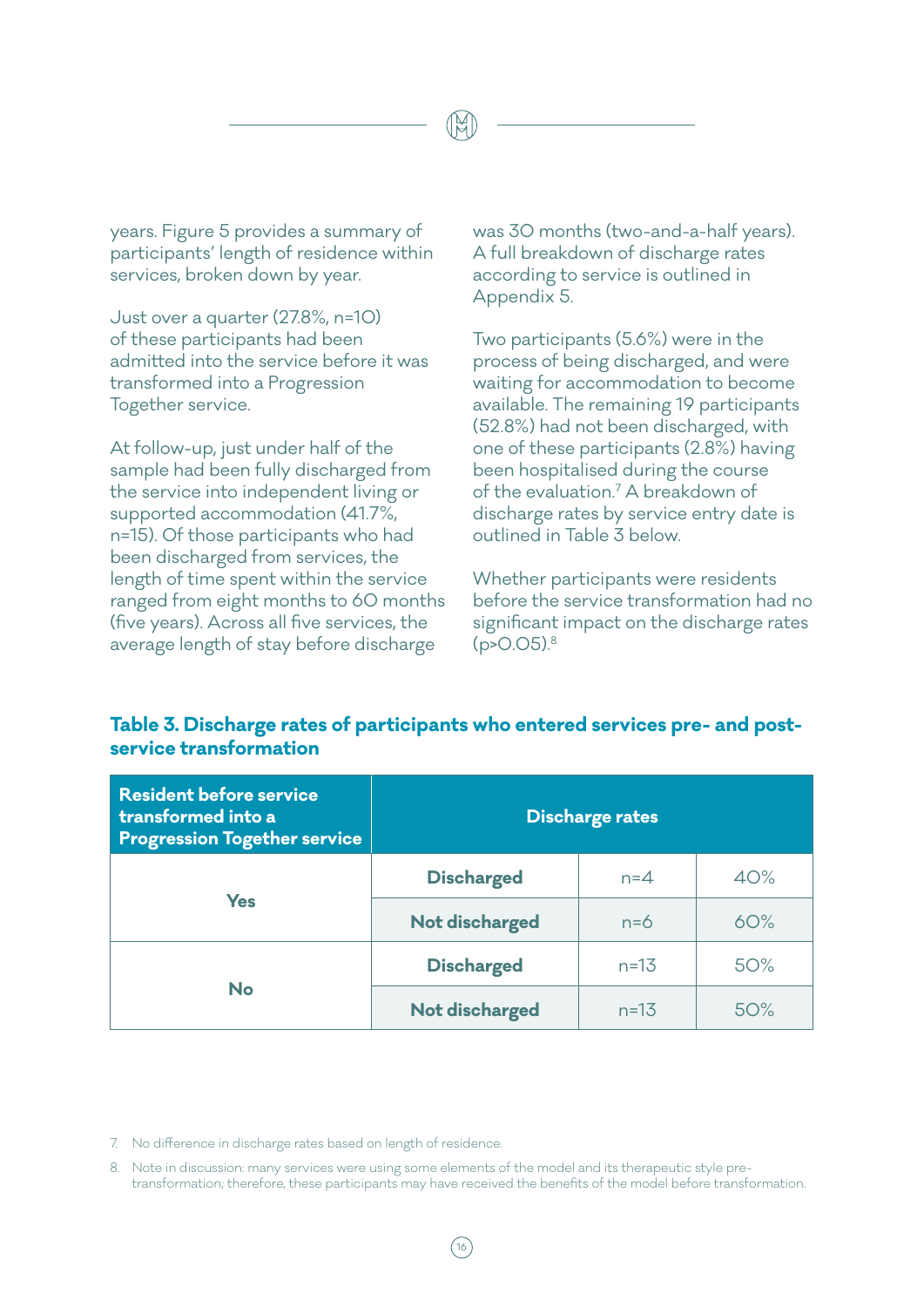#### **Support services used**

 $(17$ 

Participants were asked about the perceived levels of support they received from the service psychiatrist, community practice nurse (CPN) and social worker, with Figures 6, 7 and 8 displaying the level of support perceived by participants from these services respectively.

Over half of the sample was regularly being supported by a psychiatrist (53.1%, n=17), with just over a third having

contact with a psychiatrist when needed (33.6%, n=11). Of the sample, 13.3% (n=4) reported that they never received support from a psychiatrist or had never been offered this level of support.

Almost three quarters of the participants reported that they had received support from a CPN regularly (61.9%, n=13), or when they needed this level of support (14.3%, n=3), while 23.8% (n=5) of the participants reported that they never used this form of support or had never been offered it.



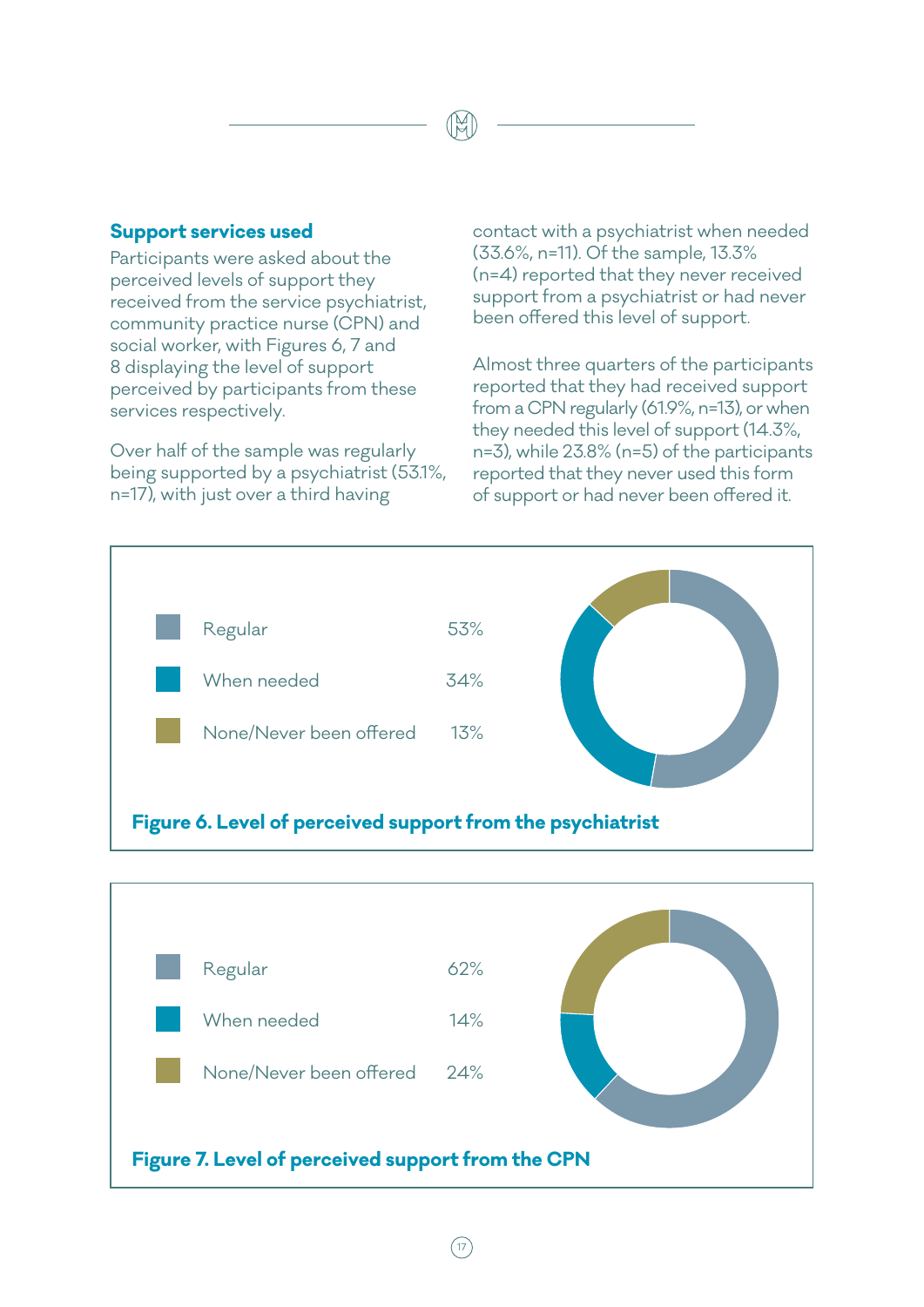The majority of participants reported having regular support from a social worker (36%, n=9), or having support from the social worker when necessary or required (28%, n=7), while a high proportion of participants noted that they never used or were not offered this type of support (36%, n=9).

Parents were the most common sources of social support for participants (66.7%, n=24), followed by friends (65.6%, n=21). Of those participants with children, 60% (n=18) cited their children as a source of support, 57.7% (n=15) cited their peers as support, and 50% (n=17) referred to other sources as support.

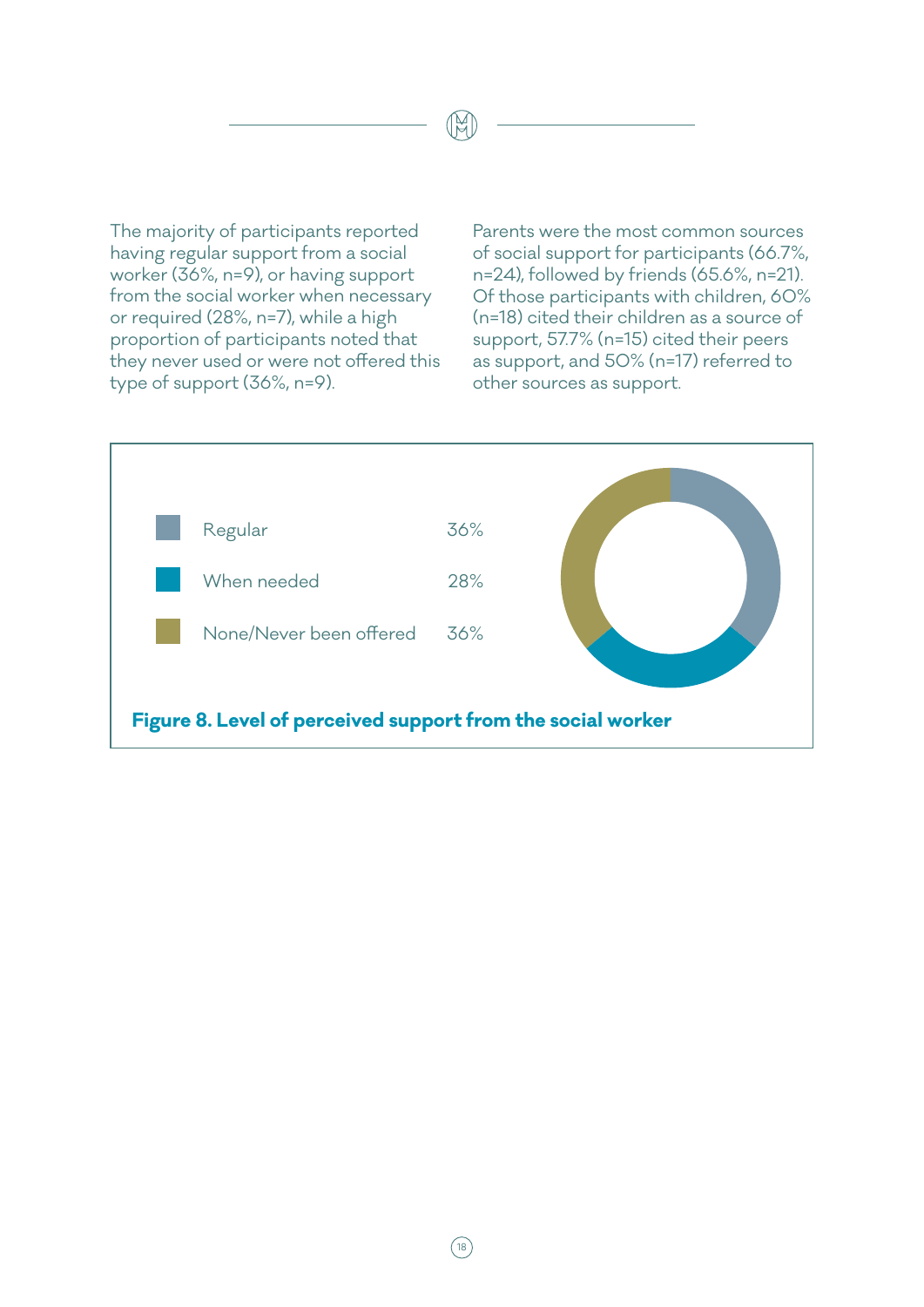## **2.7 Data analysis**

#### **Quantitative data analysis**

Hard-copy questionnaire data were input by a member of the evaluation team. Participants' personal details were anonymised and each participant was provided with a unique ID code linked to all responses on the questionnaires.

Quantitative data were stored and analysed using Statistical Package for Social Sciences (SPSS) for Windows. The primary outcomes were wellbeing (measured by WEMWBS), lifestyle activities (measured by HPLP II) and goal attainment (measured by GAS). Trends and descriptive statistics for demographic and characteristic analyses were conducted using the SPSS frequencies and crosstabs analysis functions.

Missing item data were coded within the dataset as '99' to ensure that these items would not skew the results. Where participants missed a single item on a questionnaire, mean scores were computed to allow valid overall scores to be calculated. However, where a participant had missed three or more item responses, all scores for that measure were scored as missing.

When statistical analyses were conducted, 'exclude cases listwise' was selected to ensure that the results were not skewed by missing data.

Due to the small sample size and violation of statistical assumptions, the non-parametric Mann–Whitney U and Kruskal–Wallis tests were used for testing the differences between groups (i.e. pre-transformation and post-transformation of a service). Nonparametric Wilcoxon matched pairs signed-rank tests were used on wellbeing data and lifestyle data to ascertain the significance of changes in wellbeing and lifestyle outcomes.

#### **Qualitative data analysis**

Qualitative data were analysed thematically and in relation to aspects of the Progression Together model across its three stages. Themes were noted as they arose from the data and corresponded to aspects of the model. This was unsurprising, as the interview schedules (T1, T2 and T3) had been designed to capture these important aspects (see Appendix 6). Interview transcripts were coded in accordance with the Progression Together model framework. The framework was subsequently refined with similar themes grouped together, and subthemes were created.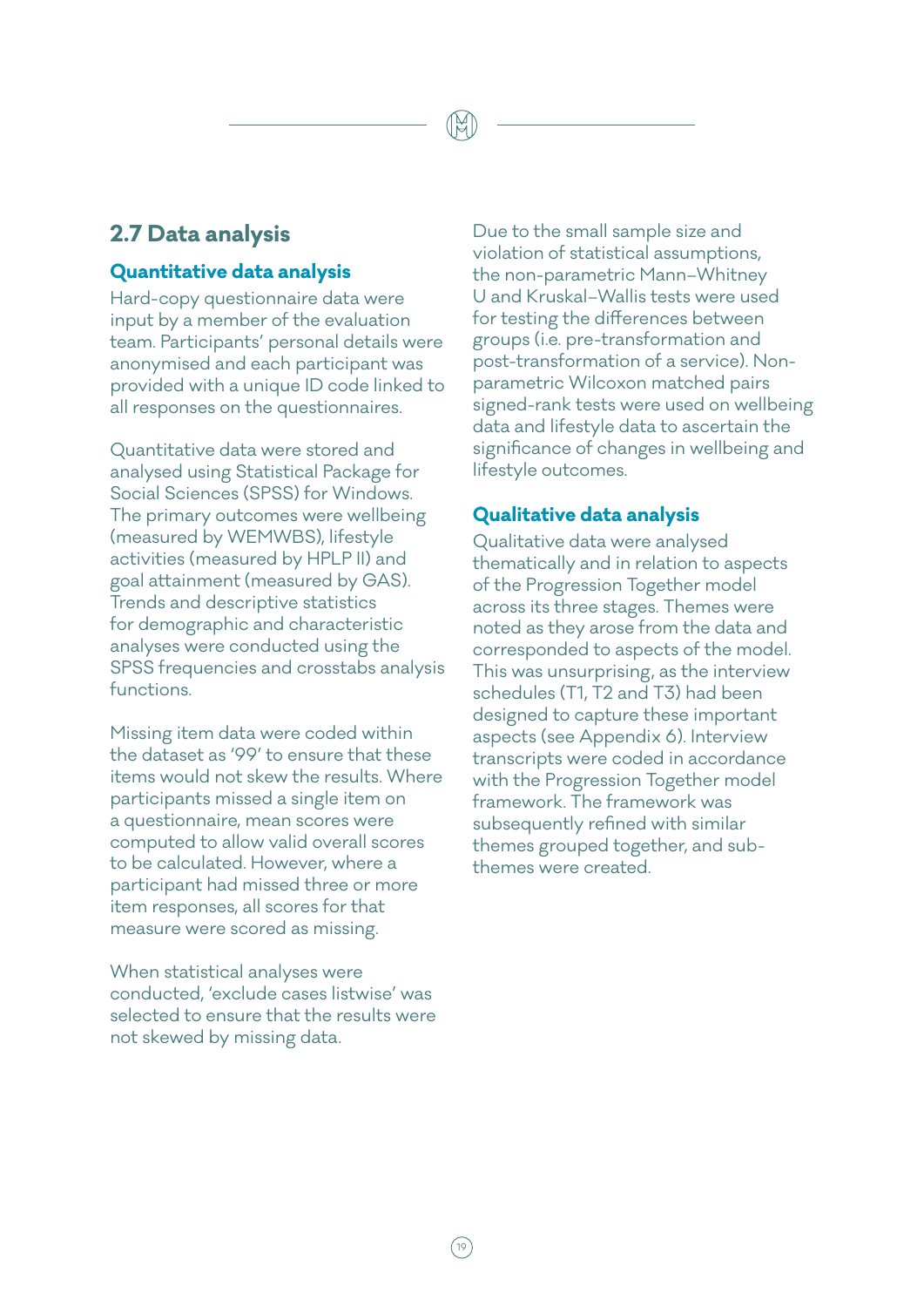# **3. Findings**

# **3.1 Quantitative data**

#### **3.1.1 Wellbeing**

For the entire sample (n=36), mental wellbeing scores ranged from a low of 17 to a high of 30, with an average mean score of 22.9 (SE=0.740). These scores increased at T2 (n=27) to a mean score of 26.67 (SE=0.872), with a score range from 21 to 35. Wellbeing scores continued to increase at T3 (n=18) to 27.17 (SE=1.011). The progressive increases in wellbeing scores can be seen in Figure 9.

Using a Wilcoxon ranks test, the differences between wellbeing scores at data collection time points were explored. The results show that the mean mental wellbeing scores increased significantly between T1 and T2, from 23.89 to 26.67 (Z=-3.189, p<0.001) respectively. This increase in wellbeing was sustained and even increased significantly at T3 (M=27.17) compared to T1 scores ( $Z=-2.869$ , p< $O.O1$ ). While the mean wellbeing scores rose from T2 to T3 (26.67 to 27.17 respectively), this was not a significant increase  $(Z=-0.762, p=0.446)$ .

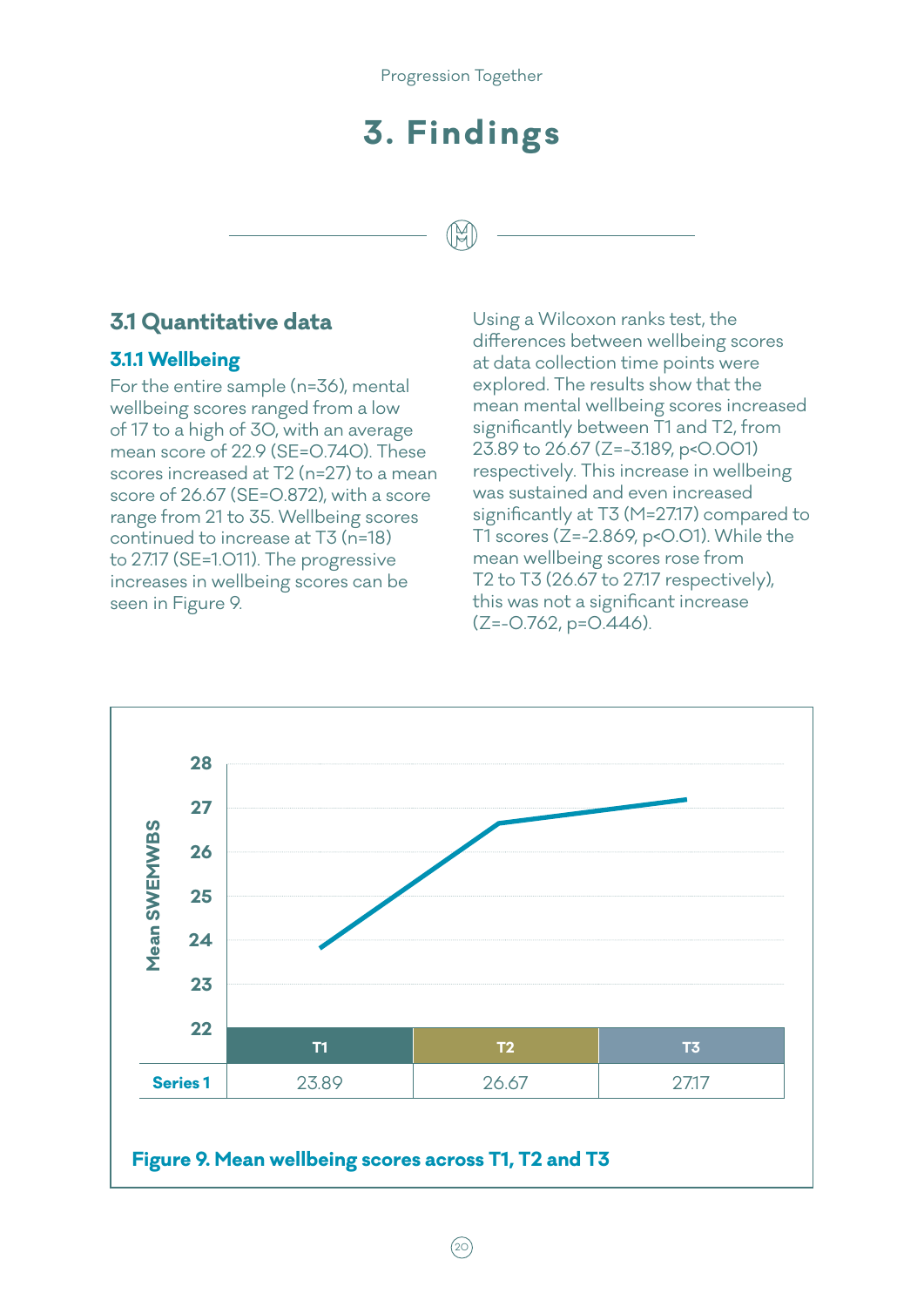

**Figure 10. Mean wellbeing scores across T1, T2 and T3 according to service entry point**

This difference in wellbeing scores was re-examined to explore whether admission pre-or post-implementation of the Progression Together model had an impact, with the analysis reexamining scores across T1, T2 and T3 according to the service entry point as displayed in Figure 10. Participants admitted post-transformation to a Progression Together service followed the overall trend of mental wellbeing scores – that is, increased wellbeing scores maintained at T3. In contrast, those admitted to a service pretransformation had slightly lower mental wellbeing scores for all three time points, and appear to have had a slight decrease in mean mental

wellbeing scores at T3. Those who were in the service post-transformation were found to have a significant increase in wellbeing scores  $(Z=-2.496, p<0.05)$ . In contrast, for those who were in services pre-transformation there was no significant increase in wellbeing scores from T1 to T2 or T3 (p=0.141). However, caution should be exercised when interpreting these results, as this may be due to small sample sizes and therefore warrants further attention within future work.

Findings from the Kruskal–Wallis test showed results nearing significance between mental wellbeing scores for those who had been discharged from

 $\sqrt{21}$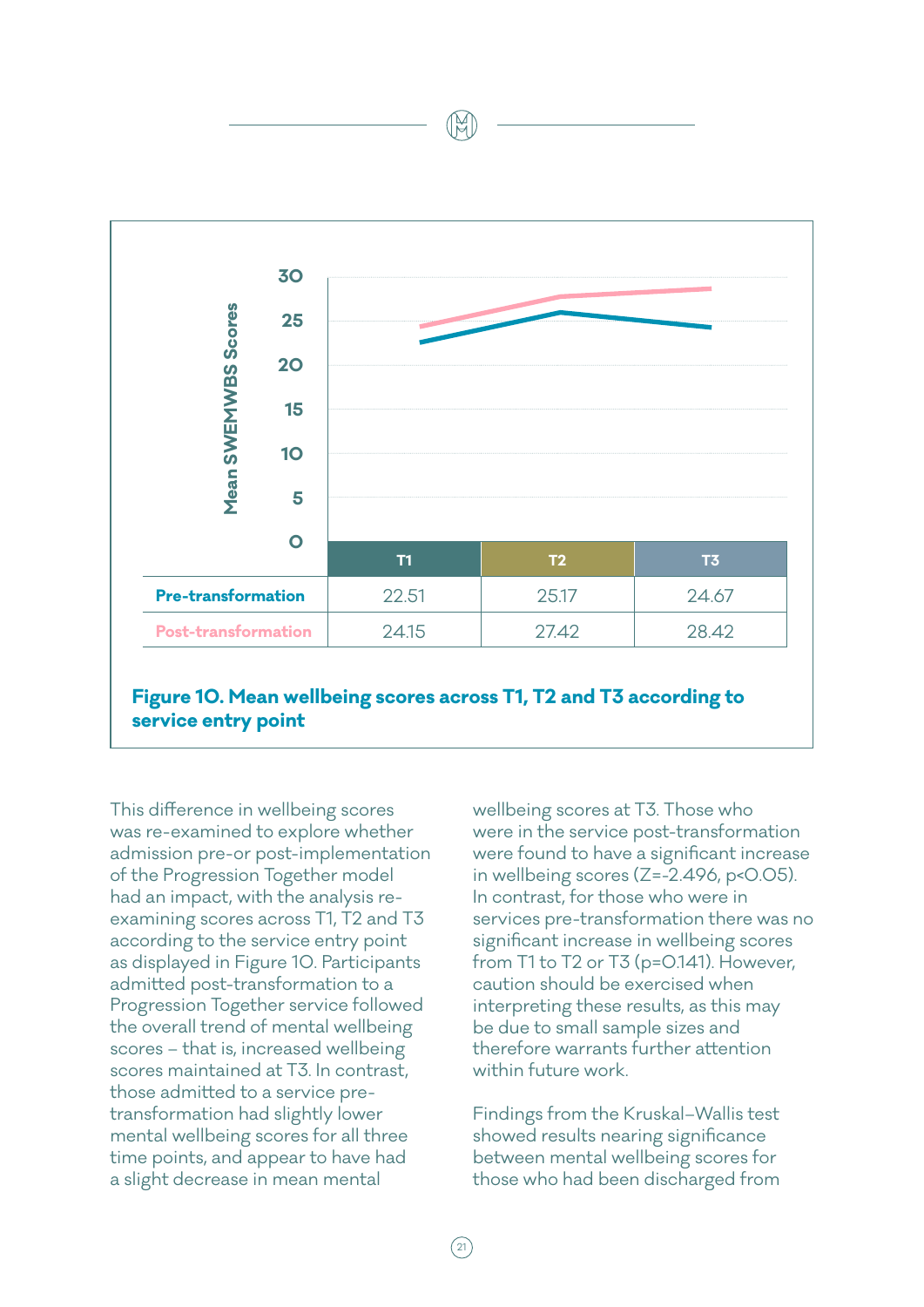services and those who had not been discharged (p=0.073), with those who had been discharged from services having significantly higher overall mental wellbeing scores (M=31.00, SE=1.673) than those who had not been discharged (M=26.00, SD=1.128). The lack of significance may be a result of the small sample size, and further attention within future work is needed.

#### **3.1.2 Lifestyle**

As outlined in Figure 11, the overall health-promoting lifestyle scores followed the same pattern as the

mental wellbeing scores, with the mean scores increasing significantly from T1 (n=31, M=2.51, SD=0.38) and T2 followup (n=27, M=2.77, SD=0.34): Z=-2.731, p<0.05. This increase was sustained at T3 (n=17, M=2.79, SD=0.43), though it was not significantly higher than the T1 or T2 scores (p>0.05).

The Wilcoxon signed ranks test results showed that the mean difference between T1 and T3 was approaching significance (p=0.078); this may be partially explained by the loss in sample size between T1 and T3 follow-up.

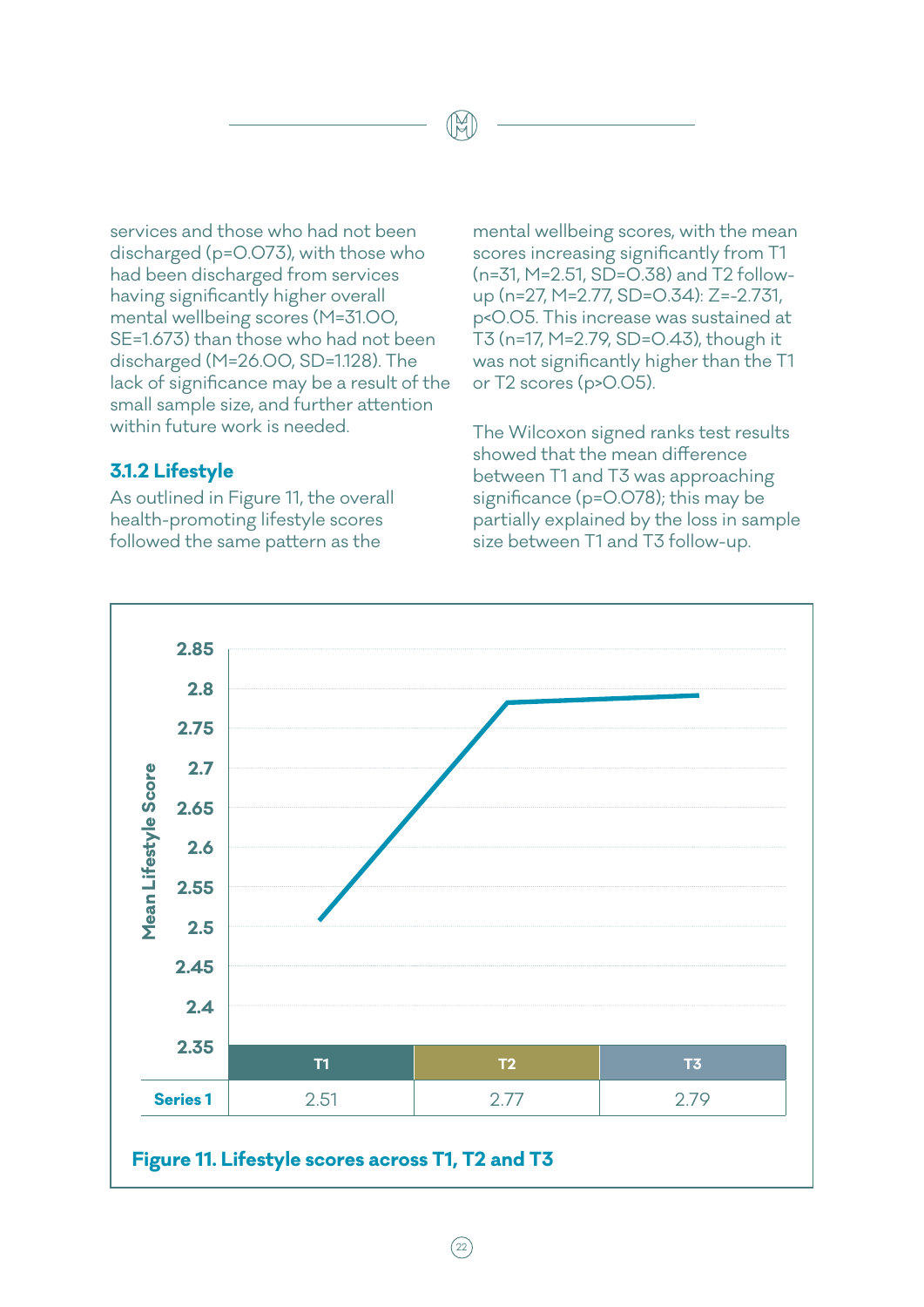|                                   | <b>T1</b> | T2  | T3  |
|-----------------------------------|-----------|-----|-----|
| <b>General health</b>             | 2.4       | 2.7 | 2.6 |
| <b>Exercise</b>                   | 2.4       | 2.7 | 2.7 |
| <b>Food</b>                       | 2.2       | 2.4 | 2.5 |
| <b>Social life</b>                | 2.7       | 2.9 | 2.9 |
| Dealing with health professionals | 2.7       | 2.9 | 2.9 |
| <b>Finding meaning</b>            | 2.7       | 2.9 | 3.0 |

#### **Table 4: Health-promoting subscale scores across T1, T2 and T3**

Each of the six subscales were examined, and the results showed that, for all six subscales, the mean scores were found to have increased between T1 and T2, and were found to have remained around the same level or increased further at T3. A breakdown of healthpromoting subscales across T1, T2 and T3 is displayed in Table 4.

Analysis of the subscale scores found a significant increase in general health scores from T1 to T2 (Z=-2.845, p<0.05), and nearing significance for T1 and T3 scores (p=0.08). This trend was the same for social life scores between T1 and T2 (Z=-1.964, p<0.05), with T1 and T3 scores nearing significance (p=0.066). The low sample size and considerable drop in participant numbers at T3 may help to explain why the scores for T3 comparisons only near significance. No significant differences were found between the scores for the subscales of exercise, food, dealing with health professionals or finding meaning.

On examining the differences between groups, significant differences were found in HPLP II scores and subscale scores between those participants who had been discharged and those who had not been discharged. As one would expect, those who had been discharged had significantly higher scores for the exercise, food, social life and dealing with health professionals subscales (p<0.05).

Overall, the health-promoting lifestyle scores were found to be significantly higher in those who had been discharged from services (n=5, M=3.59, SD=0.238) than those who had not (n=10, M=3.16, SD=0.299). This increase in healthpromoting lifestyle skills provides evidence that those leaving the model are more positively equipped for independent or supported living within the community.

 $(23$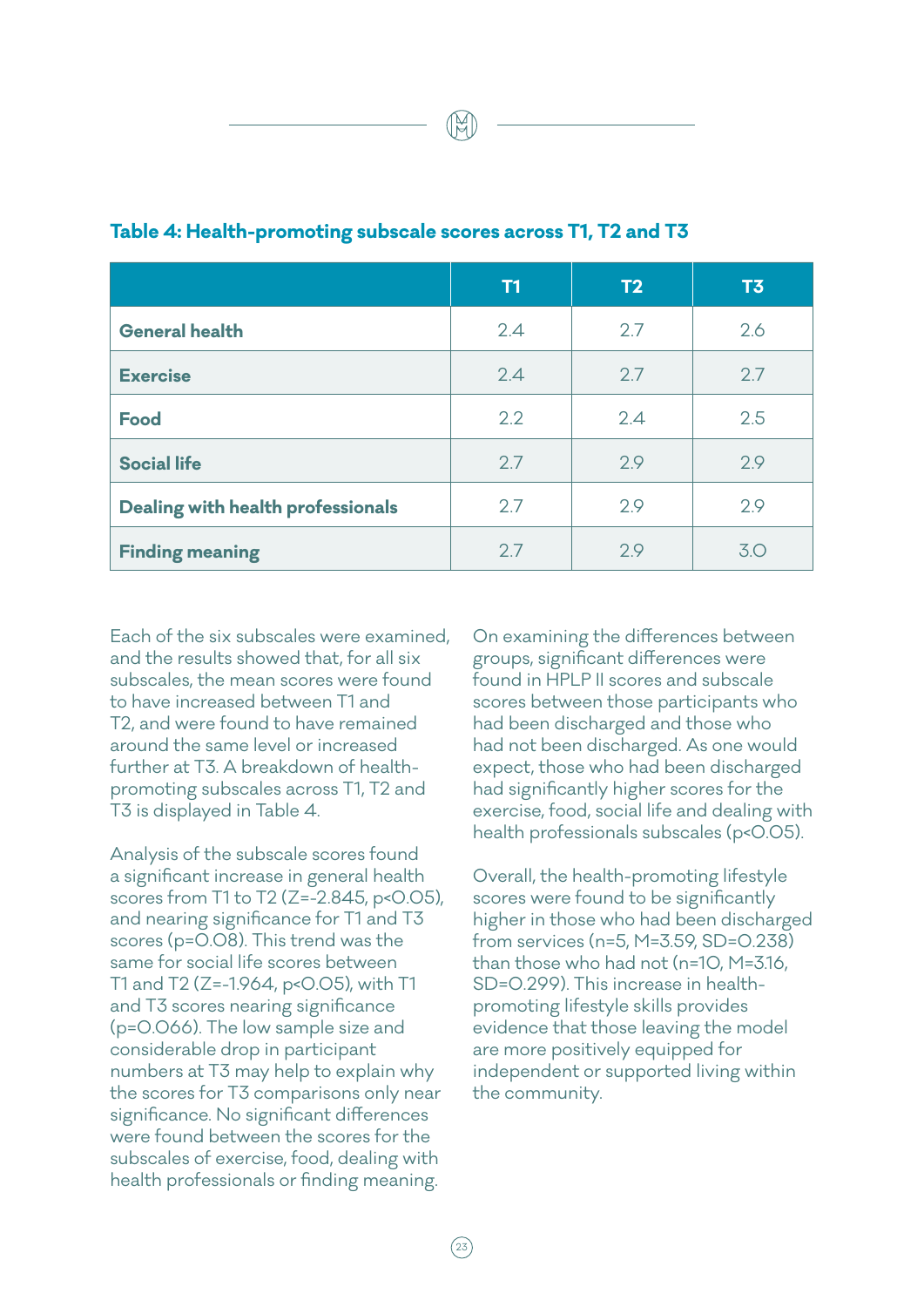## **3.1.3 Employment, volunteering and education**

Within the sample (n=18), engagement with employment, education and volunteering was recorded in order to see whether participants were more engaged in these factors of life as they progressed through the model. Results within this section are based on the overall sample that completed all three time points. An overview of the changing levels of engagement in employment, volunteering and education has been provided in Figure 12.

The results show that, at baseline (T1), three participants were engaged with

employment (16.7%). These figures were found to reduce, with no participants reporting being in employment at T2 follow-up. Figures at T3 returned to two participants being in employment (11.1%). These changes in employment status did not show significant differences between T1, T2 or T3 (p>0.05).

Levels of engagement with volunteering activities were found to remain consistent across the three data collection time points, with no significant changes being found between T1 (11.1%, n=3), T2 (16.7%, n=3) and T3 (22.2%, n=4). Three participants (16.7%) indicated at T2 that they would like to engage with volunteering; however, this did not



 $(24)$ 

1Ř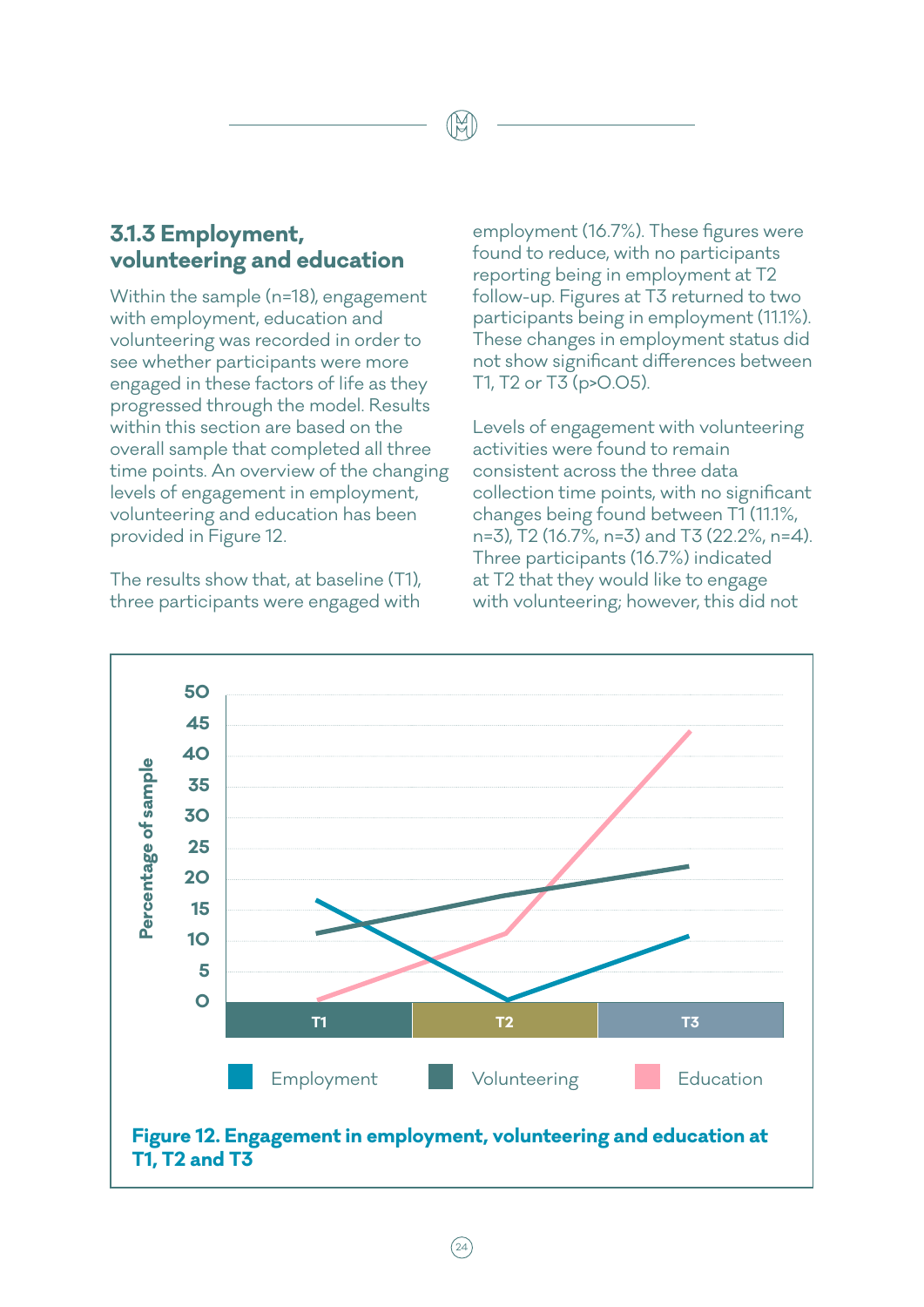translate into a significant increase in volunteering activity at T3.

At T2, education and/or training levels showed that only 11.1% (n=3) of participants in the sample were engaged with these activities; however, a further 7.4% (n=2) indicated that they would like to engage with education or training but were unable to do so due to costs or other difficulties. At T3, there was found to be a significant increase in levels of engagement with education and/or training, increasing to 44.4% (n=8): Z=-2.000, p<0.05.

## **3.1.4 Goal attainment**

#### **Goal setting and attainment**

Participants' goals can be broadly categorised into seven overarching themes:

- Physical health and wellbeing.
- Mental health and wellbeing.
- Social support, family and community.
- Creative interests and hobbies.
- Employment, education and volunteering.
- Housing, legal and budgeting.
- Life skills and personal development.

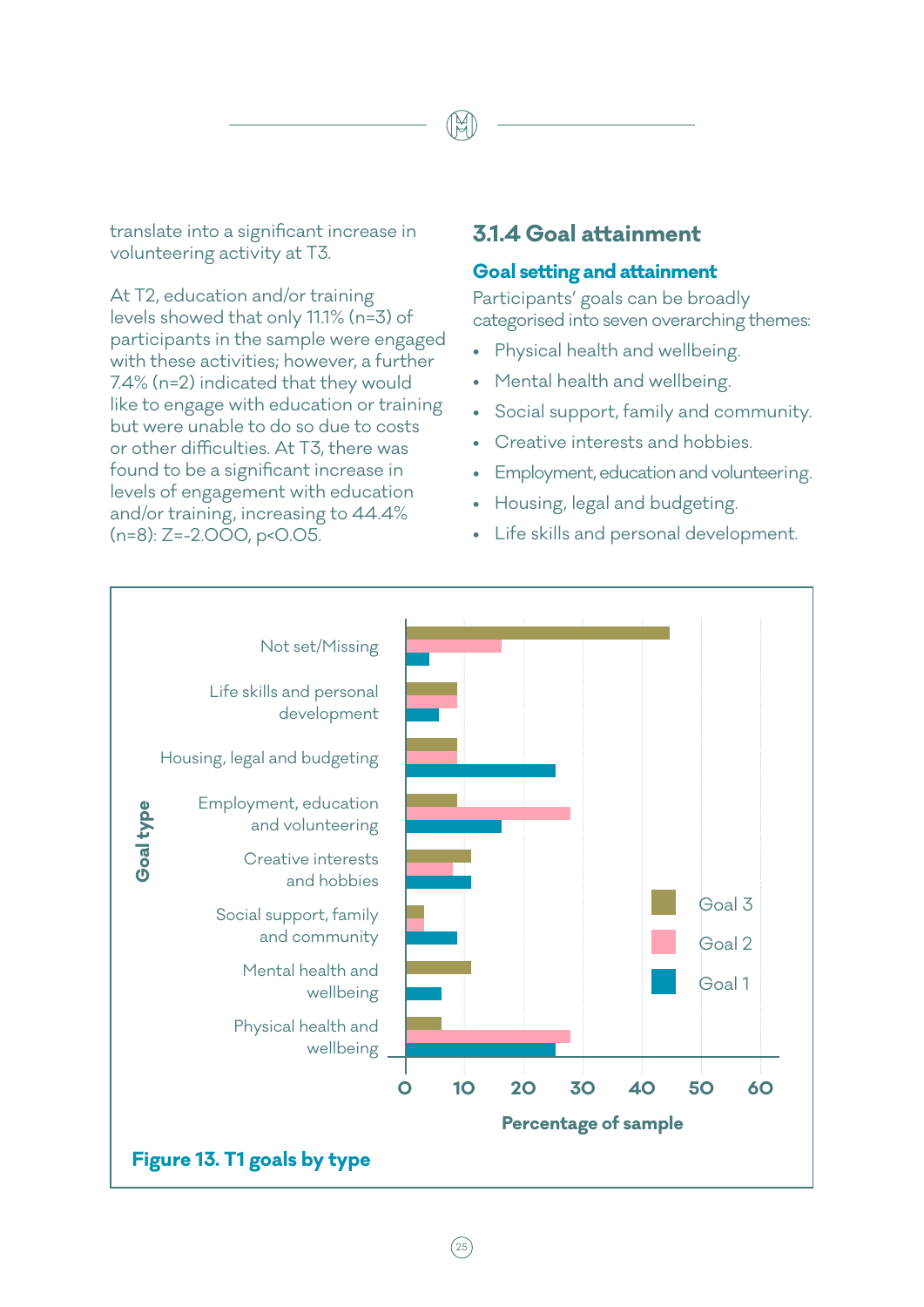#### **Goal setting at T1**

Common goal types selected by participants at T1 have been outlined in Figure 13. The most common goals identified by participants at T1 were physical health and wellbeing goals, such as to lose weight and exercise more. A quarter of participants (25%, n=6) set this type of goal for Goals 1 and 2 at T1.

#### **Goal 1**

The most common goals identified by participants at T1 were physical health and wellbeing, and housing, legal and budgeting goals, with 25% (n=9) of the sample each setting these types of goals for Goal 1.

Of those who set a Goal 1 (n=25), 96% (n=24) reported that they felt this to be 'very' or 'moderately' important, while only 4% (n=1) reported that the goal was only 'a little' important or 'not at all' important. The majority of the sample (72%, n=18) perceived that achieving the goal would be 'very' or 'moderately' difficult, while 30.8% (n=8) perceived the goal to be 'a little' or 'not at all' difficult to achieve.

#### **Goal 2**

The most common goals identified by participants at T1 were physical health and wellbeing, and employment, education and volunteering goals. Just over a quarter of the sample (27.8%, n=10) each set this type of goal for Goal 2.

For those who set a Goal 2 (n=20), 95% (n=19) reported that they felt this to be 'very' or 'moderately' important, while only 5% (n=1) reported that the goal was only 'a little' important or 'not at all' important. More than half of the sample (65%, n=13) perceived that achieving the goal would be 'very' or 'moderately' difficult, while 38.1% (n=8) perceived the goal to be 'a little' or 'not at all' difficult to achieve.

#### **Goal 3**

Goal setting dropped considerably for Goal 3, with 46.2% (n=12) of the sample not setting a third goal. Creative interests and hobbies, and mental health and wellbeing goals were found to be the most popular type of goal for Goal 3, with 11.1% (n=4) of the sample setting these types of goals.

For those who set a Goal 3 (n=15), 100% reported that they felt this to be 'very' or 'moderately' important. Most of the sample (73.4%, n=11) perceived that achieving the goal would be 'very' or 'moderately' difficult, while 26.7% (n=4) perceived the goal to be 'a little' or 'not at all' difficult to achieve. There was no significant difference between the level of goal importance or the perceived difficulty for Goals 1, 2 and 3.

#### **Achieving goals at T2 follow-up**

When goals were revisited at T2, 36% (n=9) of the sample reported that they had achieved their Goal 1, and 68% (n=17) did not achieve their Goal 1. Of the 17 participants who did not achieve their goal, seven (41.3%) reported that they were in the process of doing so and reported that the goal was 'not quite achieved'. One participant noted that they had attempted their goal; however, it had been too difficult and therefore they stopped. Of those who had achieved their goal (n=9), 44.4% (n=4) found it to be as difficult to achieve as expected, 44.4% (n=4) found that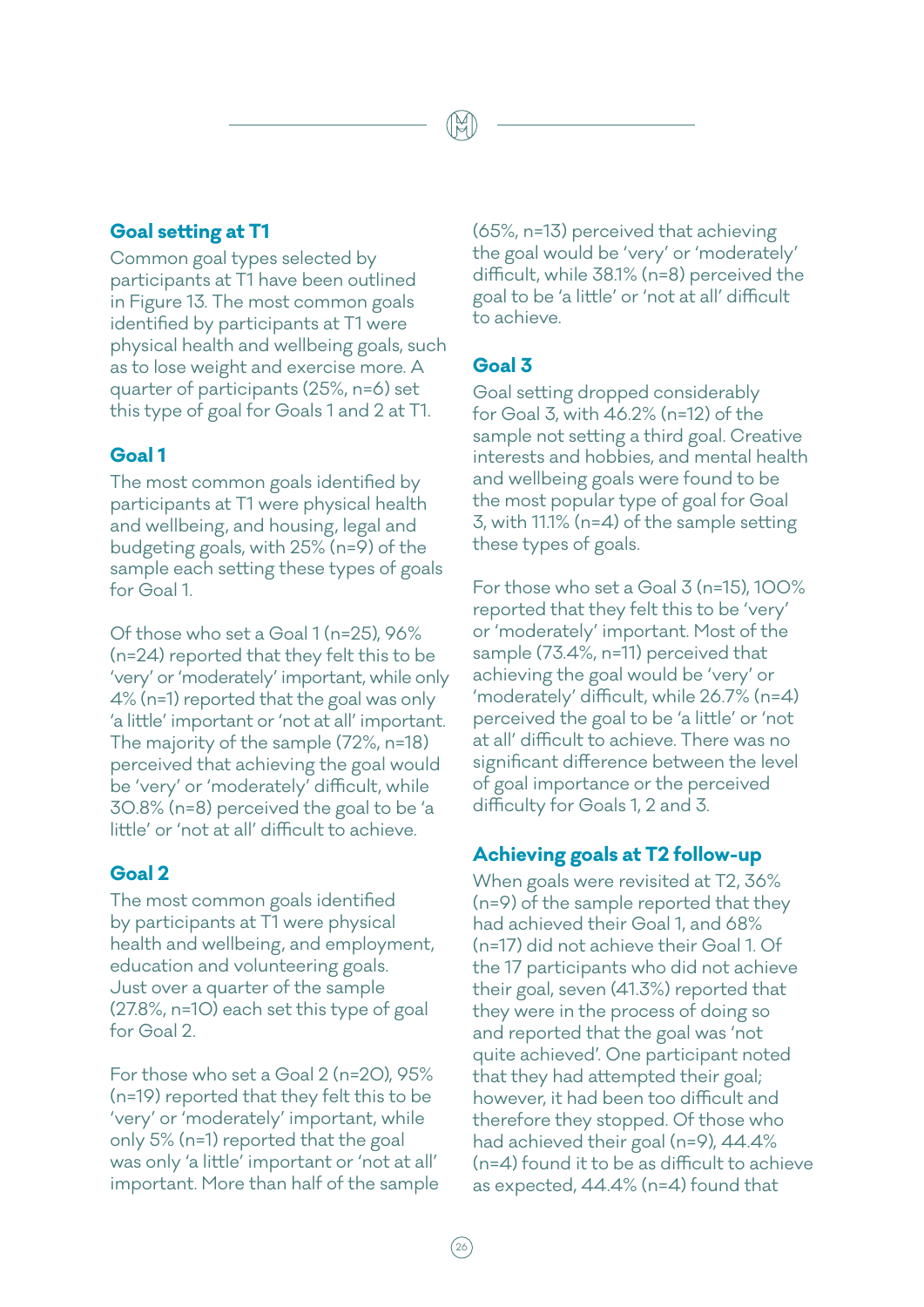they had achieved it 'a little better than expected', and only one participant (11.1%) found that they had achieved their goal 'a lot better than expected'.

For Goal 2 (set at T1), 22 participants revisited their success in achieving this goal at T2. A total of 19.2% (n=5) of the sample achieved their Goal 2. Most of the sample (60%, n=3) reported that they had found it as difficult as expected, while 20% (n=1) reported finding it a little better than expected, and 20% (n=1) found it a lot better than expected. Of the 65.9% (n=17) who reported having not achieved this goal, six participants (35.3%) reported that they had 'not quite achieved' the goal, but were in the planning process of doing so or were progressing towards achieving the goal. 15% (n=4) of the sample did not provide updates on their baseline goal attainment.

Sixteen participants provided feedback on the attainment of their third goal, with 43.8% (n=7) of these participants reporting having achieved this goal. Of those who achieved this goal, 42.9% (n=3) reported they found this as difficult as expected, with 14.3% (n=1) reporting it as being 'a little better than expected', and 42.9% (n=3) reporting that they found it 'a lot better than expected'. Of the 56.3% (n=9) of the sample who reported that they did not achieve this goal, 33.3% (n=3) reported that they had 'not quite achieved' the goal, but were progressing with it.

#### **Goal setting at T2**

Figure 14 outlines the distribution of the types of goals set at T2. It should be noted that, at T2 goal setting, 18 participants actively set goals.

There was a shift in the focus of goal types set from T1 to T2, with the most common goal type set at this time point changing from physical health and wellbeing to goals related to employment, education and volunteering. Almost twenty per cent of the participants (19.4%, n=7) set their goals under this theme as their first goal, and 16.7% (n=6) set this as their second goal. Housing, legal and budgeting goals were also popular first goals at this time point, with 13.9% (n=5) of the participants choosing goals within this theme. Goal 3 setting saw a considerable decline, with only 11 participants setting a goal at this point.

Creative interests and hobbies was found to be the most popular type for this third goal, with 13.9% (n=5) of the sample choosing goals within this theme.

Of those who set a Goal 1 (n=18), 94.5% (n=17) reported that they felt this to be 'very' or 'moderately' important, while 5.6% (n=1) reported that the goal was only 'a little' important or 'not at all' important. Just over half of the sample (55.6%, n=10) perceived that achieving the goal would be 'very' or 'moderately' difficult, while 44.4% (n=8) perceived the goal to be 'a little' or 'not at all' difficult to achieve.

For those who set a Goal 2 (n=17), 94.1% (n=16) reported that they felt this to be 'very' or 'moderately' important, while only 5.9% (n=1) reported that the goal was only 'a little' important or 'not at all' important. The majority of the participants (64.7%, n=11) perceived that achieving the goal would be 'very' or 'moderately' difficult, while 35.3% (n=6) perceived the goal to be 'a little' or 'not at all' difficult to achieve.

 $\frac{2}{2}$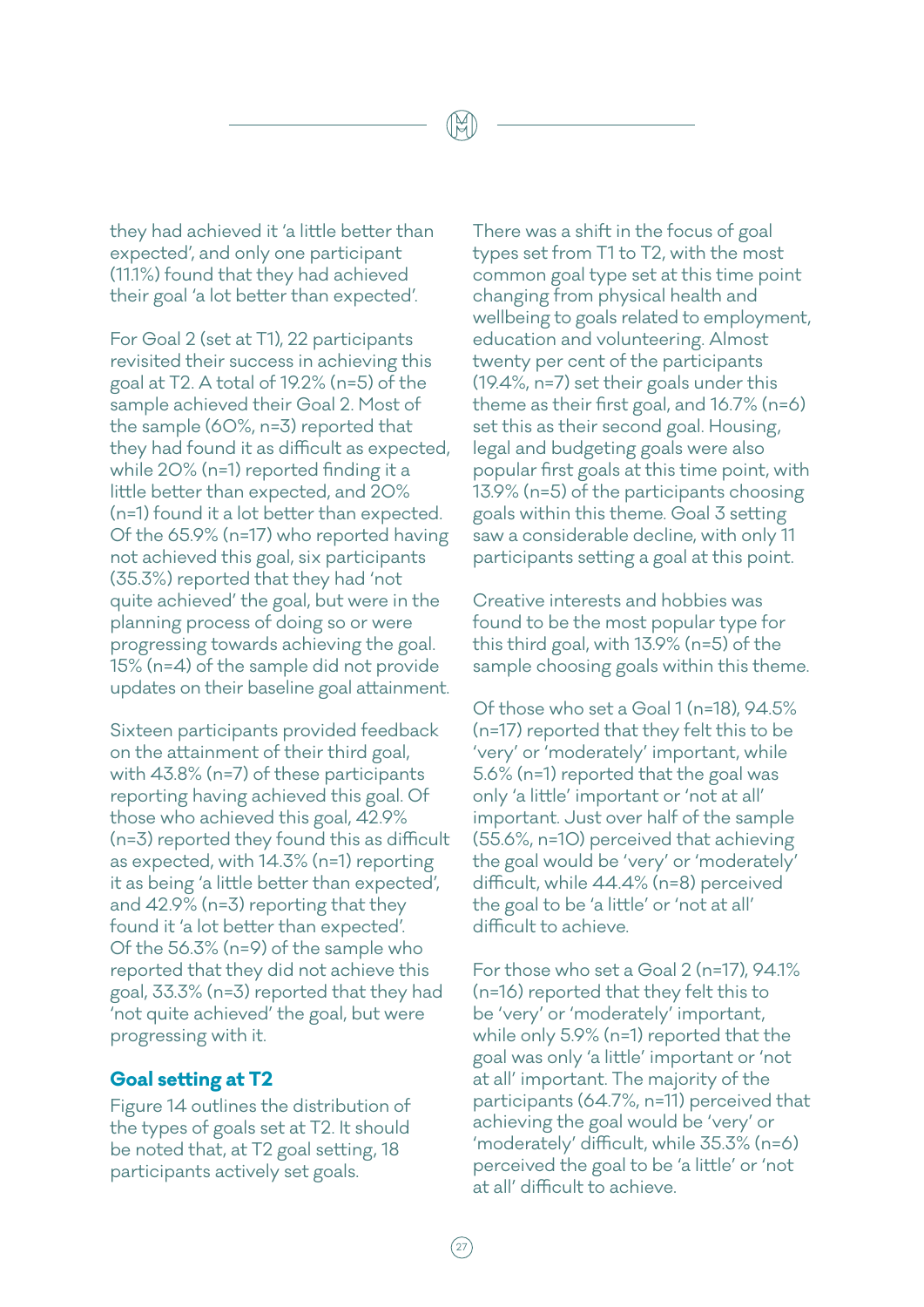

For those who set a Goal 3 (n=11), 100% reported that they felt this to be 'very' or 'moderately' important. Over 60% of this sample (63.7%, n=7) perceived that achieving the goal would be 'very' or 'moderately' difficult, while 36.4% (n=4) perceived the goal to be a 'little' or 'not at all' difficult to achieve.

There were no significant differences in the level of importance or the perceived difficulty between Goals 1, 2 and 3 at T2 follow-up.

#### **Achieving goals at T3 follow-up**

Goals set at T2 were revisited at T3 to see if participants had achieved them. For Goal 1, 14 participants revisited this goal, with 21.4% (n=3) of these participants having achieved their goal. All three of these participants reported that they found this goal 'a little better than expected'. Of the 78.6% (n=11) of the sample who did not achieve T2 Goal 1, 36.4% (n=4) reported the goal as 'not quite' achieved, but that they were progressing and working on this goal. One participant (9.1%) reported that they were 'nowhere near achieving' the goal.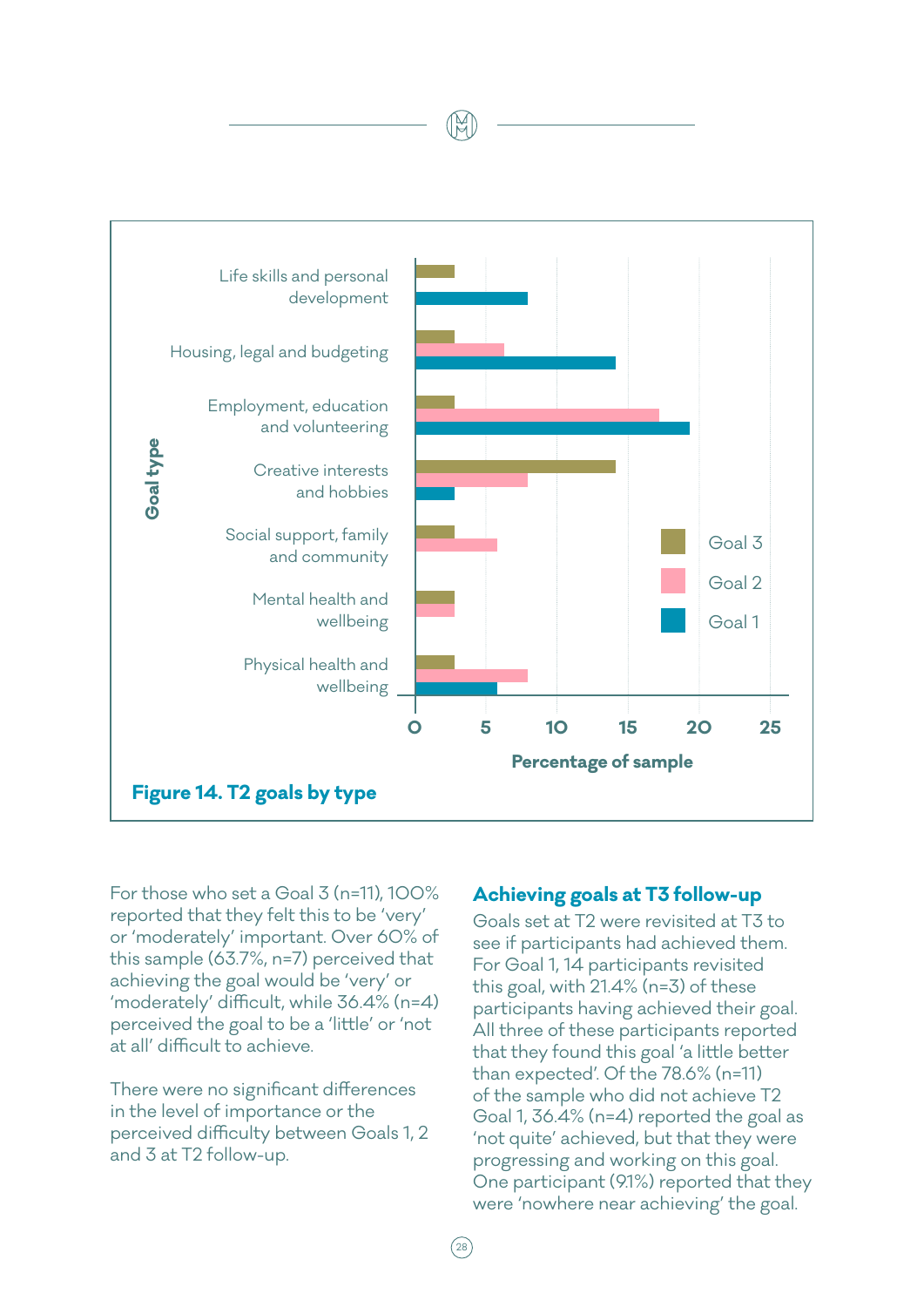A total of 13 participants reported follow-up data for T2 Goal 2. The majority of the sample (69.2%, n=9) reported having achieved this goal, with 22.2% (n=2) of these participants having found the difficulty of achieving the goal 'as expected'. Almost half (44.4%, n=4) of the participants found it 'a little better than expected' and 11.1% (n=1) found it 'a lot better than expected'. Two participants' (22.2%) data were missing for this follow-up. Of the 30.8% (n=4) of the sample who reported that they did not achieve this goal, one person reported that they had 'not quite achieved' the goal but were making progress, while one noted that they were 'nowhere near achieving' the goal.

Ten participants provided follow-up data for T2 Goal 3. 40% of this sample (n=4) achieved this goal, with 25% reporting that this was 'as expected' and 25% reporting it as being 'a lot better than expected'; data from the remaining two participants were recorded as missing. Of the 60% (n=6) who reported not having achieved this goal, 33.3% (n=2) reported that they had 'not quite achieved' this goal and 16.6% (n=1) reported that things were 'worse than before'.

# **3.1.5 Cost analysis**

Currently, there are no data available in cost estimates, such as by the PSSRU, which further makes determining cost savings a challenge. Despite the lack of information available, the evaluation has included an economic analysis of the Progression Together model that shows the differences in costings of services delivered by Together, and statutory and voluntary sectors.

In the years 2013/2014 and 2014/2015, both York Road and Kelvin Grove services were compared to local-authority care homes, voluntary, private and independent sector care homes, and NHS secure settings. These comparator settings were used to provide an insight into the costs of alternative places for residents living in York Road and Kelvin Grove. It was also done to give the reader as much information and as much of a perspective as possible, since the staff consultation provided limited information on the services these residents would have gone to if Together services were unavailable.

#### **Establishing service costs**

Costs were measured at 2013/2014 and 2014/2015 prices. Unit costs for health and social care services were sourced from the PSSRU Unit Costs of Health and Social Care 2014 and 2015 (Curtis, 2014; Curtis and Burns, 2015). Cost data was only compared for 2013/2014 and 2014/2015 because data for the period 2015/2016 had not been published by the PSSRU at the time of this report. Unit prices per resident are reported on both a weekly and yearly basis in this report; the yearly figures can be used for further insight on costs over a longer period of time.

We have used the most recent reliable data for comparable statutory services available at the PSSRU. In addition to this data, we carried out an expert consultation of staff working in Together's services. This consultation comprised operational managers, as well as clinicians working in Together's services. Experts were asked to provide a 'best alternative' service in the local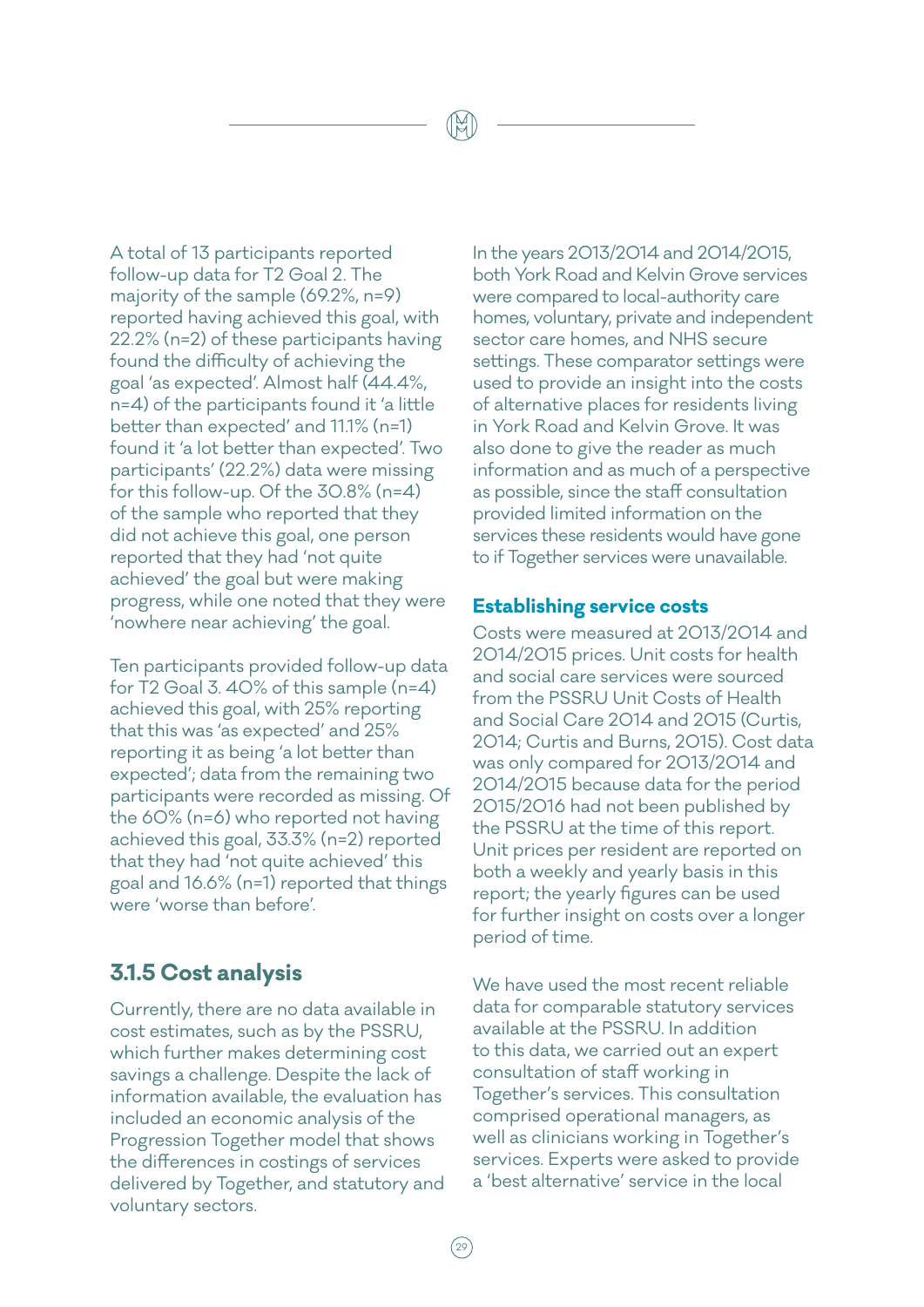authority that clients would have gone to if the Progression Together service were unavailable. The data available indicate that the majority of clients would have gone to local-authority care homes, voluntary sector supported housing, or secure NHS services in the region. It was decided that all cost categories that reflected these services should be included. Thus, the comparison groups chosen were local-authority care homes, voluntary, independent and private care homes, and secure NHS settings. Figure 15 shows alternative service provision informed by expert opinion for York Road and Kelvin Grove.

A London multiplier was used for PSSRU cost comparisons to York Road, as this

service falls within the Greater London Authority region. As Kelvin Grove bed prices varied, average prices were taken over the course of the year.

#### **Descriptive service details support, staffing and occupancy rates**

Staffing and occupancy figures were provided by both York Road and Kelvin Grove for 2013/2014 and 2014/2015. However, data on support delivered were only available for 2015 and can be found in Table 5. It is clear from these tables that York Road has more staff members employed at the service and delivers higher levels of one-to-one and selfdirected support per month compared to Kelvin Grove. York Road also operates with a lower occupancy rate compared to Kelvin Grove.

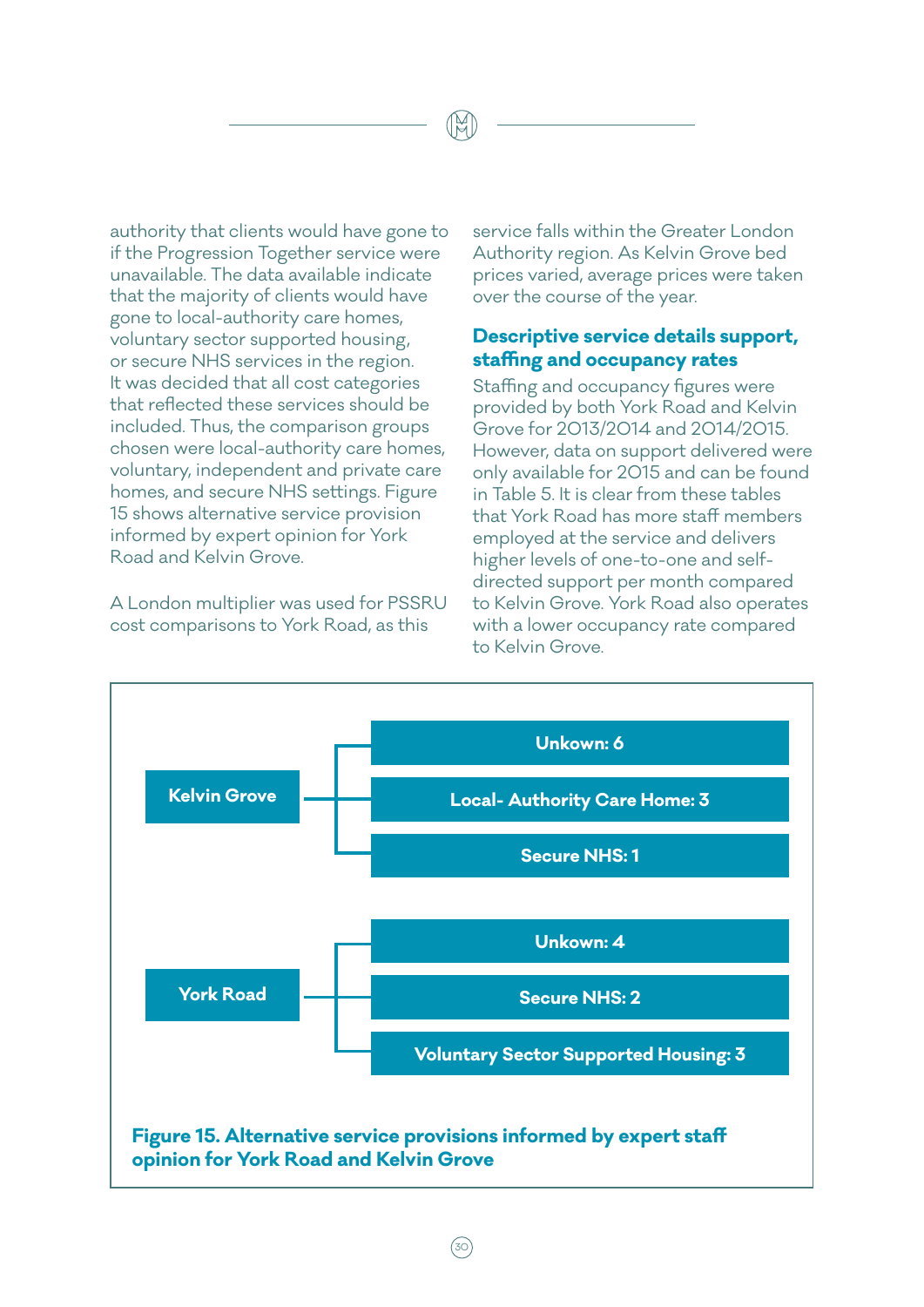|                                             |                                                                    | <u>TADIC OF ORPPORT PROTISION DI CARGONIE OF ROTTIE OPOTO ANNE FOR FOAGHIELD IO</u> |
|---------------------------------------------|--------------------------------------------------------------------|-------------------------------------------------------------------------------------|
| <b>Service support</b><br><b>activities</b> | <b>Kelvin Grove</b><br>(activities delivered<br>per month in 2015) | <b>York Road</b><br>(activities delivered<br>per month in 2015)                     |
| <b>Group activity</b>                       | 32 hours                                                           | 30 hours                                                                            |
| One-to-one support                          | 240 hours                                                          | Between 336 and 1,568 hours                                                         |
| Self-directed support                       | 25 hours<br>(20.210)                                               | 93 hours                                                                            |

### **Table 5. Support provision breakdown of Kelvin Grove and York Road in 2015**

### **Table 6. Staffing structure for York Road and Kelvin Grove services for 2013/2014 and 2014/2015**

(on average per month)

(on average per month)

| <b>Staffing structure</b>         | <b>Kelvin Grove</b> | <b>York Road</b> |
|-----------------------------------|---------------------|------------------|
| <b>Project Manager</b>            | 1FT                 | 1 FT             |
| <b>Deputy Project Manager</b>     |                     | 1FT              |
| <b>Support Workers</b>            |                     | 9 FT             |
| <b>Senior Social Care Workers</b> | 2FT                 |                  |
| <b>Social Care Workers</b>        | 4 FT and 1 PT       |                  |
| <b>Total staff (FTE)</b>          | 7.5                 | 11               |

### **Table 7. Occupancy rates for Kelvin Grove and York Road for 2013/2014, 2014/2015 and 2015/2016**

|                     | <b>Capacity</b> | 2013/2014 | 2014/2015 | 2015/2016                      |
|---------------------|-----------------|-----------|-----------|--------------------------------|
| <b>Kelvin Grove</b> | 12              | 98.4%     | 99.4%     | 96.24% (up to<br>October 2015) |
| <b>York Road</b>    | 14              | 84.34%    | 77.74%    | 83.41% (up to<br>October 2015) |

(M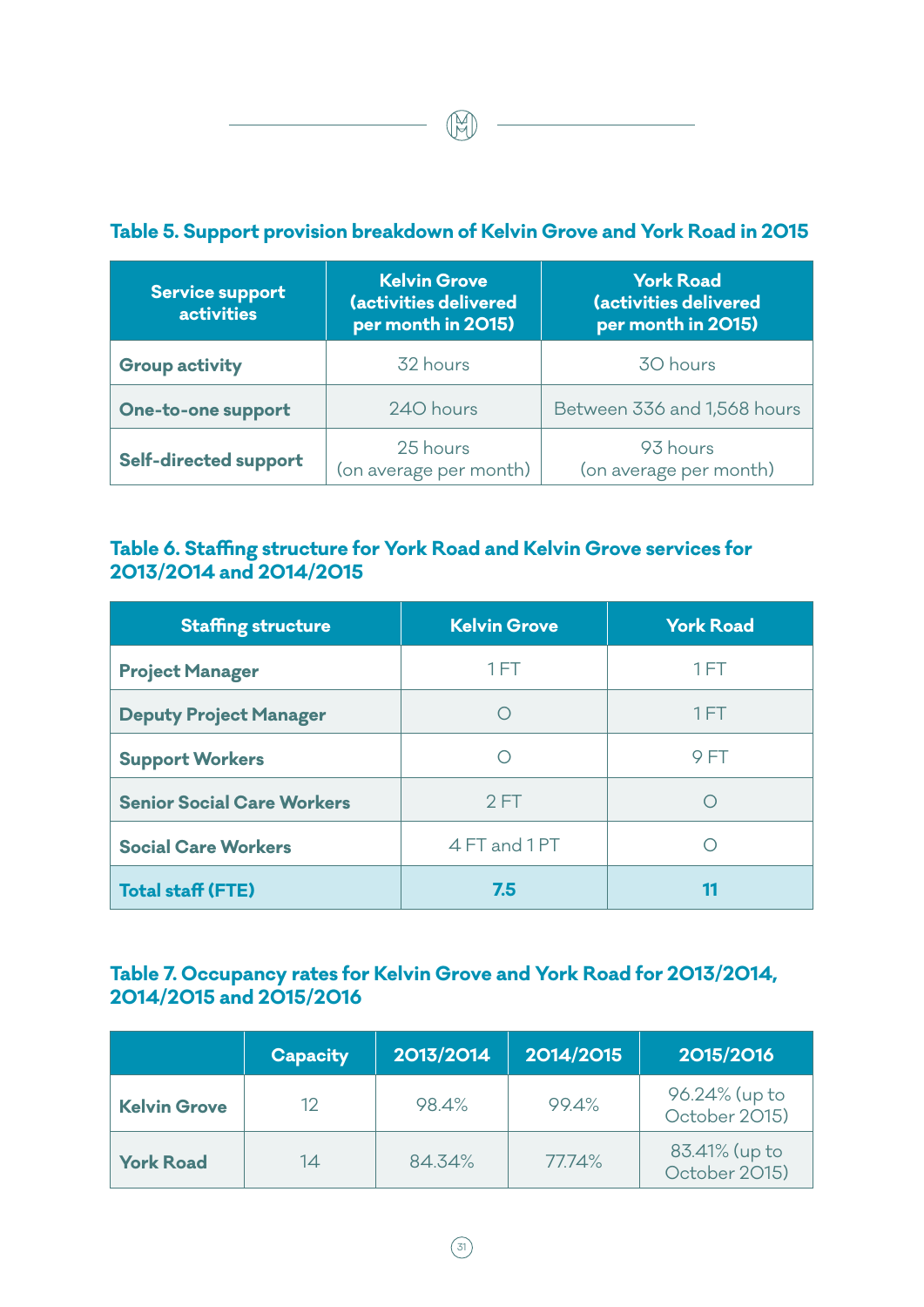Together cost breakdowns for Kelvin Grove and York Road **Together cost breakdowns for Kelvin Grove and York Road**

Together cost breakdowns (i.e. staff, property, staff learning and development, etc.) per week for each service can be Together cost breakdowns (i.e. staff, property, staff learning and development, etc.) per week for each service can be found in Appendix 7. found in Appendix 7.

# Together cost comparisons **Together cost comparisons**

# Table 8. Cost comparisons for each service per week for 2013/2014 **Table 8. Cost comparisons for each service per week for 2013/2014**

| Service          | Together | authority<br>Loca | ndependent<br>private and<br><b>Voluntary,</b><br>sector | mental health<br>NHS secure<br>service | <b>vs</b> statutory<br>lifference:<br>Together<br>Cost | independent sector<br>Cost difference:<br>'s voluntary,<br>private and<br>Together | <b>UHS</b> secure mental<br>Cost difference:<br>health service<br>Together vs |
|------------------|----------|-------------------|----------------------------------------------------------|----------------------------------------|--------------------------------------------------------|------------------------------------------------------------------------------------|-------------------------------------------------------------------------------|
| <b>York Road</b> | £906.50  | £1,322.18         | £832.54                                                  | £3,759.00                              | -£416.00                                               | £74.00                                                                             | $-£2,852.50$                                                                  |
| Kelvin Grove     | £730.69  | 1990<br>다,<br>13  | £745.90                                                  | £3,759.00                              | $-68921$                                               | $-£15.21$                                                                          | $-£3,028.31$                                                                  |

# Table 9. Cost comparisons for each service per annum for 2013/2014 **Table 9. Cost comparisons for each service per annum for 2013/2014**

| Service             | <b>logether</b> | hority<br>ocal<br> <br>Ta | independent<br>private and<br><b>Voluntary,</b><br>sector | mental health<br><b>NHS</b> secure<br>service | vs statutory<br>difference:<br>Together<br>Cost | independent sector<br>Cost difference:<br>vs voluntary,<br>private and<br>Together | <b>VHS</b> secure mental<br>Cost difference:<br>health service<br>Together vs |
|---------------------|-----------------|---------------------------|-----------------------------------------------------------|-----------------------------------------------|-------------------------------------------------|------------------------------------------------------------------------------------|-------------------------------------------------------------------------------|
| <b>York Road</b>    | £10,878.00      | £15,866.16                | E9990.48                                                  | £45,108.00                                    | $-64,988.00$                                    | £888.OO                                                                            | -£34,230.00                                                                   |
| <b>Kelvin Grove</b> | £8,768.28       | 58.8C<br>$E17,$ O         | £8,950.80                                                 | £45,108.00                                    | $-68,270.52$                                    | $-232.52$                                                                          | £36,339.72                                                                    |

 $\circledR$ 

 $\boxed{32}$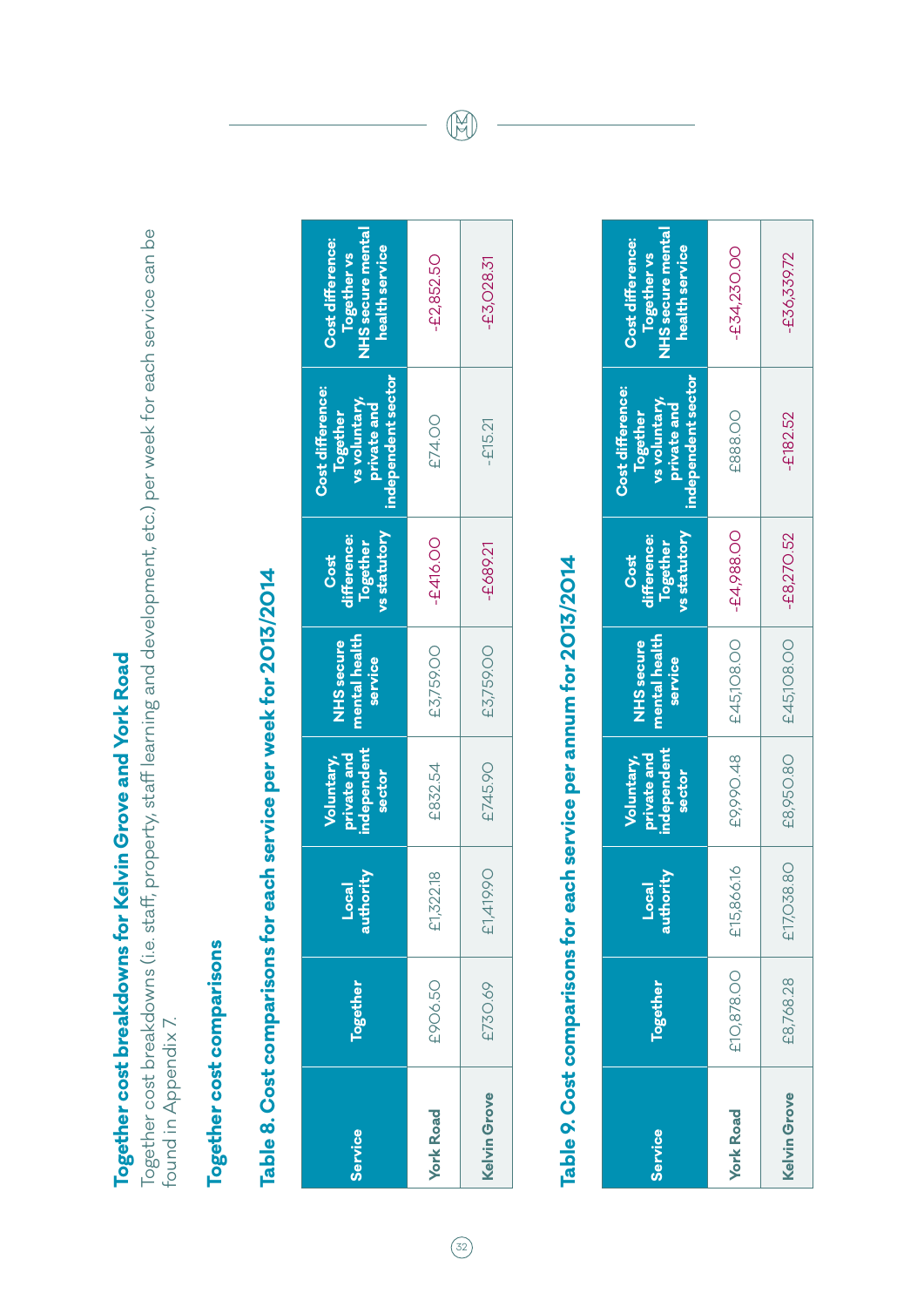| l                                |
|----------------------------------|
|                                  |
|                                  |
|                                  |
|                                  |
|                                  |
|                                  |
|                                  |
|                                  |
|                                  |
|                                  |
|                                  |
|                                  |
|                                  |
|                                  |
|                                  |
|                                  |
|                                  |
|                                  |
| ֖֖֚֚֚֚֚֚֚֚֚֚֚֚֚֚֚֚֚֚֚֚֚֚֚֚֚֚֬֡֡֡ |
|                                  |
| i<br>I                           |
|                                  |
|                                  |
|                                  |
|                                  |
|                                  |
|                                  |
|                                  |
|                                  |
|                                  |
|                                  |
|                                  |
|                                  |
|                                  |
|                                  |
|                                  |
|                                  |
|                                  |
|                                  |
|                                  |
|                                  |
|                                  |
| Ì                                |
|                                  |
|                                  |
|                                  |
|                                  |
|                                  |

|                                                                                                                                                                     |                                                        | £3,647.00                              | £889.20                                            | £937.90            | £1,066.59 | <b>York Road</b> |
|---------------------------------------------------------------------------------------------------------------------------------------------------------------------|--------------------------------------------------------|----------------------------------------|----------------------------------------------------|--------------------|-----------|------------------|
| <b>NHS</b> secure mental<br>Cost difference:<br>health service<br>Together vs<br>independent sector<br>Cost difference:<br>vs voluntary,<br>private and<br>Together | vs statutory<br>difference:<br><b>Together</b><br>Cost | mental health<br>NHS secure<br>service | independent<br>Voluntary,<br>private and<br>sector | Local<br>authority | Together  | Service          |

# Table 11. Cost comparisons for each service per annum for 2014/2015 **Table 11. Cost comparisons for each service per annum for 2014/2015**

| Service             | Together   | hority<br>$\overline{a}$<br>autl | independent<br>private and<br>Voluntary,<br>sector | nental health<br>NHS secure<br>service | vs statutory<br>difference:<br>Together<br>Cost | independent sector<br>Cost difference:<br>vs voluntary,<br>private and<br>Together | <b>NHS</b> secure mental<br>Cost difference:<br>health service<br>Together vs |
|---------------------|------------|----------------------------------|----------------------------------------------------|----------------------------------------|-------------------------------------------------|------------------------------------------------------------------------------------|-------------------------------------------------------------------------------|
| <b>York Road</b>    | £55,462.68 | £48,770.80                       | £46,238.40                                         | £189,644.00                            | £6,691.88                                       | £9,224.28                                                                          | $-£134,181.32$                                                                |
| <b>Kelvin Grove</b> |            | £35,423.44   £46,508.80          | £40,372.80                                         | £189,644.OO                            | $-£11,085.36$                                   | $-£4,949,36$                                                                       | -£154,220.56                                                                  |

 $\bigcirc\hspace{-0.3em}\bigcirc\hspace{-0.3em}$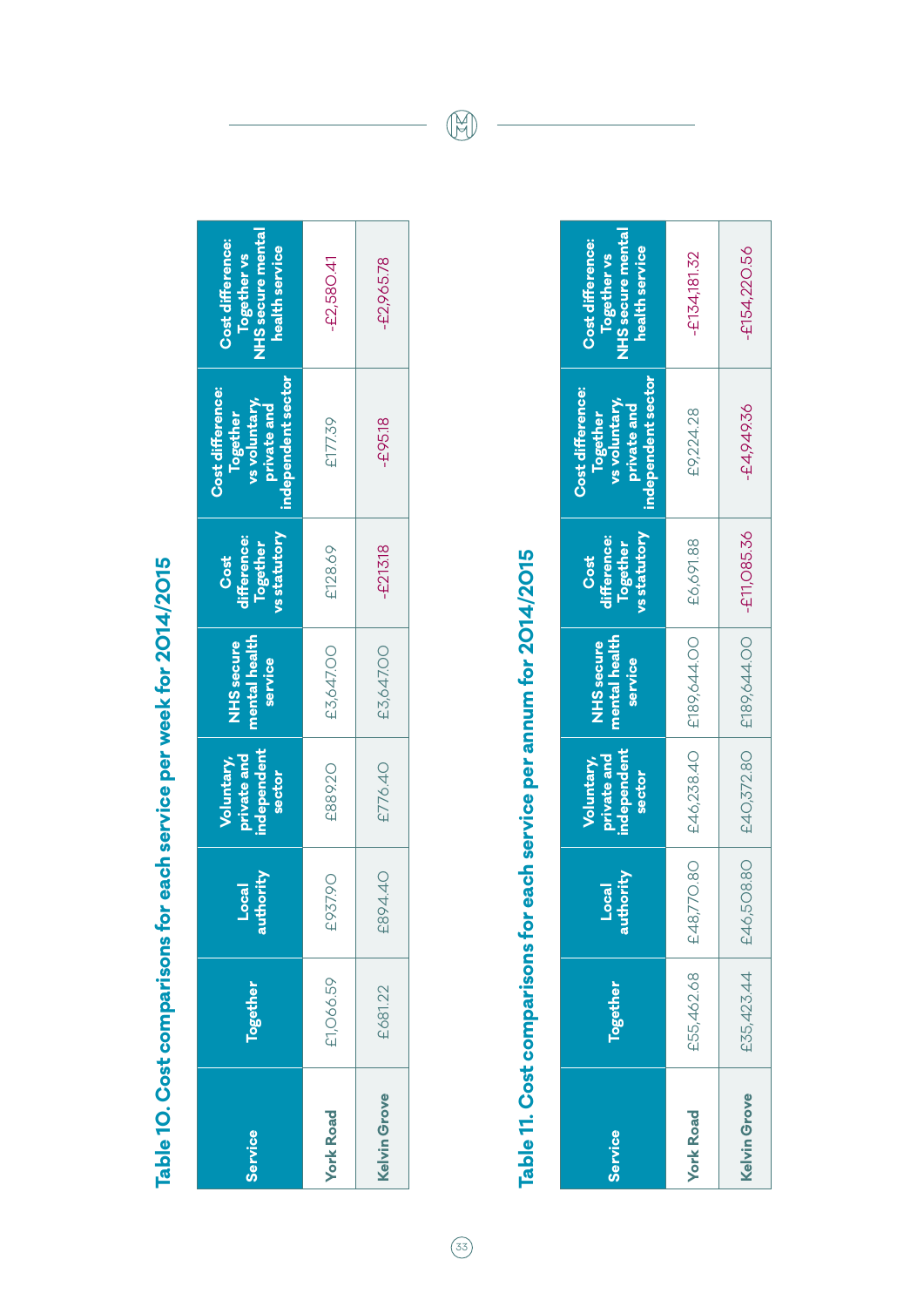### **Findings**

### **Cost-comparison analysis**

The analysis indicates that in both 2013/2014 and 2014/2015, Together services were running at a lower cost compared to secure NHS mental health units. This analysis also shows that staff costs are the largest component by a significant margin for both York Road and Kelvin Grove, even where services are based in a fixed physical location. The office and administrative costs are a relatively small component of the overall costs.

York Road had a higher cost compared to Kelvin Grove for both 2013/2014 and 2014/2015, with the cost per resident per week increasing over time. Kelvin Grove showed a decrease in weekly cost from 2013 to 2015. The reason for this can be largely attributed to a reduction in staff costs.

For 2013/2014, York Road had a higher weekly cost compared to voluntary, independent and private sector care homes, with a difference of £74. However, the service was less costly compared to local-authority care homes, with a difference of £416.00, and with a difference of £2,852.50 compared to NHS secure services.

Kelvin Grove was less costly than York Road, with this difference mainly attributed to lower staff costs and also fewer members of staff. The comparison showed that Kelvin Grove had a substantially lower unit price compared to local-authority care homes and NHS secure services. Kelvin Grove's unit price was most equivalent to that of the unit price of voluntary, private and

independent sector care homes, with a difference of £15.21 in favour of Together services.

For 2014/2015, the costs per unit per week decreased for local-authority care homes compared to 2013/2014. For example, for Kelvin Grove, the comparable unit price decreased from £1,419.90 to £894.40, with a decrease in reported local-authority expenditure of £504.00 causing the large shift in costs. Voluntary, private and independent sector care home unit prices were slightly higher for 2014/2015, with an increase of £30.60.

This evaluation shows that Kelvin Grove Together services have lower unit costs compared to statutory, and voluntary, private and independent sector services. York Road has higher staffing levels compared to Kelvin Grove, which is the main reason for higher costs. Additional analysis has shown that the increased staffing levels at York Road are due to differing needs related to the population caseload, which, in turn, requires an increased level of support, including the use of night workers for York Road residents. However, when compared to NHS secure mental health services – a main route of referral for residents in York Road – the service unit price cost is lower.

The NHS secure comparator is useful to compare with costs for York Road services, considering the higher risk of these clients and because clients from York Road are mainly referred from secure NHS services. In addition, since York Road had a lower occupancy rate, it could be presumed that, if York Road were to operate at full capacity, there may be a lower average cost per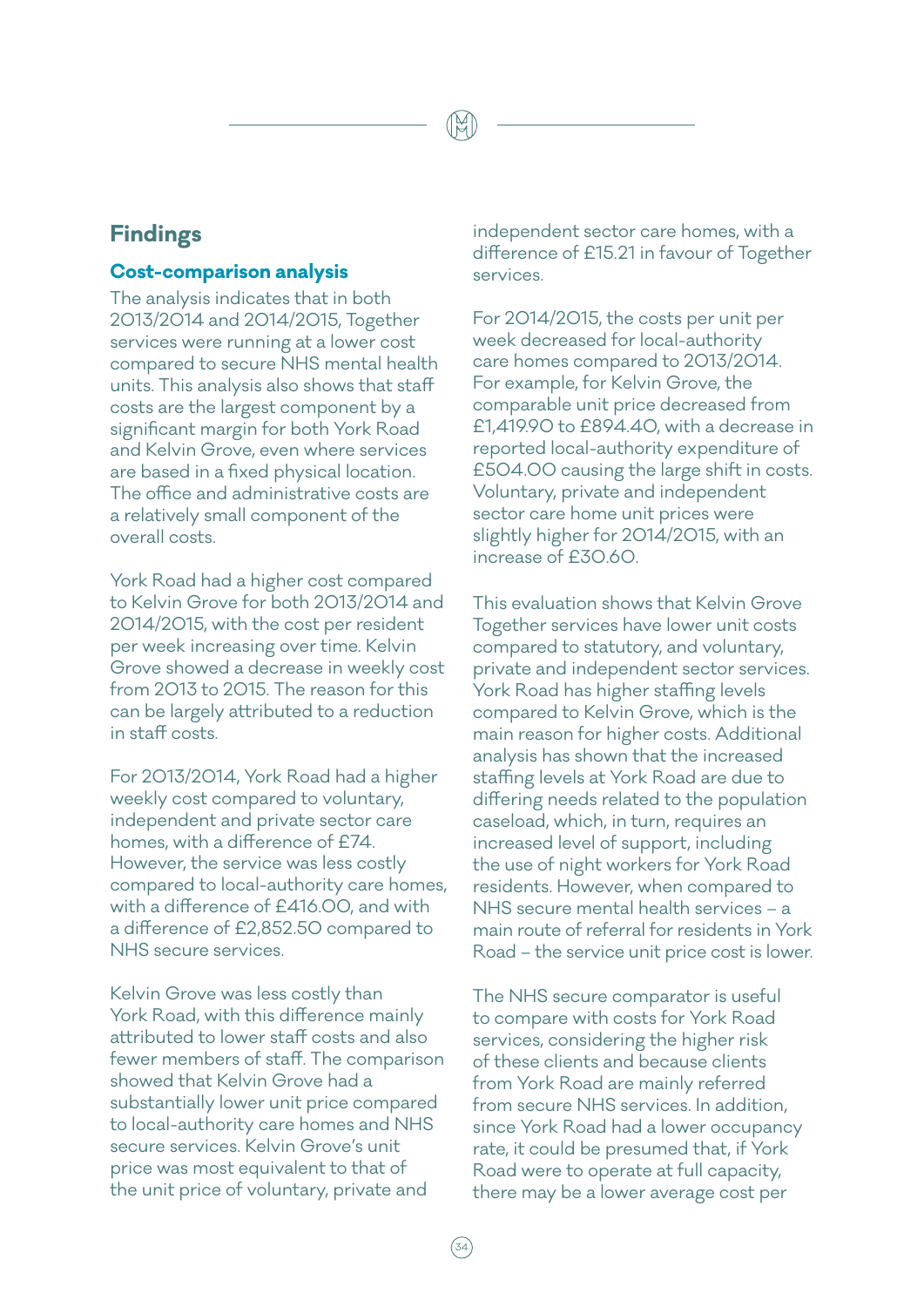participant; however, further information on staffing and caseload is needed to draw any definitive conclusions.

### **Limitations**

The comparison groups used for statutory, and voluntary, private and independent sectors can comprise services with differing levels of support and slightly different caseloads; thus, this may reflect a very heterogeneous comparison group, limiting the usefulness of the comparison. Any inferences drawn from this comparison may be limited by the fact that the analysis cannot guarantee whether 'like for like' is being compared.

As alternative service provision data was largely missing, expert opinion from staff informed the decision to include statutory care home, NHS, and voluntary organisation comparison figures. This analysis can be informative, but further data is required.

The cost analysis could only cover a two-year timeframe rather than the

three years, as data for 2015/2016 was not available in the PSSRU dataset. Future analysis would benefit from covering a longer timeframe.

Data on support activities delivered has only been collected since January 2015; thus, the research team was unable to compare the data to any support activities on offer in previous periods.

Lastly, the economic evaluation did not include benefit and outcome data. Issues relating to data collection limited the undertaking of a sufficient CBA; however, further findings from the evaluation can give an indication of quality of service.

### **3.2 Qualitative data**

This section explores the experiences of 18 individuals engaged in Progression Together who have been followed up at three time points (T1, T2 and T3), and nine individuals who completed T1 and T2 follow-up only. A total of 27 individuals participated in in-depth

| <b>Service</b>         | <b>Number of participants</b> |
|------------------------|-------------------------------|
| <b>Cliddesden Road</b> | 5                             |
| <b>Kelvin Grove</b>    | 8                             |
| <b>Kirtling House</b>  | 4                             |
| Snowdon                | 2                             |
| <b>York Road</b>       | Χ                             |

### **Table 12. Numbers of qualitative evaluation participants by service**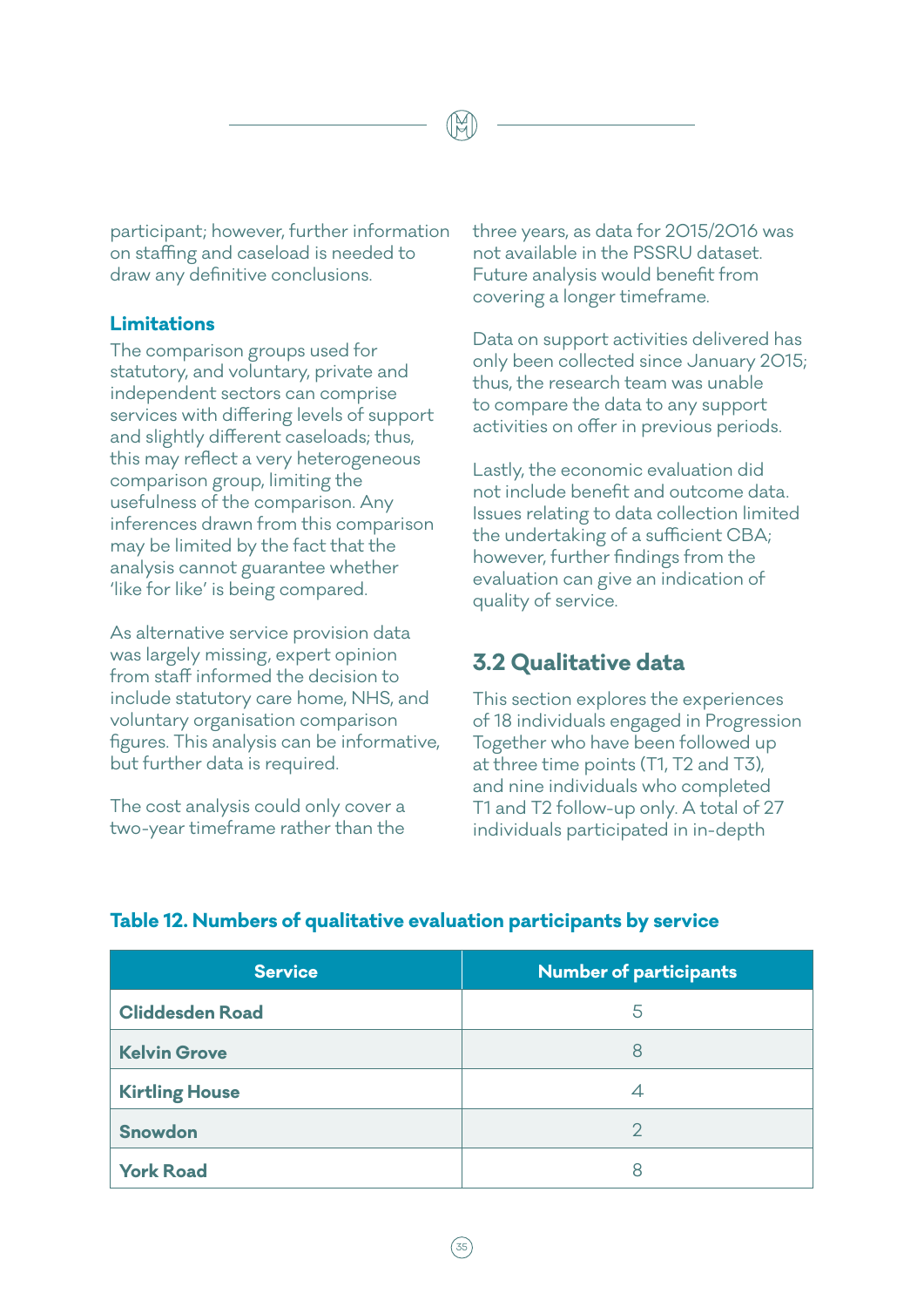interviews across the five evaluation sites. Table 12 shows the numbers of evaluation participants for each site.

At T3 follow-up, one participant had moved out of Cliddesden Road service, and three participants had moved out of Kelvin Grove service.<sup>9</sup> Participants who had been discharged either moved on to independent or less-supported accommodation.

### **3.2.1 Participants' experience of Progression Together**

### **Flexible staff support that is tailored to each individual**

The support that clients receive from staff was unanimously considered to be a key element of the Progression Together model, facilitating individuals to progress in their recovery. The majority of participants (n=26/27) rated staff support very highly and it would appear that it was this aspect of the model that made the Progression Together service a successful one.

### *"Everything was top notch when I was here. They had answers for everything, so I was bewildered how good this place was."* PT02

One participant described their relationship with staff as 'adequate'. However, they later changed their opinion at T3 follow-up, and spoke of appreciating 'all the things that staff did for residents'. A number of participants commented on how the type of support they received from staff at a Progression Together service differed from other types of mental health support they had received in the past (e.g. at hospitals).

*"You've got your own freedom. You can come and go out whenever you want. They [hospitals] put you on all these sections and stuff, don't they? At the hospital you have to abide by them."* PT02

Overall, participants described how staff tried their best to meet their needs and, in most cases, the staff were able to provide the support or information they were looking for.

### *"Nine out of 10 times they really calm me down loads and pretty much solve the problem, so that kind of support is really good."* PT64

Staff support can range from the practical (e.g. helping clients remember to take their medication, financial planning and budgeting, moving out, etc.) to the more emotional and social in nature, where staff will provide residents with a listening ear or more intensive one-to-one support, if necessary. Additionally, the 24-hour support helped some individuals to better manage their mental health, as the knowledge that someone was there served as a 'safety net' during difficult periods.

*"I am very happy to be here. It is really good. There are staff here 24 hours a day. A lot of times in the evening about 9 o'clock I get quite* 

9. These participants represent a smaller proportion of those mentioned earlier in the report under the Service Use section who had been discharged by T3.

36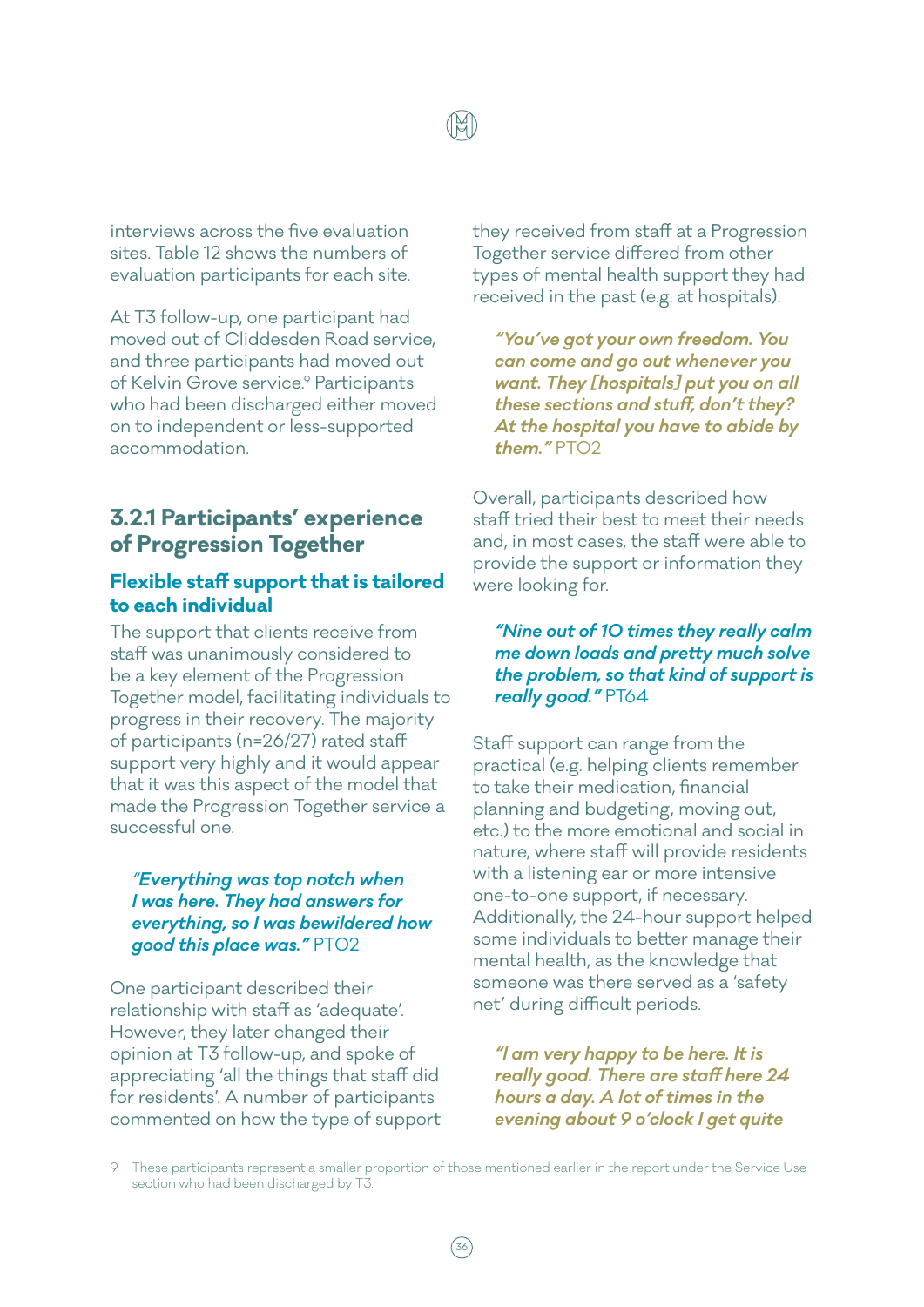*depressed. It's nice to know there is someone there that I can go and talk to if I feel really, really bad or low... I guess because I have got all this support behind me and where I am living, I guess it does make me more confident and it's kind of like there is a safety net there. I still feel like a nervous wreck, but I also feel I am in a much, much better place than I was three or four months ago."* PT64

*"They help me with cooking because I self-cater[…] It is good support; I have got my key worker, X, and he makes me laugh. If I have got any troubles I go to him. At the beginning it was sorting out benefits and work: gradually getting there."*  PT62

*"It helped me come out of my shell. I feel a better person from being here and then moving on, you know? I feel more confident in myself."* PT16

*"It's a stressful thing, isn't it, moving? But it was a bit less stressful than what I thought it was going to be."*  PT02

Staff support, while flexible to meet the varied needs of clients, also appeared to remain relatively consistent over the 18-month period of the evaluation. Across all five services, no one reported feeling that the support they originally had received decreased over time.

*"There is always support because it depends where you are at, sort of, mentally as to what you need, but it is always quite flexible[…] They put things in place when they need to* 

 $\frac{37}{37}$ 

### *and they don't need to be there when not."* PT66

Additionally, it is this constant that seems to help individuals develop emotional resilience, a stronger sense of self, and the confidence to begin to feel more capable of engaging with the community again and achieving things.

*"Helped me a lot with my confidence and self-esteem: getting to know people, getting that connection[...] I am more motivated to do things."*  PT18

*"The support shows me that I am, you know, worth something really, because I was very low."* PT02

It was also observed that, for some participants, it was this support that, over time, helped them learn to cope better themselves and ultimately led them to need less support from others involved in their care.

*"I have got a lot of confidence. I don't know why – I think it is that they are friendly here. I have sort of been going out a lot, whereas I never used to."* PT59

*They train everyone to be able to live by themselves… You know, train you up and then move. You're capable to do things yourself.* PT16

### **Progress towards self-management**

All participants (n=27) reported at T3 at least some aspect of being able to manage themselves and their lives better. Markers of improvement in independent living skills included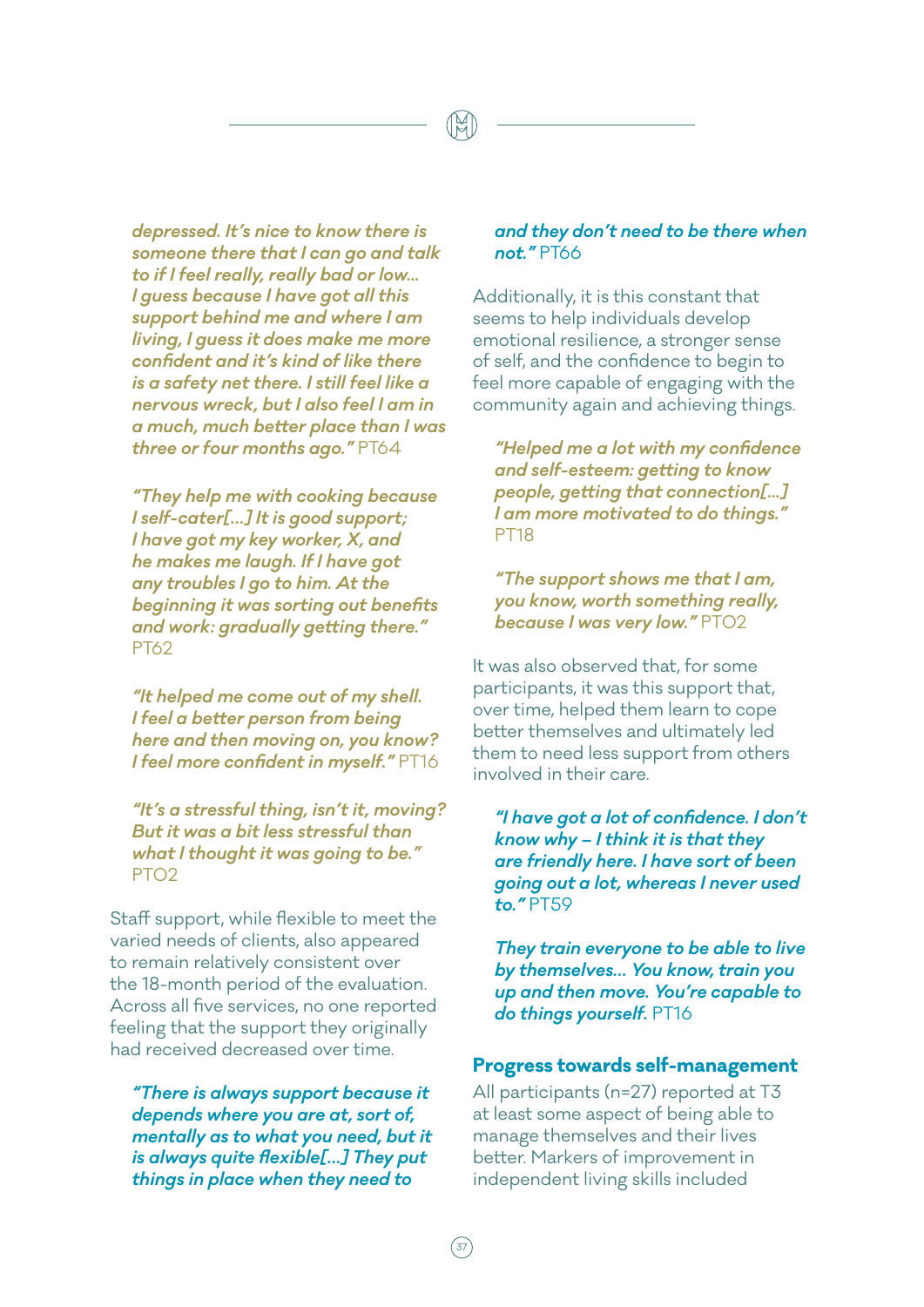learning new skills (e.g. cooking), or engaging in a new routine (e.g. cleaning).

*"I cooked myself last week[…] Fish and beans last week – last Saturday. I cooked them fishcakes and sweetcorn on Saturday."* PT10

*"I've become a bit more independent at home. Gaining independence on going on my own down to town to do shopping. Showering by myself. And cooking. Cooking simple meals or cooking a meal by myself."* PT08

*"Order for living[…] It does help. Wash clothes, shopping, cooking independently."* PT04

Beyond practical living skills, individuals also shared how they had also progressed emotionally while living in a Progression Together service.

*"I have got a lot better at resolving problems and talking about them, and actually opening up and talking to other people and approaching other people."* PT60

*"It's given me a bit more confidence."*  PT24

### **Engagement in the community**

Progression Together services encourage participants as part of their progression through the model to step out into the community and use facilities in the local area. Often, the first step may be to use local mental health resources, such as a day resource centre, before moving on to other community activities, including attending training and courses. Participants described that this can be

a useful stepping stone towards greater independence.

*"On a Tuesday I go to a place called The Stables… Gardening, kitchen work, craft: various things."* PT11

*"I just volunteer… Marie Curie… I hang clothes, I go on the till, I steam: a bit of everything really."* PT18

*"I drive. I've got a car … We've got a friend that lives in Reading and sometimes we go and visit her."* PT24

Other participants mentioned going to the local cinema, leisure centre, church, or library. Participants are able to discover things that they like to do and have the freedom to explore these activities.

*"When I can – when I am inspired – I do a lot of painting, 'cause I'm an artist as well. So, yeah, I like[….] When I'm mentally inspired, yeah, I can do art in my room."* PT16

*"I've created a mental health dating website which… is live at the moment, so I'm just waiting to promote it a little bit. I've got some fliers printed out, so I'm gonna take some down[…] There's, sort of, mental health places in Woking. I'm gonna give them some leaflets – maybe get some interest in that."* PT24

### **Peer support**

Use of peer support in services at T3 follow-up varied between services and individuals with each service. Two of the five services had adopted peer-support workers; these were Kirtling House and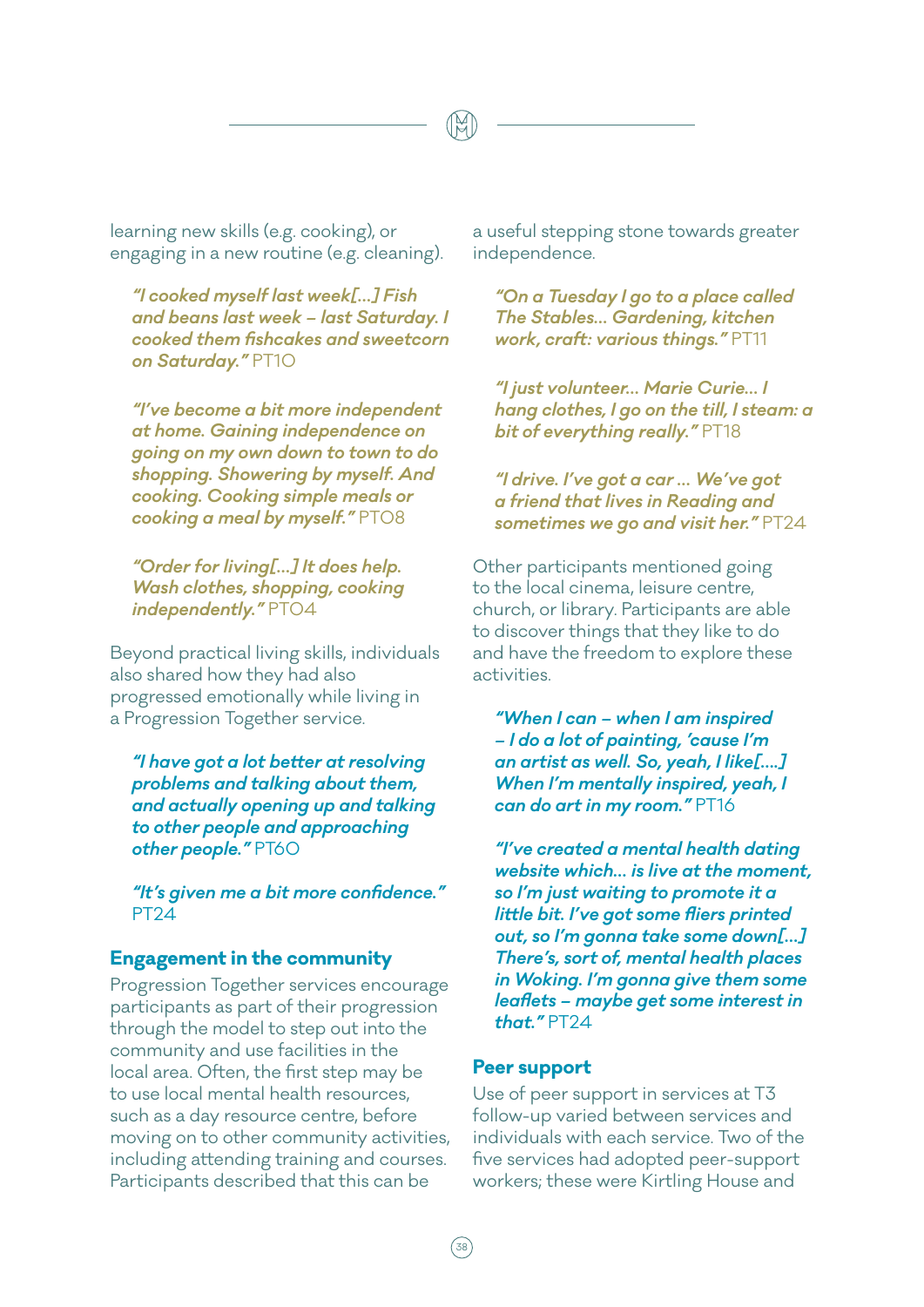Cliddesden Road. It would appear that, while the majority of the participants were familiar with the concept of peer support, only a small minority were interested in and received peer support from a trained peer-support worker. Those who did receive peer support found it to be helpful and an insightful experience.

*"I think it's brilliant – it is learning from others, what they have done before, and it's learning from them, isn't it?"* PT06

*"It helps to share how we're feeling. Some people, like peer-support workers, have gone through mental health problems themselves, so it helps to relate and talk and get support from them and stuff."* PT08

A number of participants (n=6) were not familiar with the concept of peer support, although, when an explanation was given by the researcher, the majority was not interested in receiving this type of support. Most of the participants, however, were familiar with the concept but were not interested in using it.

### *"You can do it, but I don't."* PT07

### **Use of recovery vouchers**

Regarding the use of recovery vouchers in services, there seems to be little uptake, with only a minority of the participants reporting that they knew what they were and even fewer reporting having used them. Those who had used them had done so in the past and, it would appear, had stopped using them at T3 follow-up.

Those participants who had used the recovery vouchers found them useful; however, most of the participants felt that it wasn't necessary and said that, if they did want more individual one-toone time with a staff member, all they would need to do is ask.

*"I went for dinner with the boss[…] They [the recovery vouchers] were good, yeah, you got to know people a bit better."* PT18

*"I went to the Isle of Wight. And I had extreme anxiety… but I did it. And I thought that was good. When I came back, in the end… I thought it was brilliant… A little bit of the recovery focus [sic] is to pay for staff to take us out."* PT24

### **Goal setting**

Use of goal setting across services varied between individuals and within services. Some participants had identified goals through the Recovery Star approach and were working towards achieving them. Some individuals had not identified goals they were working towards throughout the course of the evaluation, and others found the prospect of identifying goals a challenge for them. These mixed views on goal setting are shown below.

*"[It's a] challenge for some individuals with identifying goals and taking steps to progress towards achieving them. I understood what it means, but I don't know how to set the actual goal, y'know?"* PT02

*"I don't like looking towards the future. It's kind of a big no no with me, so it's more of a case of 'how am*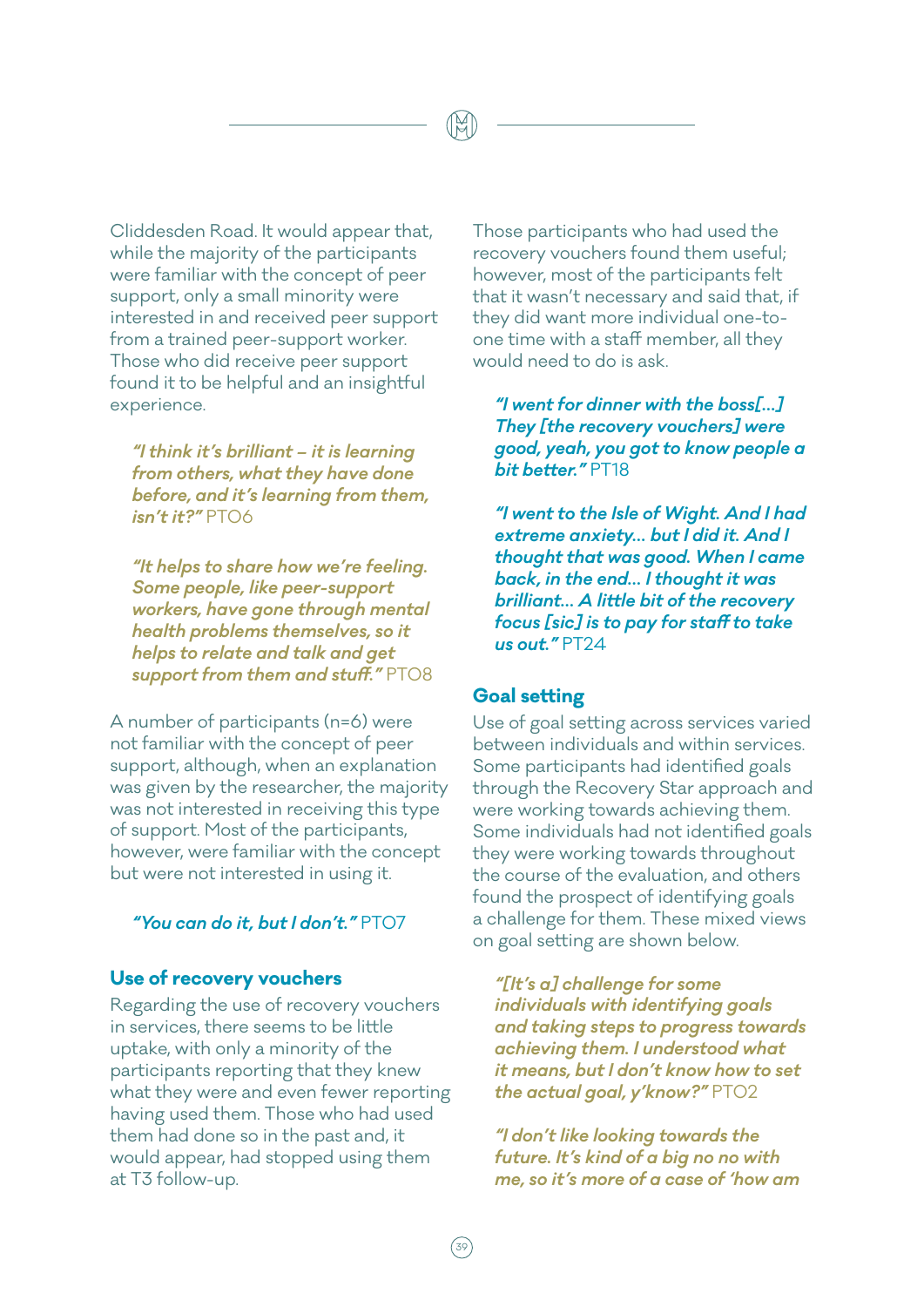*I helped now?' rather than looking forward."* PT66

*"They do the Recovery Star, which is like having a look at, like, where we are with our illness, but that was actually quite a good eye opener."*  PT64

*"There aren't negatives. It's quite helpful because you can see how much you've progressed every time you do a Recovery Star. And I've come really far."* PT18

Some participants did not find the Recovery Star approach helpful, while others found that their mental health condition, such as anxiety, made it difficult for them to achieve their goals. Goal setting and monitoring seems to be an area that could warrant some further development. While some individuals had no problem using the Recovery Star approach, others might have benefited from more support with identifying some small goals to start working towards.

### **Improvements**

One criticism reported by a few individuals concerned the responsibilities given to residents while they lived in the Progression Together service. Some felt there were not enough responsibilities for residents and that this impacted their feelings of independence.

*There's not much responsibility here[…] So where do I start? Everything's done for us. It's not really like real life is it, really?* PT16

It should be noted, however, that these individuals felt ready to move

on from the service into independent accommodation and they were frustrated with waiting for accommodation options to become available. At T3, these individuals had moved out of the services and the same individual shared that, overall, their experience was 'very good actually – they taught me a lot of things when I moved out of hospital. They taught me how to cook properly… just to keep up my hygiene – you know what I mean?'

### **3.2.2 Staff consultation**

### **Method**

Facilitated by the Progression Together Operation and Development Manager, 10 staff (seven females, three males) across five Progression Together services were identified and consented to participate in semi-structured interviews. Job functions included frontline staff (six), service managers (four) and strategic management (one).

### **Procedure**

The interview schedule comprised nine questions and covered areas such as participants' involvement in and understanding of the Progression Together model, implementation of the Progression Together model, strengths and challenges, and collaboration with other services. Interviews ranged between 10 and 30 minutes in length.

### **Data analyses**

Qualitative data were analysed thematically. Nine themes were identified and subsequently organised under three overarching themes: i) model design; ii) implementation; and iii) the change process.

 $(40)$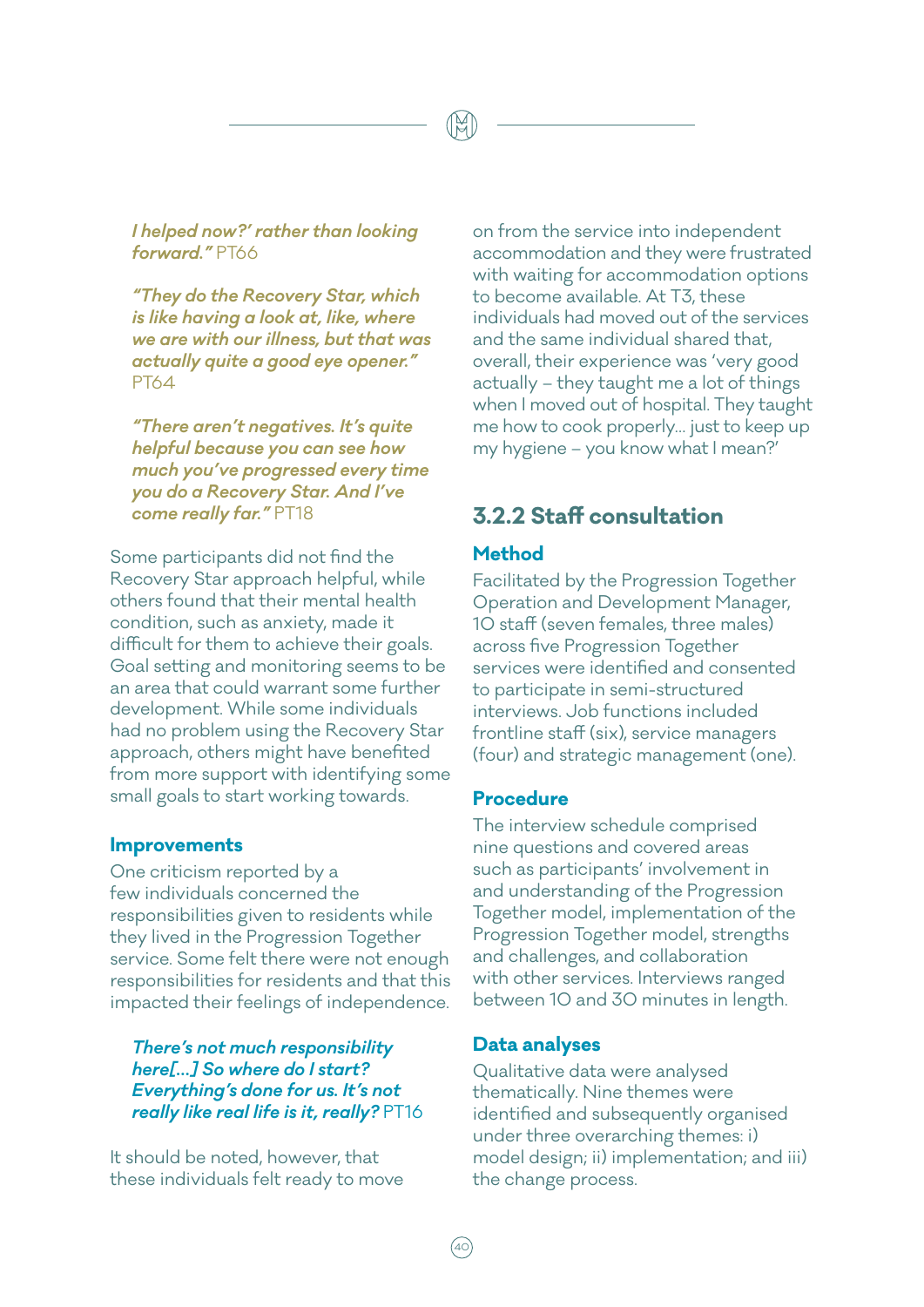### **Results from the staff consultation**

### **Model design**

### *Support*

All participants spoke of the Progression Together model as one of support, helping the client to get to certain 'goalposts' leading to the overall objective of independent living. Several participants spoke of the assessment process as a means of determining the 'right fit' between client and staff, which reflects the supportive role adopted by staff. Peer support was referred to by three participants as a vital part of the process, which highlighted the positive impact of clients engaging with someone with shared experiences. One Peer Support Practice Manager emphasised the value of peer-support coordinators as a means of having an effective peersupport programme:

*"[…] something like a peer-support coordinator role is really important […] I think that there are other services that are trying to go by the model but they don't have a peer support coordinator […] I hope that it is part of the model as well: just as much a part of the model as all the other types of support."* ST1

### *Goals*

Participants stressed the role of setting and achieving goals as an important element in helping clients to move on. This reflects the general understanding of the model as fostering a progressive, 'step-down' process of recovery and independence. Identifying and working towards incremental goals were portrayed as an important means by which clients are enabled to attain their ultimate goal.

*"So, from the word go, we are having the discussions about move on – so, at every recovery meeting, 'howis-it-going?' meeting, move on is discussed, and move on, basically throughout the time service users are here, is broken down into goals. […] So move on is basically broken down into smaller, more achievable goals service users can work towards."* ST2

*"I am aware that it is a move-on strategy, so it is about setting goals with service users so that they can then re-enter the community."* ST5

### *Client-directed model*

The Progression Together model, as one that is client directed, with staff providing support in the process, was a central theme that appeared to be a guiding principle in the model's implementation. Staff considered this to be a strength of the model, as it ensures an individualised approach and also provides a means of empowering clients with the support available.

*"Most of it is directed by the service users. My role is just, sort of, not do what they want me to, but support them in the ways that they need and suggest new ways that we can do things that I think would help them with their support, and see what they think about it."* ST6

*"[…] the help provided is being designed individually for everyone and that clients are being in charge of their own recovery. […] It really*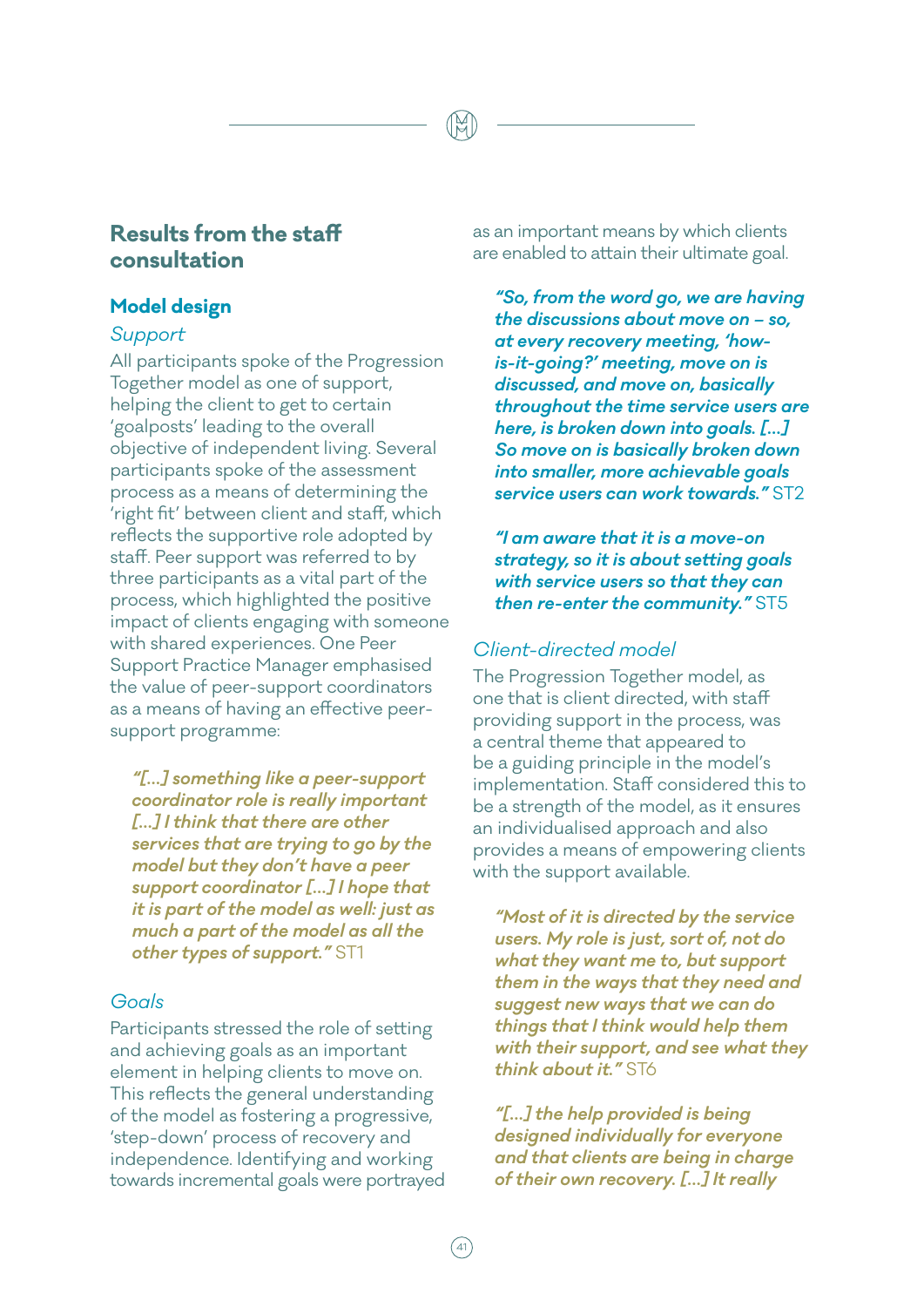*empowers them and it gives them... I guess, for them to see that there are things they can do for themselves and they are able to do it."* ST4

Some staff felt that unmotivated clients are less inclined to identify goals, thus making it a challenge to identify progress through the model and ultimately their readiness to move on.

*"[L]ack of motivation is a difficult thing sometimes within the model, but mainly it is because it is quite difficult to then show progress or things that you are doing with the individual."* ST8

*"Sometimes people are going to be unwell. That is life, I think, and so, as much as you want Progression Together to work (and it does work), […] it is not always going to work with everyone"* ST3

Though acknowledging the challenges posed by an unmotivated client, some staff suggested that it can be overcome, leading to successful progression through the model.

*"Some people don't like to talk about move-on plans at the start, whereas some people are very focused as soon as they get here and want to say that, within a year, they want to be in [their] own flat, whereas some people are a bit more like 'oh don't talk to me about the future at the moment'. I work with a lady I keywork who is a bit like that and she refuses to talk about the future, so it is kind of all very much at a slow pace. It was, sort of, quite a big thing to get her on a* 

*housing register because she didn't want to do that for a long time because it meant thinking about the future."* ST6

*"Not everybody fits it[the model] and people work at a different pace. Some people don't want to go through it, but, again, it works because we do work with people at their own pace. Some people do relapse, but that is fine too – we just have to get back on track, but, as I said, not all service users are able to work to that model as well as others maybe because there are older clients we have got at X that would struggle a little bit more. We still, wherever we can, try to empower people and try and get them to lead their care."* ST7

It appears that, with appropriate support, those clients lacking motivation are able to progress through the model – albeit at a slower pace than those who do not have this difficulty.

### **Implementation**

### **Flexibility and tailoring**

Taking an individualised rather than a 'one-size-fits-all' approach was presented as a strength of the model that increases the chances of clients successfully moving on.

*"I think that the model is really individualised, so I don't think it is a one mould fits all at all. Basically, the model is there for sort of guidance, and service users are able to basically cater it to their needs."* ST2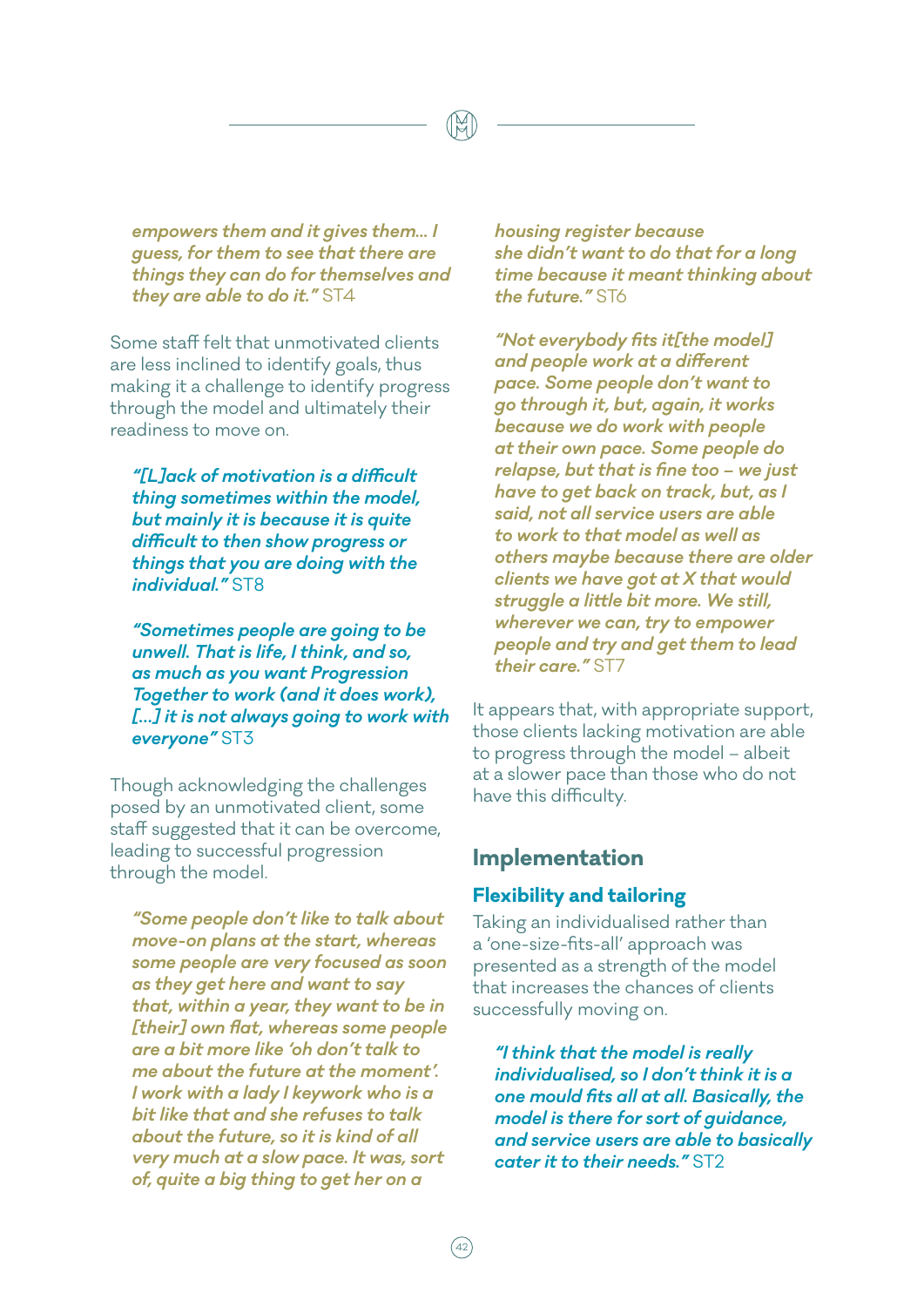Participants suggested that this built-in flexibility means the manner in which the model is applied to individual cases varies from person to person, and may even change during the course of treatment for a single client. This flexibility reflects a harmony between the model as one that is client directed and also features in the way that it is implemented.

*"Also, I think it is really flexible so that, you know, it is forever changing. […] you are able to adapt it so that, in a month's time if it is reviewed, it can be changed again"* ST2

### **External influence**

Three members of staff from different Progression Together services made reference to instances in which external agencies have the potential to impede clients' progress and impose limits on the model's flexibility. Examples identified the impact of the Ministry of Justice in cases of ex-offenders, as well as other barriers to move on from the Community Mental Health Team whose role it is to identify suitable housing for residents.

*"So the model itself is very, very resident-, per-person-centred support. It very much comes from the wishes and goals set by the resident rather than what is set by the outside system. Whereas sometimes we have to juggle that. A resident may well come out of [forensic] hospital after 20 years and think they can move straight into a flat, and, based on the support model, you might think that is where you set the goal, but in reality it is the Ministry of Justice's* 

*take on this […] It is not to say that the final goal isn't to move into a flat, but just that, in reality, it is going to take much longer."* ST9

*"When I work with CMHT [community mental health team] they often really struggle to find suitable projects and placements, or move-on settings for residents who are ready. We have got a resident right now who is ready and the CMHT is just stuck for finding somewhere for him to move to, and he has been here seven years."* ST5

*"[…] with regards to moving on and housing, we have had problems with, you know, even if somebody is ready to move on there is no housing solution out there, so that becomes a bit disheartening for people."* ST10

Some staff suggested that there was a lack of synchronicity between outcomes under the Progression Together model and outcomes of external agencies, which has the potential to undermine the individual's progress. Similarly, there is the suggestion that the clientdirected nature of Progression Together is somewhat incompatible with the operations of some external agencies, whose activities are directed by other factors that do not necessarily consider the client's goals to be paramount.

One service's approach suggests that reduced client autonomy may be necessary in forensic settings, which the model should reflect. For other services, it may be more a matter of 'multiagency staff being on board with that [Progression Together] model' (ST5) to minimise delays in clients' progress.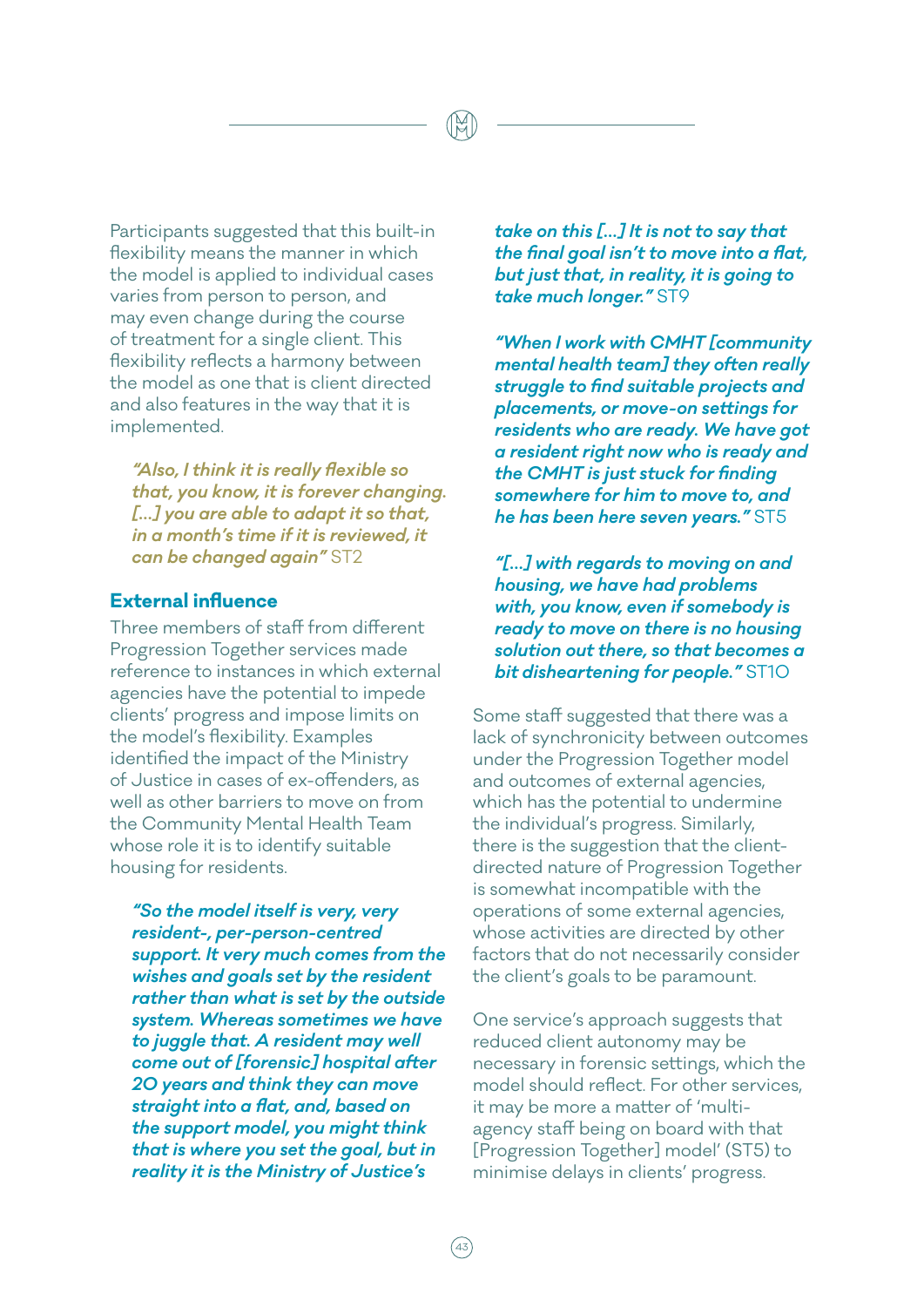### **Stage 3 (six-week follow-up)**

Only four participants mentioned followup as part of their operations, and only one of those participants referred to follow-up as part of the Progression Together model: 'I think it is nicer now that they have sort of, a bit more of a follow-up at the end – six weeks' (ST6).

This suggests that there are instances in which Stage 3 is not being recognised as part of the model and is therefore not being actively implemented, or implementation may not be according to the Progression Together guidelines.

*"[…] they move out and they move on and we lose contact with them, so sometimes I feel it is difficult to follow up, but it is probably more for you than for us to actually capture. If we say two years or so, it might be difficult to follow up certain cases."*  ST4

### **Paperwork**

Several participants made reference to the paperwork that accompanies the model, citing the volume and the language used as creating a barrier for some clients. Some recognised the need for the paperwork as a useful means of monitoring clients' progress – a benefit, particularly for those clients who find it difficult to remember goals or where they are in the change process.

The language of some documents, however, was considered by some to be 'quite advanced for some of the service users to understand' (ST2), leading some clients to refuse completing the paperwork.

### **The change process**

### **Training**

There was a mixture of opinion regarding whether the model is easy to use. On one hand, it was described as 'quite a simple model' (ST8) and as 'a very clear pathway' (ST7). On the other hand, some described a sense of 'confusion around it, especially at the beginning [of its implementation]' (ST4).

These comments suggest that there may still be the matter of change management to address, particularly in relation to training and communication of the use of the model among staff who have not been appointed as the service's champion/lead:

*"I know quite a bit about the Progression model just because I am the named person to be involved in the Progression Together model for X and I have quite recently taken that on. I think maybe I know a little bit more about it than the rest of the team. We had a sort of discussion about it recently […] and it did feel that the staff team as a whole […] understood the model, but they couldn't see why it was particularly new or particularly revolutionary or particularly different to things they had been doing anyway."* ST9

*The issue has been acknowledged by those in strategic management: 'there were some difficulties there with regards to staff actually accepting the new way of working. But it's a challenge and a real experience with any kind of change'*  ST10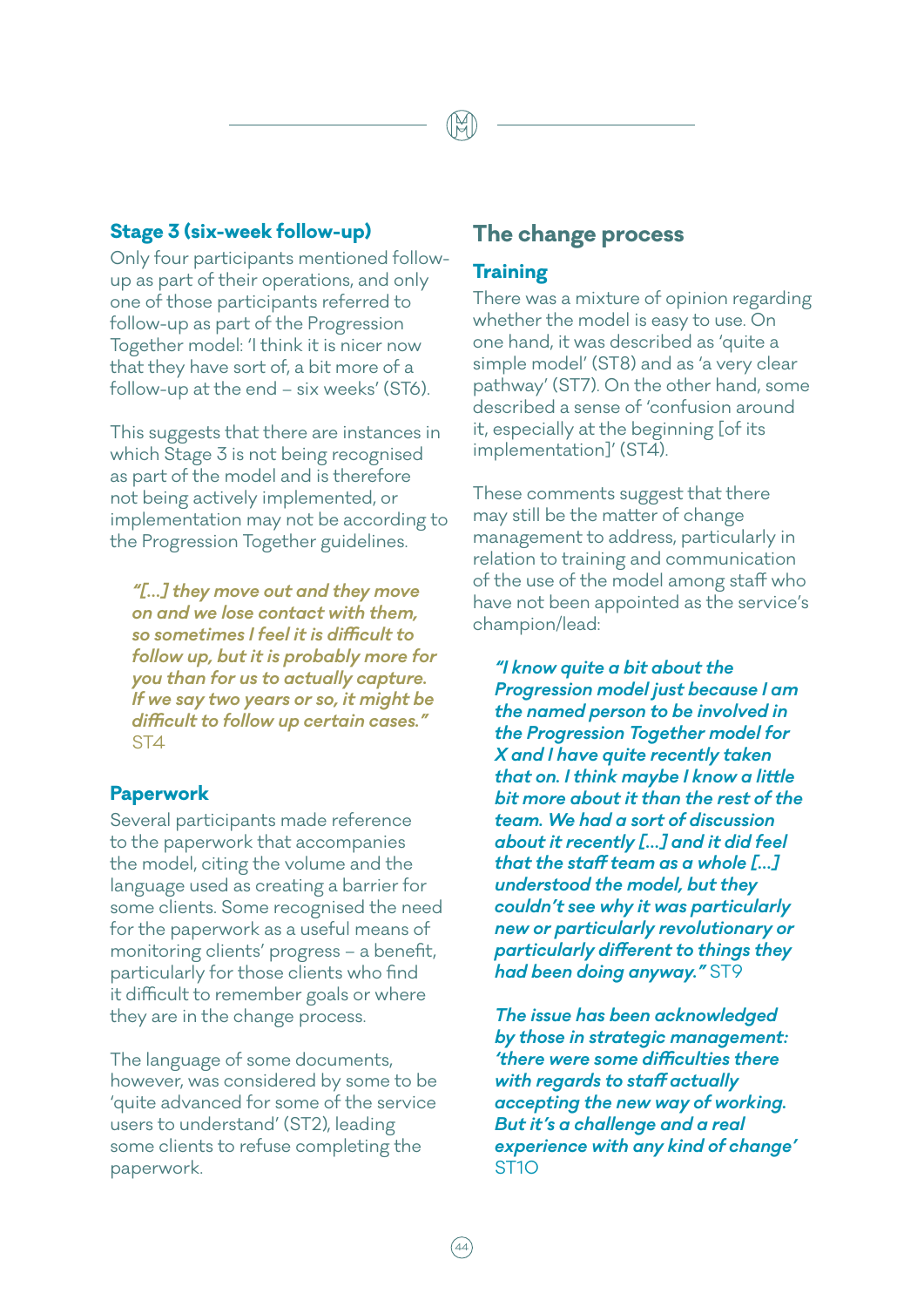### **Staff buy-in**

Implementation of all Progression Together components seemed to be associated with the degree to which staff and clients have bought into the model. Comments from staff revealed a mixture of attitudes towards the model, with some acknowledging its value, regardless of its resemblance to pre-existing operations.

*"I think this model has been around for a long time anyway, it's just pinning it down isn't it really? I think Together has done that for a long time, but maybe not as a model in a sense, in the strict terms.* 

*[…] I think because it is more formally structured now and that is what we are expected to do, so that's the way that we work, and it wasn't official before in a sense. It is much more... formalised now, more pinned down."*  ST8

Other participants shared a slightly negative view of the model, as they could identify little to no difference with how they had always been operating.

*"I would like to say that, since we joined the model, the way we work hasn't actually changed that much; it is pretty much as we worked before anyway."* ST4

*"[…] it does feel like it is not really being done, I mean the style of work we do at X in the end probably matches up quite well with the Progression model anyway because that is how X is set up, but when the staff team is spoken to about the* 

*Progression model there is this sort of note of cynicism and scepticism in, like, it is an obvious way of working and it is just wrapped up in something made more important than it really is, and therefore […] this slight air of cynicism comes in, so it makes it hard to talk about it I think sometimes in the group because people roll their eyes a little bit and say 'oh, so what we have been doing for however long?"* ST9

The extent to which this 'nothing new' viewpoint has been influencing implementation is unclear. However, from one service, it would appear that the model is being implemented only so far as it is compatible with existing site operations – that is, where an element (e.g. recovery vouchers) is considered irrelevant to a service, and where relevance is measured against preexisting operations, the 'new' element is less likely to be implemented.

*"As soon as I started working here, we have used the recovery voucher system, which is kind of pretty much another way of using self-directive support, so we used to work a lot with recovery vouchers."* ST6

*"Maybe even more elements of this model could be implemented for services like Your Way, where people actually live in their own accommodation and they only meet with the staff every now and then to discuss what is happening. We work this way anyway and the staff is here anyway, so certain elements like recovery vouchers for us do not really work. We don't use them because they didn't work in here."* ST4

 $(45$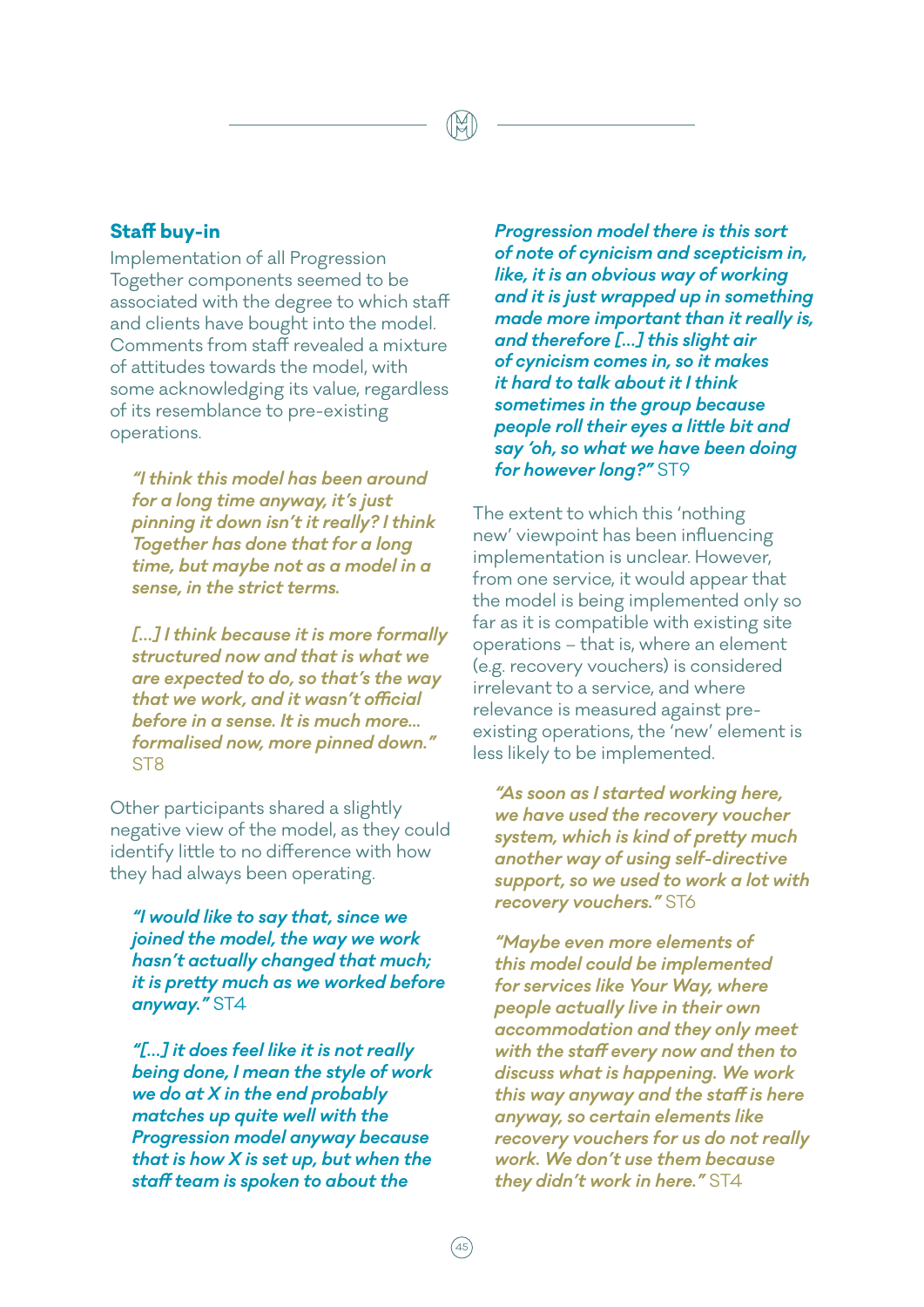## **4. Discussion**

### **Wellbeing**

Progression Together provides valuable person-centred support for people with a diagnosed mental health problem living in residential care. Across all services, average wellbeing at baseline (T1) for participants was found to be 22.9. This score is lower than the average wellbeing found in the general population of 26.2510 (Craig and Mindell, 2012). However, after engaging in support from the Progression Together service, significant increases in wellbeing scores from T1 and T2 follow-up were observed, and from T1 and T3 followup. Wellbeing increased to 26.67 and to 27.17 respectively. While wellbeing continued to increase from T2 to T3, this rise was not significant. Regardless, wellbeing at T3 was higher than the average wellbeing found in the general population. Additionally, statistically significant findings in wellbeing were obtained despite the relatively small number of follow-up participants.

Given greater numbers of response at T3, it could very well be that findings would also be statistically significant between T2 and T3 as opposed to nearing significance. It should also be noted that significance on wellbeing scores was observed only among those who had been admitted to a Progression Together service post-transformation,

which would indicate that it was the Progression Together model that was the catalyst for increasing wellbeing in the sample.

### **Health-promoting lifestyle activity**

Mean scores for health-promoting lifestyle activities improved overall and followed a similar pattern to the wellbeing scores of the participants at T1, T2 and T3. Significant increases were also observed on the subscales of general health and social life, with scores reaching significance between T1 and T2 and nearing significance for T1 and T3 follow-up. The small sample size and considerable drop in participants at T3 may help to explain why scores for T3 comparisons were only able to near significance; however, it is still promising and demonstrates the positive impact that the Progression Together model has overall.

### **Patterns of goal setting and achievement**

Physical health and wellbeing was the most frequently identified first goal at T1, and first goals were rated to be 'very' or 'moderately' important for the majority of the participants.

<sup>10.</sup> This figure was calculated based on the WEMWBS 14-item scale, which has a total score of 70. The SWEMWBS is based on seven items of the WEMWBS scale. As no normative data is currently available on the SWEMWBS, we have halved the score to create a normative score of 26.25 for SWEMWBS.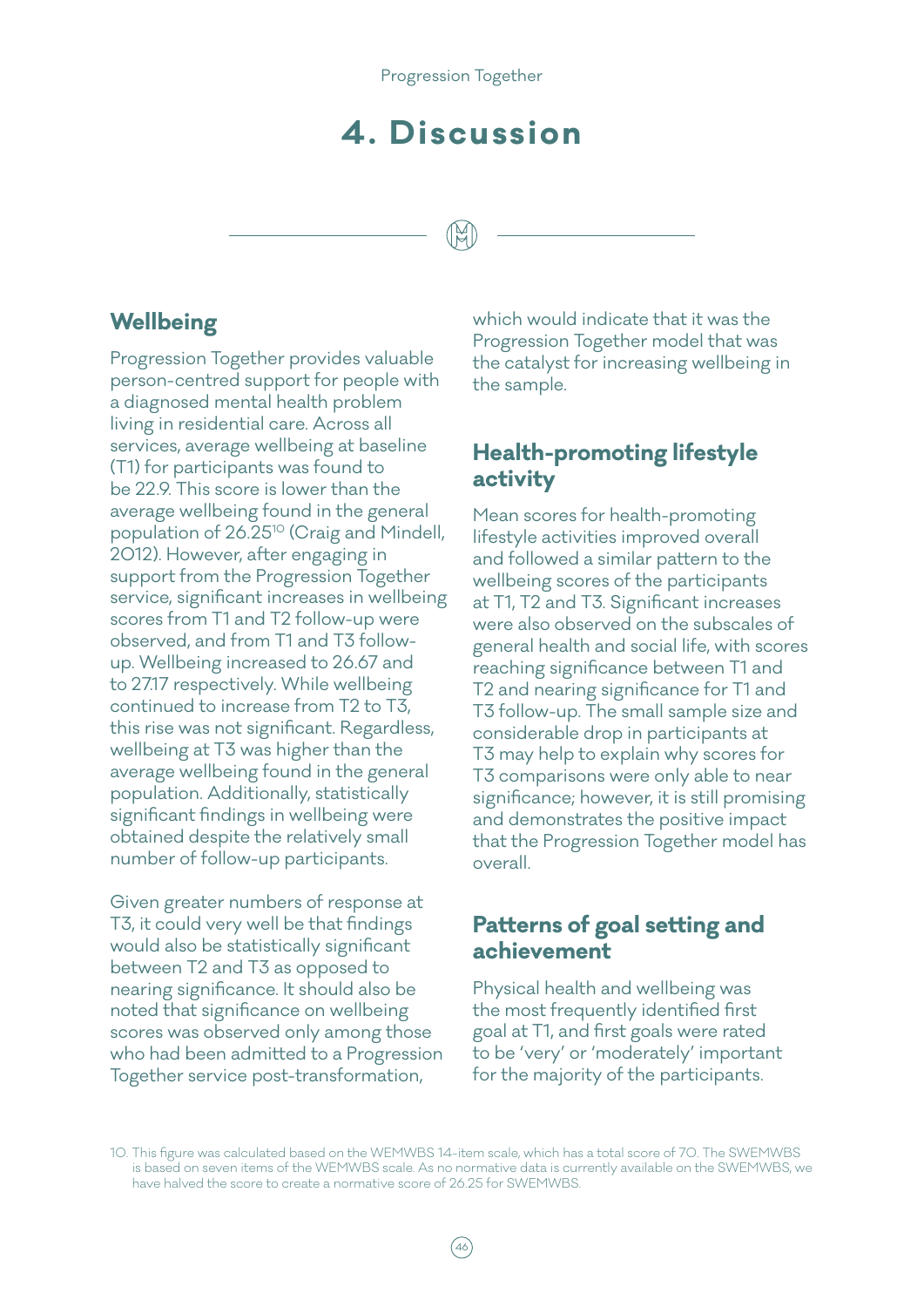Education, employment and training, and physical health and wellbeing were the most frequently reported Goal 2 at T1, and creative interests and hobbies and mental health and wellbeing were the most frequently identified Goal 3 at T1. Goal types at T2 shifted from those set at T1, with participants identifying employment, education and volunteering as their Goal 1, housing, legal and budgeting as Goal 2, and creative interests and hobbies remained as their third goal. At T1, the goal types identified complement the findings observed on wellbeing and the health-promoting lifestyle activity measure, which indicates that health and wellbeing are a priority and are important for participants.

In terms of goal achievement, mixed outcomes were observed at T2 and T3. The percentage of participants who achieved Goal 1 at T2 was 36% and, at T3, it was 21%. For Goal 2, 19% achieved this goal at T2, and 69% at T3. For Goal 3, 44% achieved this goal at T2, and 40% at T3. It's difficult to draw any comparisons between the two time points, as the samples of the individuals who achieved goals were not the same – for example, not all participants would have identified a Goal 3.

Additionally, among those who did not achieve their goals, for many, this was 'not quite achieved' and they were still progressing towards their goal but at a slower pace. This could suggest an area for improvement within goal setting for these individuals to break down larger goals into smaller steps so that progress could be captured.

### **Participants' experiences**

On the whole, the experience of using Progression Together was very positive. Staff and peer supporters were highly regarded and valued in terms of the practical and emotional support they provided. For some, this support enabled participants to move forward with their lives and to pursue work and training activities, or even to move on to independent living or less-supported accommodation. Building emotional resilience and increasing confidence were other important gains for participants as they progressed through the stages of the Progression Together model. In general, few participants had suggestions for improvement with Progression Together services and, on the whole, the majority expressed that they felt the service and the support they received was excellent.

### **Staff consultation**

Discussions with staff from Together's services revealed a general interpretation of the Progression Together model as one providing client-directed support geared towards achieving specific client goals, ultimately progressing to independent living. While there was unanimous agreement that the model meets its objectives, concerns were expressed regarding the extent of its applicability to certain types of clients (e.g. the unmotivated), given the model's emphasis on progression as a client-led, self-directed process. Clear advantages of the model were identified, as well as challenges with collaboration between Progression Together services and external agencies. As with any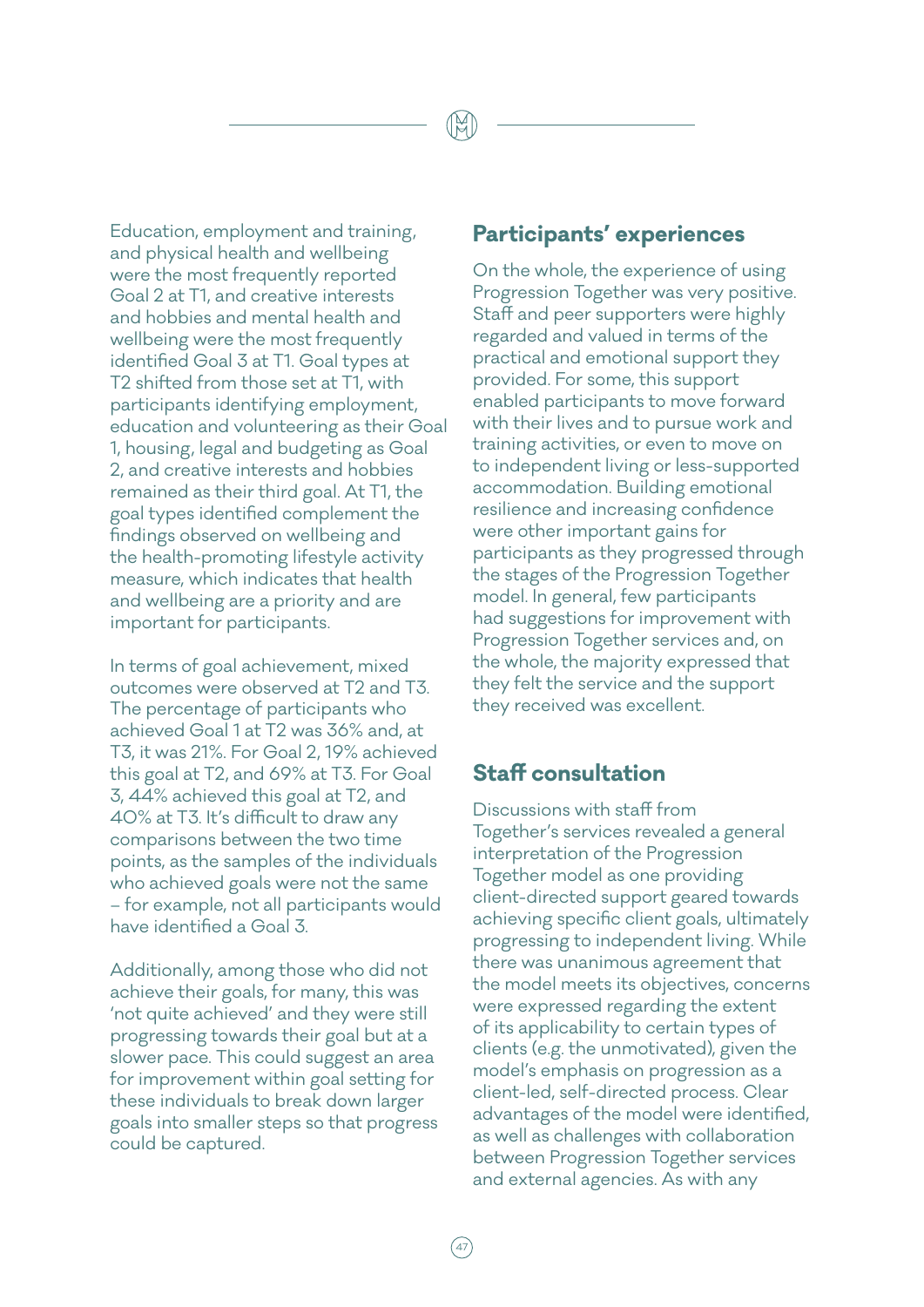change process, there appeared to be some variability in attitudes towards some elements of the model, which has influenced the manner in which it is being implemented in some services.

### **Cost-comparison analysis**

The preliminary economic analyses suggest that Together can offer services to clients at a lower cost than local authority, voluntary, independent and private, and NHS settings. However, this is only the case for one service – namely Kelvin Grove and not York Road. The difference in costs can be attributed to a different caseload and higher staff costs for the client group at York Road.

When compared to NHS secure units, York Road does seem to provide a less costly alternative. A decision to allocate a client to a service, however, is not solely based on cost; thus, also taking into account the quality of support, York Road may be a suitable service for some clients, as this service not only boasts lower unit prices than NHS secure mental health service provision but it also offers a high number of hours of one-to-one support.

The results of this work are only indicative of an actual cost saving, as there is a lack of information available on further outcomes – including criminal justice, employment and savings – elsewhere. Cost–benefit data need to become an integral part of service provision, and these facets of an evaluation need to be prioritised in commissioning practices.

### **Limitations and factors that affected the evaluation**

Limitations and factors that impacted the study are listed below.

- Some of the original evaluation sites were found not to be suitable for evaluation, and some sites lost their Progression Together contract during the course of the evaluation, which impacted the recruitment and engagement of participants.
- A smaller sample expressed interest in engagement at T1 and these numbers decreased further due to attrition occurring at T2 and T3.
- Not all residents living in the services were new to the Progression Together service. Some had been living in the service before it was transformed. This can somewhat confound the data, making it difficult to determine whether or not the model was the contributing factor that led to positive outcomes for participants. However, where possible in the analysis, we have grouped participants into pre- and post-transformation to distinguish where benefit can be noted.
- One challenge for the evaluation was measuring the impact of the model for those clients who struggled with demonstrating evidence of self-directed support or increased independence during the timeframe of the evaluation.
- Not all of the evaluation sites had embedded the aspects of peer support or self-directed support, as evidenced through the use of recovery vouchers, so the model could look different between different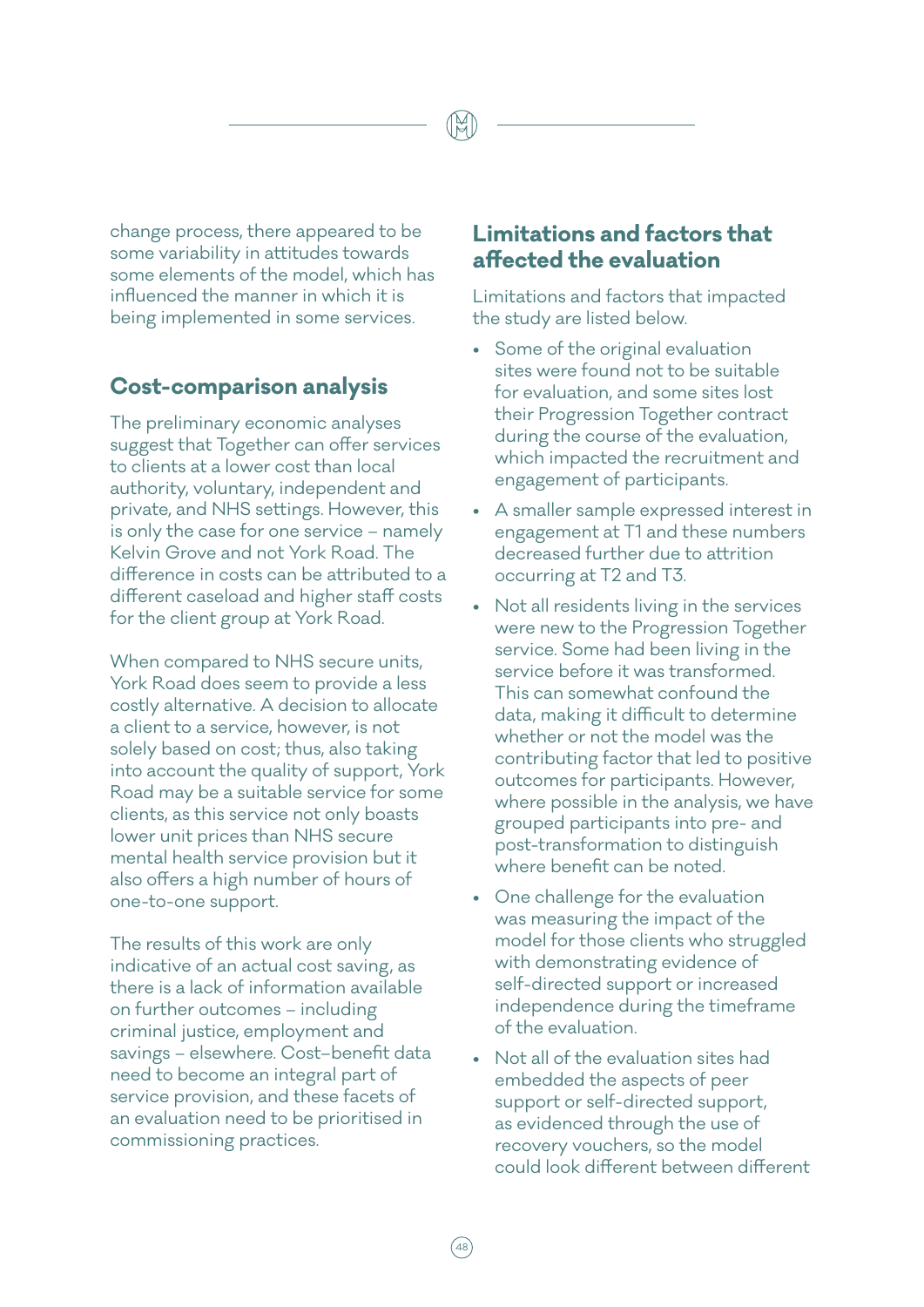services and this posed a challenge when capturing this information.

• Goal data collected on participants using GAS were not very reliable or meaningful in the end. The numbers of participants completing GAS at T2 and T3 decreased significantly over time. This outcome poses the question of whether using GAS was the most appropriate assessment tool and whether participants would have benefited from an alternative measure of progress towards achieving goals. This was raised in discussions between Together and the Mental Health Foundation at the end of Year 2; however, due to the proximity of this to the end of the evaluation, it was not possible to change measures. The design of the study would have benefited from piloting measures with a small group of residents. Participants may have also benefited from an introduction on how to set goals that can be monitored throughout the

course of the evaluation, as some goals that participants set were too large and presented as a difficulty to achieving them during the timeframe of the evaluation. Additionally, some participants were already working towards different goals with their support workers and it may have been useful to collect goal data with participants' key workers, to align goals or break down larger goals into smaller ones.

- The evaluation did not capture information on participants' readiness to move on, but only on those who had been discharged at T3 follow-up.
- The evaluation also did not capture any data on numbers of residents who may return to a Progression Together service, which emphasises the need for studies to be set up for a longer period of time to monitor them at least 12 months after being discharged.

 $(49)$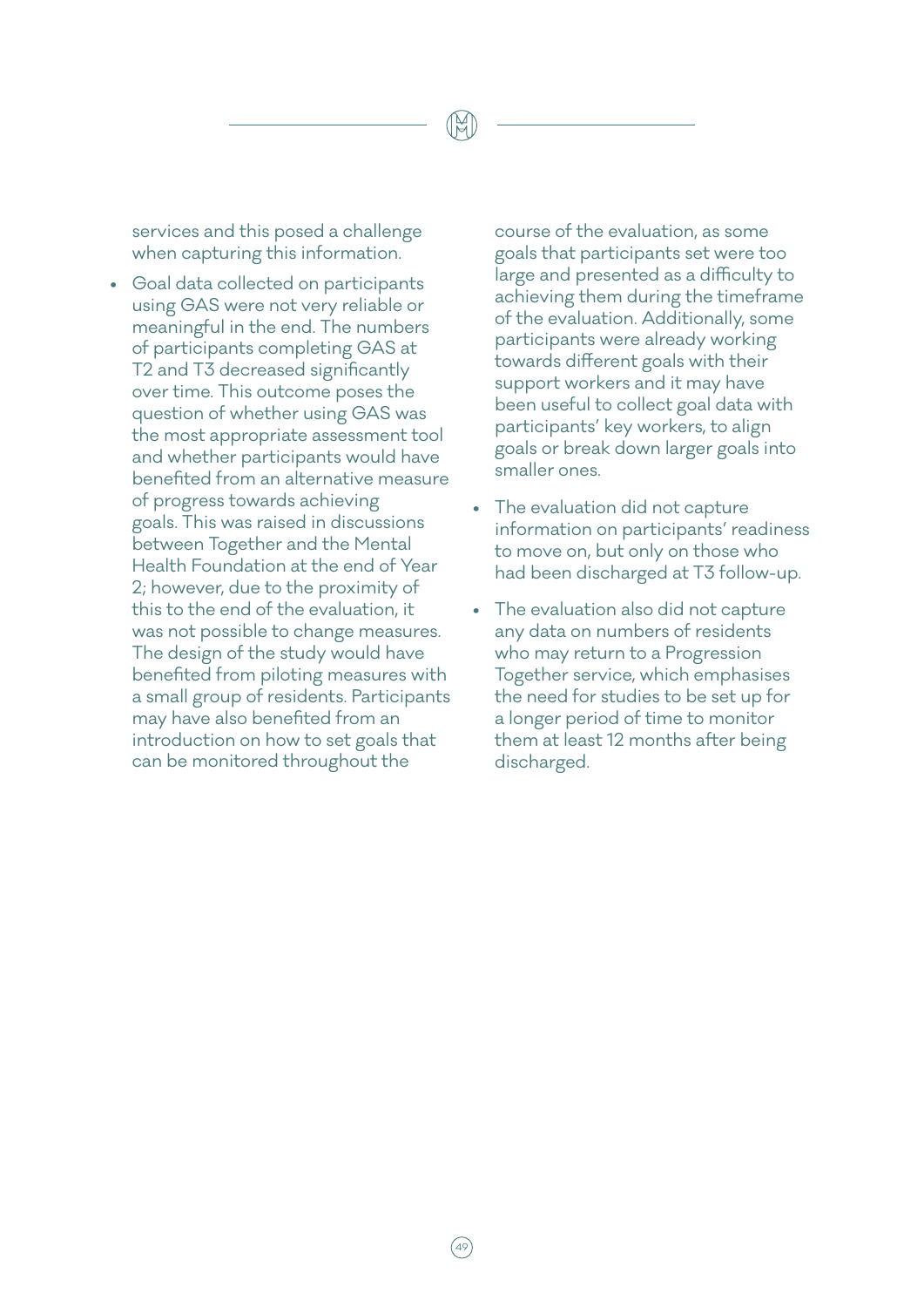# **5. Conclusions**

Progression Together

The evaluation highlights the Progression Together model as an encouraging approach to working with people with complex needs in an integrated residential care setting. The evaluation shows significant positive findings in relation to improvements in mental wellbeing and health-promoting lifestyle activity, particularly for those clients who entered the service post-transformation into a Progression Together service.

In general, participants were positive about the Progression Together model and appreciative of the support they received from staff. Nearly half of all participants (n=15/36) during the course of the evaluation were discharged into the community with the support of Progression Together staff.

On the whole, staff working in Progression Together services described the model as providing the right type of support; however, differences were observed among staff in terms of the overall understanding of the model and the difference of Progression Together services and services' pre-transformation operations.

Where Together is running a fully occupied residential service that provides selfdirected support, it is possible to do so at a reduced cost to the statutory, private/ voluntary sector and NHS hospital equivalents available in the region. Where the Progression Together service provides higher levels of one-to-one and self-directed support, as reflected in heightened staff costs, the Together services cost more than the statutory equivalent and voluntary and independent support services. However, they cost less than secure NHS mental health services.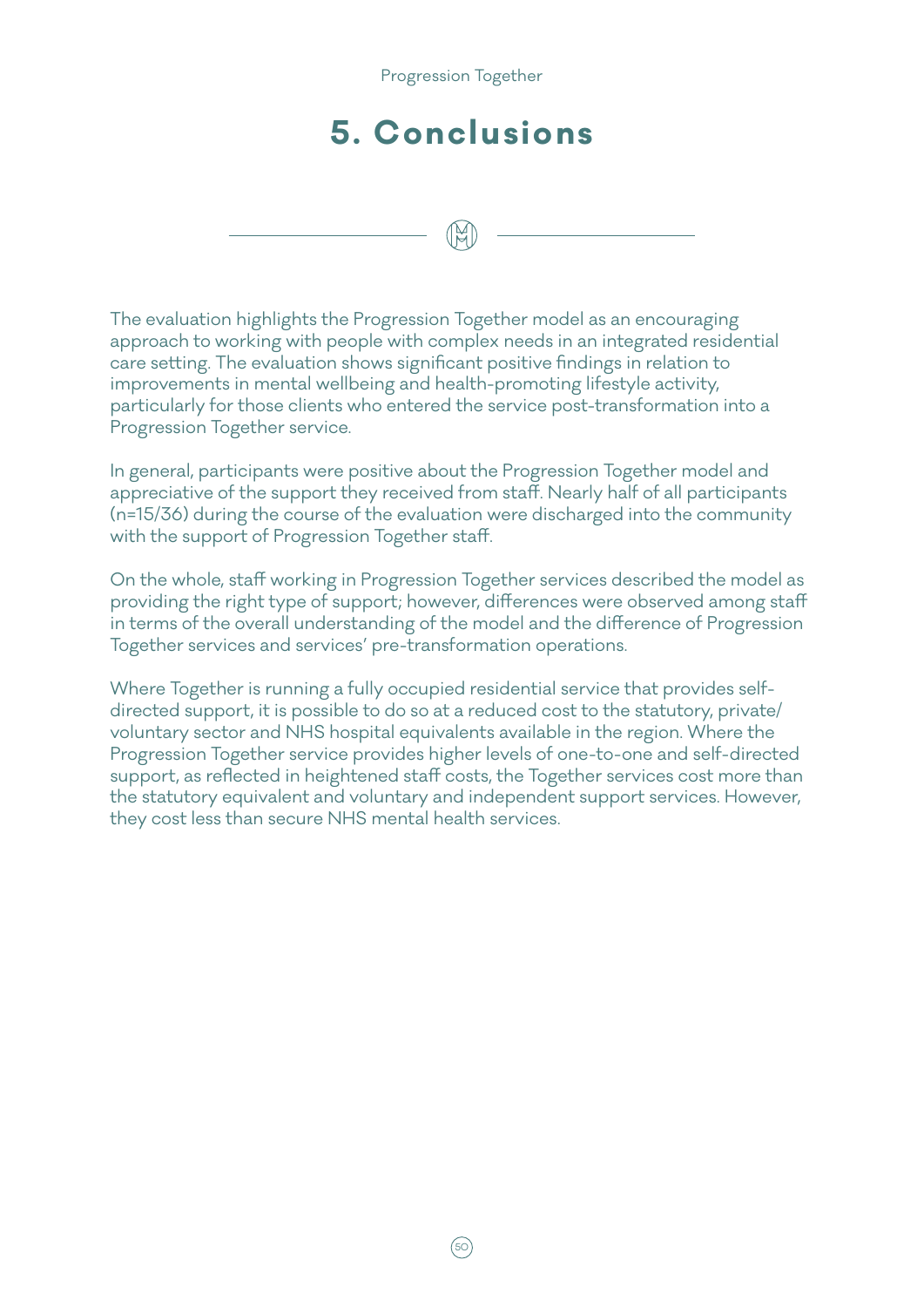Progression Together

## **6. Recommendations**

Evaluating the Progression Together model – which is innovative in its delivery of support and draws on a personalised approach to people who have complex needs – posed some challenges to the evaluation.

### **The following recommendations reflect the challenges below:**

- Variation in the implementation of elements of the Progression Together model across services.
- External factors, such as the commissioning environment, which resulted in some Progression Together services losing their contract mid-evaluation.
- Measuring the outcomes and impact of the model for those individuals who are less engaged or whose mental health problem impedes their ability to demonstrate increased independence or incidences of self-directed support.
	- **1. Progression Together approach:** We recommend that Together continues to learn from the development of this approach to determine which 'core' and 'flexi' elements are integral to the model and whether it is appropriate for all of the clients they support. There is a need to embed other elements of personalisation into the model, since not all residents are fond of using recovery vouchers. In addition, Together would benefit from co-producing these elements alongside their service users to determine what is useful or meaningful to them in their progression.
	- **2. Dissemination of the Progression Together model:** We recommend increased training and communication of the Progression Together model and its use among staff, particularly those working frontline in supporting clients in order to ensure consistency in the implementation of the model.
	- **3. Cost–benefit analysis (CBA):** We recommend that further investment in research is needed to incorporate measures that allow for CBA. Further investment is also needed to quantify the wider savings to other services, such as the criminal justice system.
	- **4. Development of an evaluation approach:** We recommend that Together develops future evaluation approaches of the model to understand the following: i) the longer term operation in order to further measure progress beyond Stage 3 of the model after a client has moved on into the community; and ii) the number of clients who return to their services.

 $(51$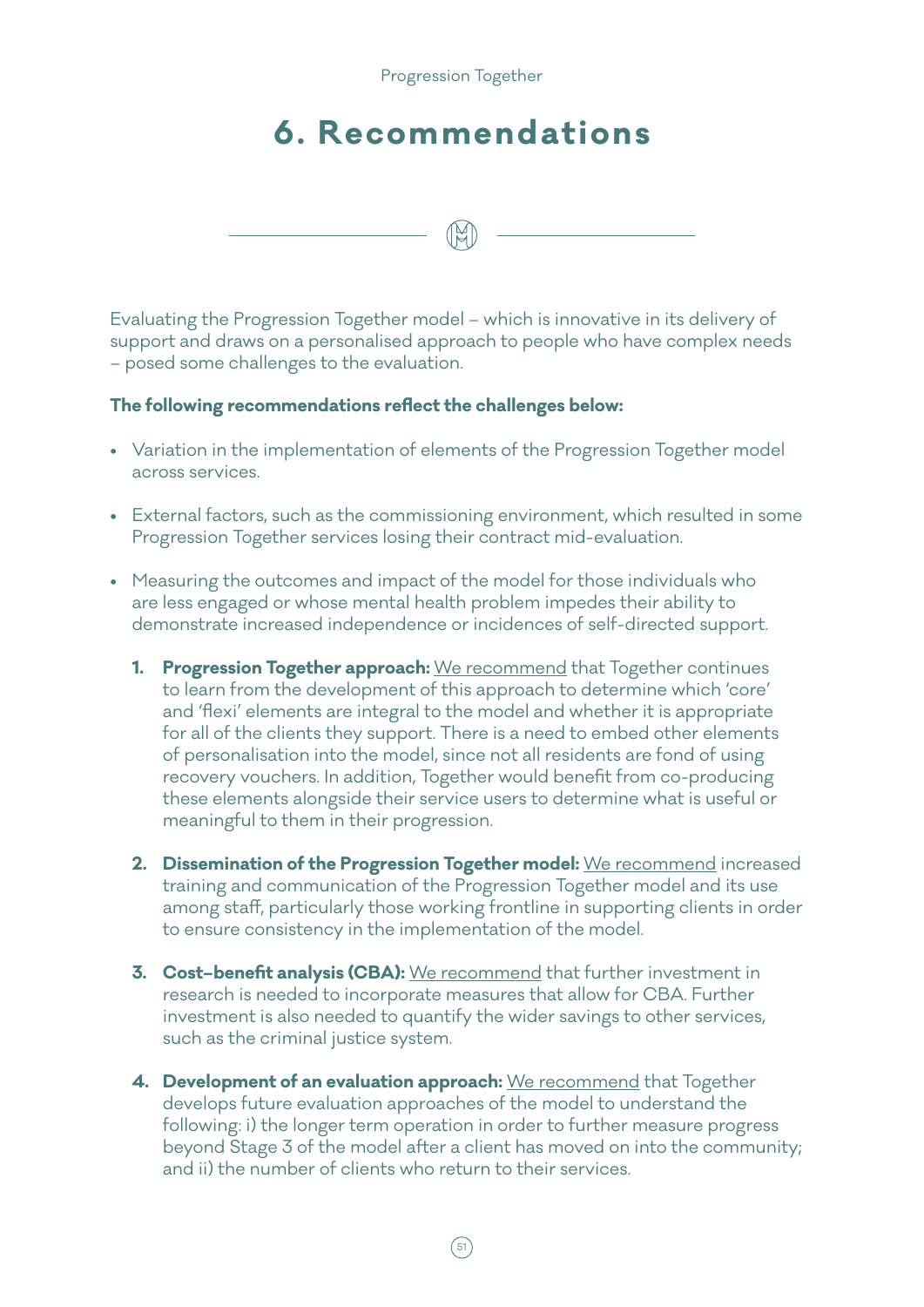

Craig, R. & Mindell, J. (eds), (2013), *Health Survey for England 2012*. London: The Health and Social Care Information Centre.

Curtis, L. (2014), Unit Costs of Health and Social Care 2014, Personal Social Services Research Unit at the University of Kent, Canterbury.

Curtis, L. & Burns, A., (2015), Unit Costs of Health and Social Care 2015, Personal Social Services Research Unit at the University of Kent, Canterbury.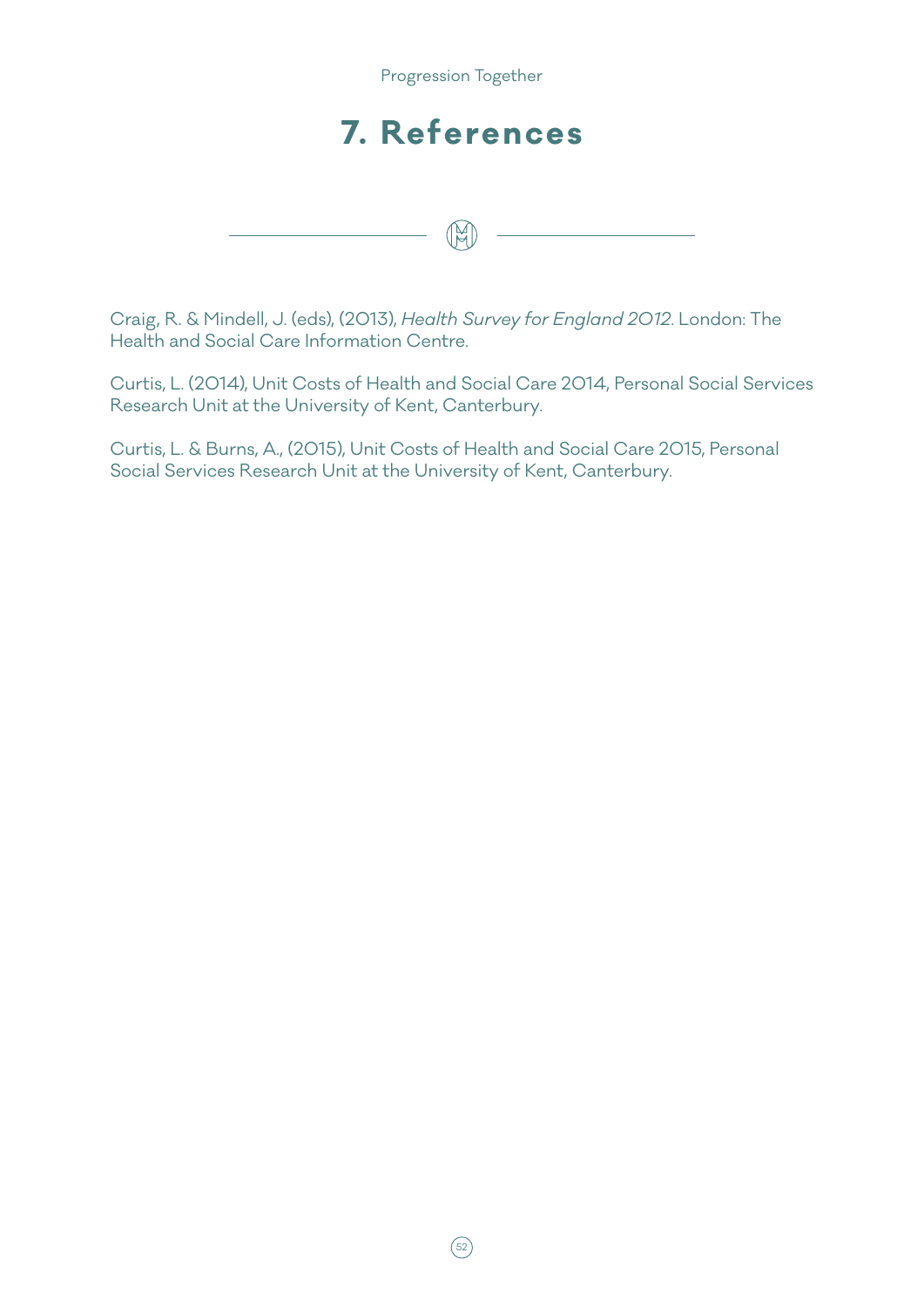

## **8. Appendices**

 $(\mathbb{M})$ 

**Appendix 1 – Baseline characteristics**

To understand how effective the service at [name of service] has been, we need to gather some information from the people who receive it. The information that you share in this form is confidential and will be stored securely at the Mental Health Foundation's (MHF's) London office for evaluation purposes only.

You can choose to answer all, some, or none of the questions below – the choice is yours.

You will be identified only by your participant number; all information remains anonymous. This number will be used to compare your responses over time. You will only have to complete this form once.

We hope that this questionnaire should take no longer than 10–15 minutes to complete.

### **Contact Details**

|                | Name (please print): Name (please print): Name (please print): Name (please print): Name (please print) of the $\sim$ |       |      |             |
|----------------|-----------------------------------------------------------------------------------------------------------------------|-------|------|-------------|
|                |                                                                                                                       |       |      |             |
|                |                                                                                                                       |       |      |             |
|                |                                                                                                                       |       |      |             |
|                | How would you prefer us to contact you: Phone $\Box$                                                                  | Email | Post |             |
|                | <b>About You</b>                                                                                                      |       |      |             |
| 1 <sub>1</sub> | Are you: Male $\Box$ Female $\Box$                                                                                    |       |      |             |
| 2.             | How old are you? ______________ What is your Date of Birth? ______________                                            |       |      |             |
| 3.             | Do you have any children?                                                                                             |       | Yes  | $No$        |
|                |                                                                                                                       |       |      |             |
| 4.             | Are you currently employed?                                                                                           |       | Yes  | $No$ $ $    |
| 5.             | Are you currently doing voluntary work?                                                                               |       | Yes  | $No$ $\Box$ |
| 6.             | Do you consider yourself to have a physical disability?                                                               |       | Yes  | $No$        |
|                |                                                                                                                       |       |      |             |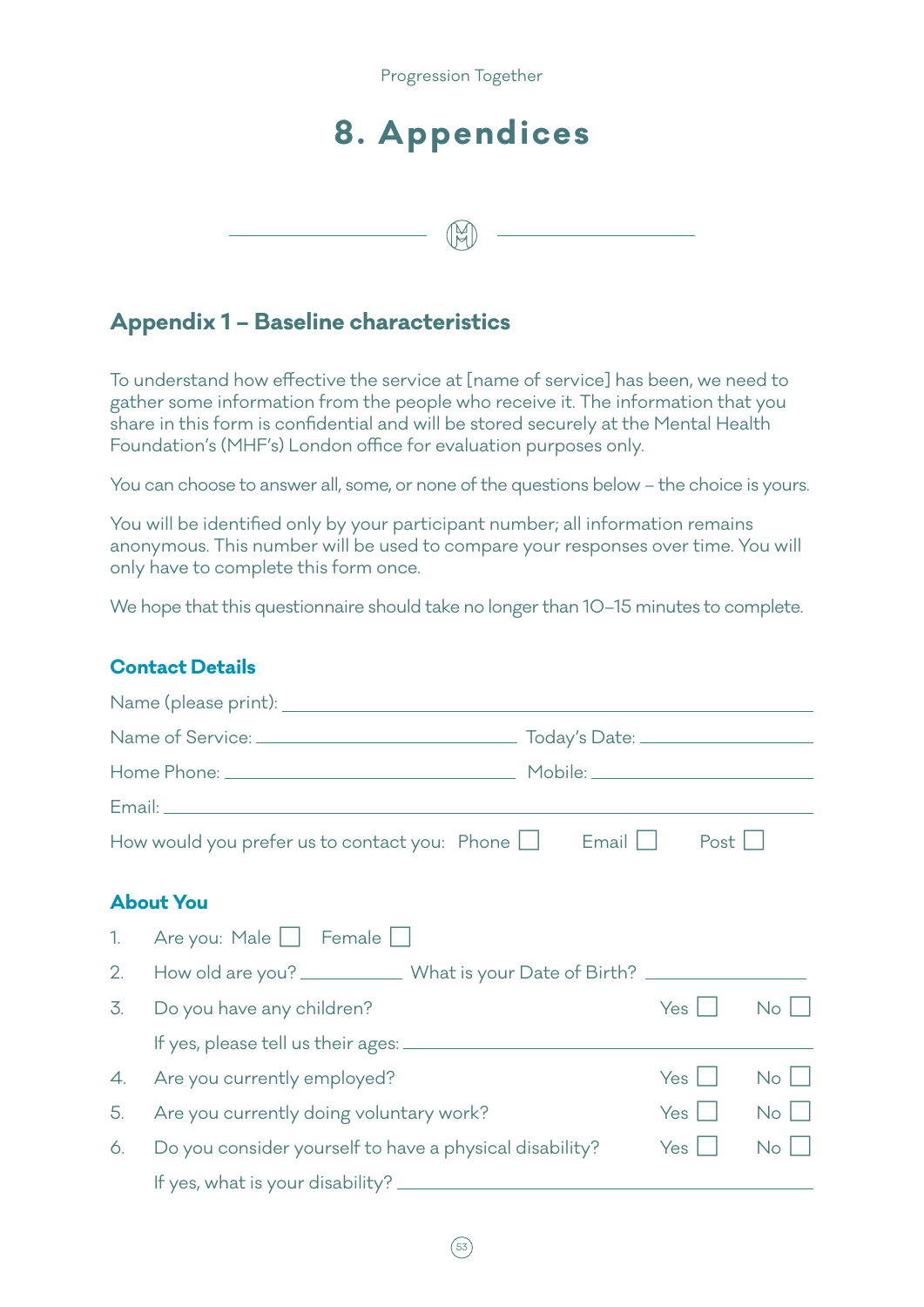| 7.  | How would you describe your reading and writing skills?                                              |
|-----|------------------------------------------------------------------------------------------------------|
|     | Quite Good  <br>Poor<br>Good                                                                         |
| 8.  | What is your ethnic group? Choose one option that best describes your ethnic<br>group or background: |
|     | <b>White</b><br>Mixed/Multiple ethnic groups                                                         |
|     | White and Black Caribbean<br>English/Welsh/Scottish/                                                 |
|     | Northern Irish/British<br>White and Black African                                                    |
|     | Irish<br>White and Asian                                                                             |
|     | Gypsy or Irish Traveller<br>Any other Mixed/Multiple ethnic groups<br>$(\text{please specify})$      |
|     | Any other White background                                                                           |
|     | <b>Black/African/Caribbean/Black British</b>                                                         |
|     | <b>Asian/Asian British</b><br>African                                                                |
|     | Caribbean<br>Indian                                                                                  |
|     | Pakistani<br>Any other Black/African/                                                                |
|     | Bangladeshi<br>Caribbean background                                                                  |
|     | Chinese<br>$(\text{please specify})$                                                                 |
|     | Any other Asian background                                                                           |
|     | $(\text{please specify})$<br>Other ethnic group                                                      |
|     | Any other ethnic group                                                                               |
|     | $(\text{please specify})$                                                                            |
| 9.  | Do you have the support of:                                                                          |
|     | Partner: Yes<br>No<br>N/A<br>Parents: Yes    <br>N/A<br>No <sub>1</sub>                              |
|     | No<br>N/A<br>N/A<br>Children: Yes<br>Friends: Yes<br>$No$                                            |
|     | N/A<br>No<br>N/A<br>Yes<br>Other:<br>$Yes$    <br>$N_o$    <br>Peers:                                |
| 10. | Have you been given a psychiatric diagnosis? $Yes \Box \quad No \Box$<br>Don't know                  |
| 11. |                                                                                                      |
| 12. | What other diagnoses have you been given?                                                            |
| 13. | Do you accept these diagnoses? $Yes \Box \ No \Box$<br>Don't know                                    |
| 14. | How old were you when you first became aware of your condition?                                      |
|     |                                                                                                      |
| 15. | How old were you when you were first diagnosed? ________________________________                     |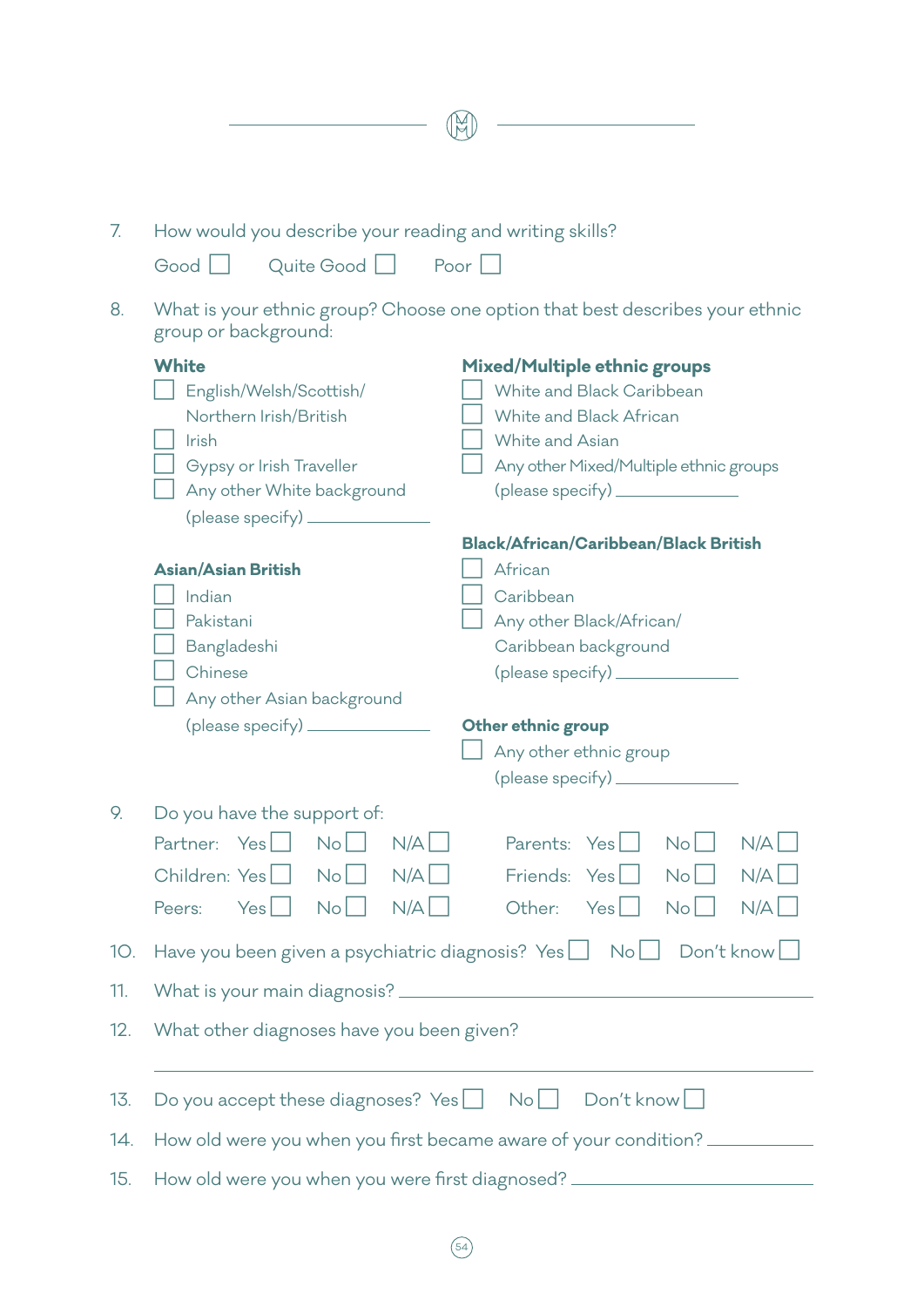| 16. | Have you experienced episodes of:                                                                                         |
|-----|---------------------------------------------------------------------------------------------------------------------------|
|     | No<br>Depression: Yes                                                                                                     |
|     | $Yes$ $No$<br>Mania:                                                                                                      |
|     | $Psychosis:$ $Yes \bigsqcup No \bigsqcup$                                                                                 |
| 17. | Has anyone in your family ever had a suspected or diagnosed mental illness?<br>$N_o$  <br>$Yes$                           |
|     |                                                                                                                           |
| 18. | Are you currently taking medication for your mental health?<br>No<br>$Yes$    <br>If yes, what medication are you taking? |
| 19. | Would you be prepared to take part in more detailed research?<br>N <sub>o</sub><br>Yes <sub>l</sub>                       |
|     | 20. If someone helped you to complete this form, please tell us who:                                                      |
|     |                                                                                                                           |
|     |                                                                                                                           |

By completing this form, I understand that I give my explicit consent under the Data Protection Act 1998 for the MHF to retain this information for up to one year after the end of the evaluation.

Next, you will be asked to complete a form aimed at evaluating the effectiveness of the service at [name of service]. For further information regarding the evaluation, please contact X.

### **Thank you for taking the time to complete this questionnaire.**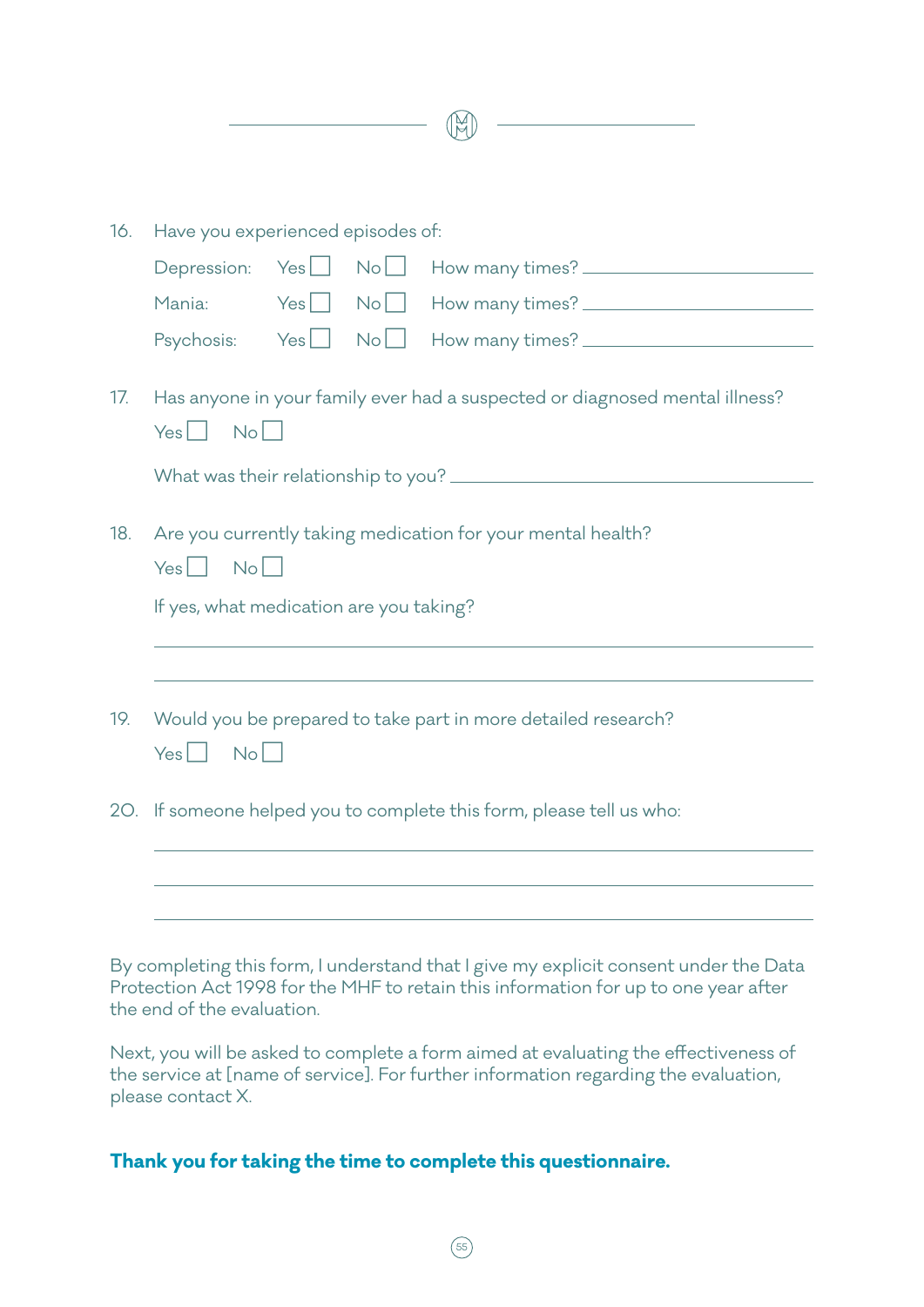### **Appendix 2 – Wellbeing**

### **Warwick–Edinburgh Mental Wellbeing Scale (WEMWBS)**

Below are some statements about feelings and thoughts. Please tick the box that best describes your experience of each over the last two weeks.

ୀ∺

| <b>Statements</b>                                      | <b>None</b><br>of the<br>time | <b>Rarely</b> | <b>Some</b><br>of the<br>time | <b>Often</b> | <b>All</b><br>of the<br>time |  |  |  |
|--------------------------------------------------------|-------------------------------|---------------|-------------------------------|--------------|------------------------------|--|--|--|
| I've been feeling optimistic about<br>the future       |                               |               |                               |              |                              |  |  |  |
| I've been feeling useful                               |                               |               |                               |              |                              |  |  |  |
| I've been feeling relaxed                              |                               |               |                               |              |                              |  |  |  |
| I've been feeling interested in<br>other people        |                               |               |                               |              |                              |  |  |  |
| I've had energy to spare                               |                               |               |                               |              |                              |  |  |  |
| I've been dealing with problems well                   |                               |               |                               |              |                              |  |  |  |
| I've been thinking clearly                             |                               |               |                               |              |                              |  |  |  |
| I've been feeling good about myself                    |                               |               |                               |              |                              |  |  |  |
| I've been feeling close to other people                |                               |               |                               |              |                              |  |  |  |
| I've been feeling confident                            |                               |               |                               |              |                              |  |  |  |
| I've been able to make up my own<br>mind about things  |                               |               |                               |              |                              |  |  |  |
| I've been feeling loved                                |                               |               |                               |              |                              |  |  |  |
| I've been interested in new things                     |                               |               |                               |              |                              |  |  |  |
| I've been feeling cheerful                             |                               |               |                               |              |                              |  |  |  |
| Do you have any other comments you would like to make? |                               |               |                               |              |                              |  |  |  |
|                                                        |                               |               |                               |              |                              |  |  |  |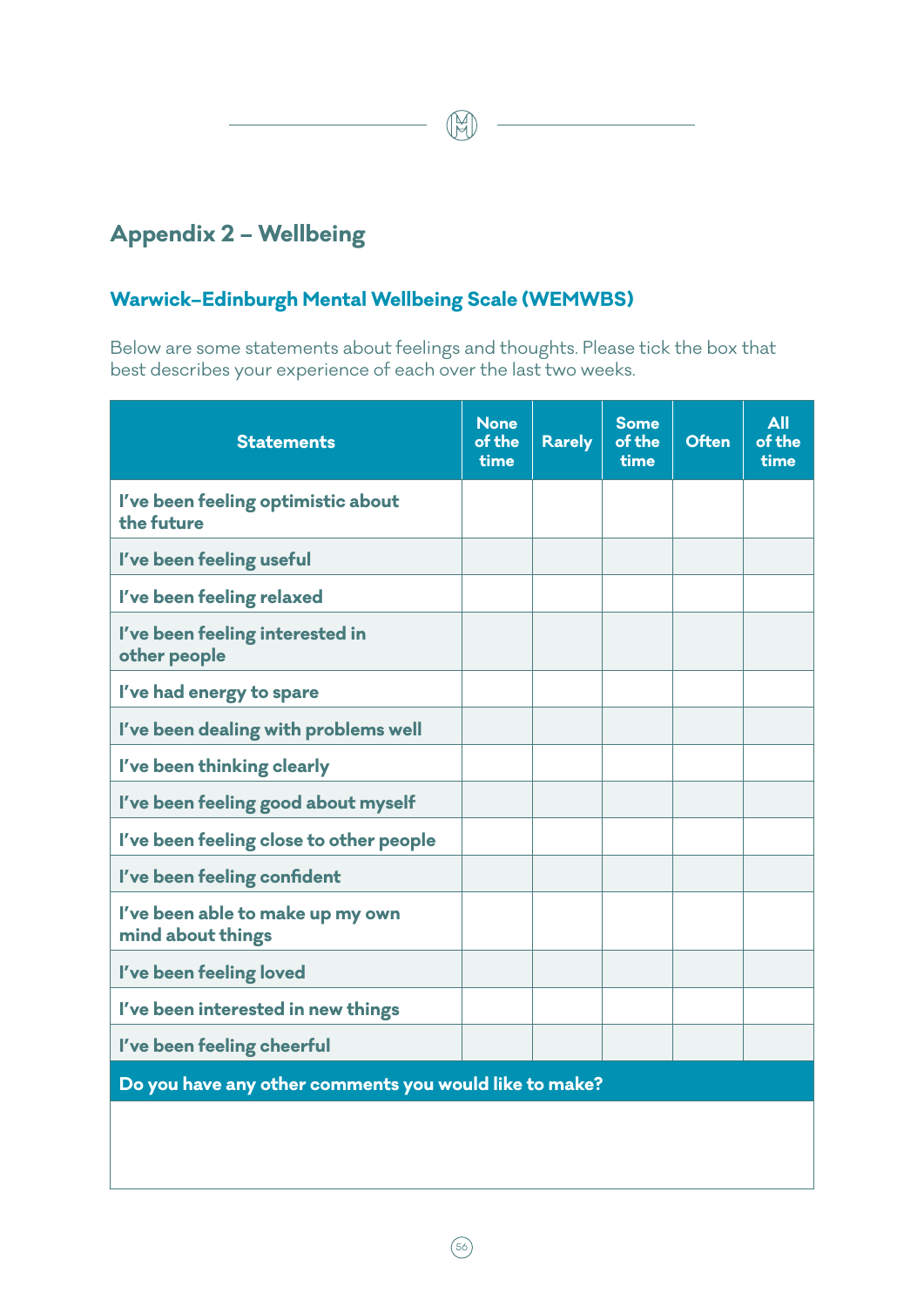### **Short Warwick–Edinburgh Mental Wellbeing Scale (SWEMWBS)**

Below are some statements about feelings and thoughts. Please tick the box that best describes your experience of each over the last two weeks.

(M

| <b>Statements</b>                                      | <b>None</b><br>of the<br>time | <b>Rarely</b> | <b>Some</b><br>of the<br>time | <b>Often</b> | <b>All</b><br>of the<br>time |  |  |
|--------------------------------------------------------|-------------------------------|---------------|-------------------------------|--------------|------------------------------|--|--|
| I've been feeling optimistic about<br>the future       |                               |               |                               |              |                              |  |  |
| I've been feeling useful                               |                               |               |                               |              |                              |  |  |
| I've been feeling relaxed                              |                               |               |                               |              |                              |  |  |
| I've been dealing with problems well                   |                               |               |                               |              |                              |  |  |
| I've been thinking clearly                             |                               |               |                               |              |                              |  |  |
| I've been feeling close to other people                |                               |               |                               |              |                              |  |  |
| I've been able to make up my own mind<br>about things  |                               |               |                               |              |                              |  |  |
| Do you have any other comments you would like to make? |                               |               |                               |              |                              |  |  |
|                                                        |                               |               |                               |              |                              |  |  |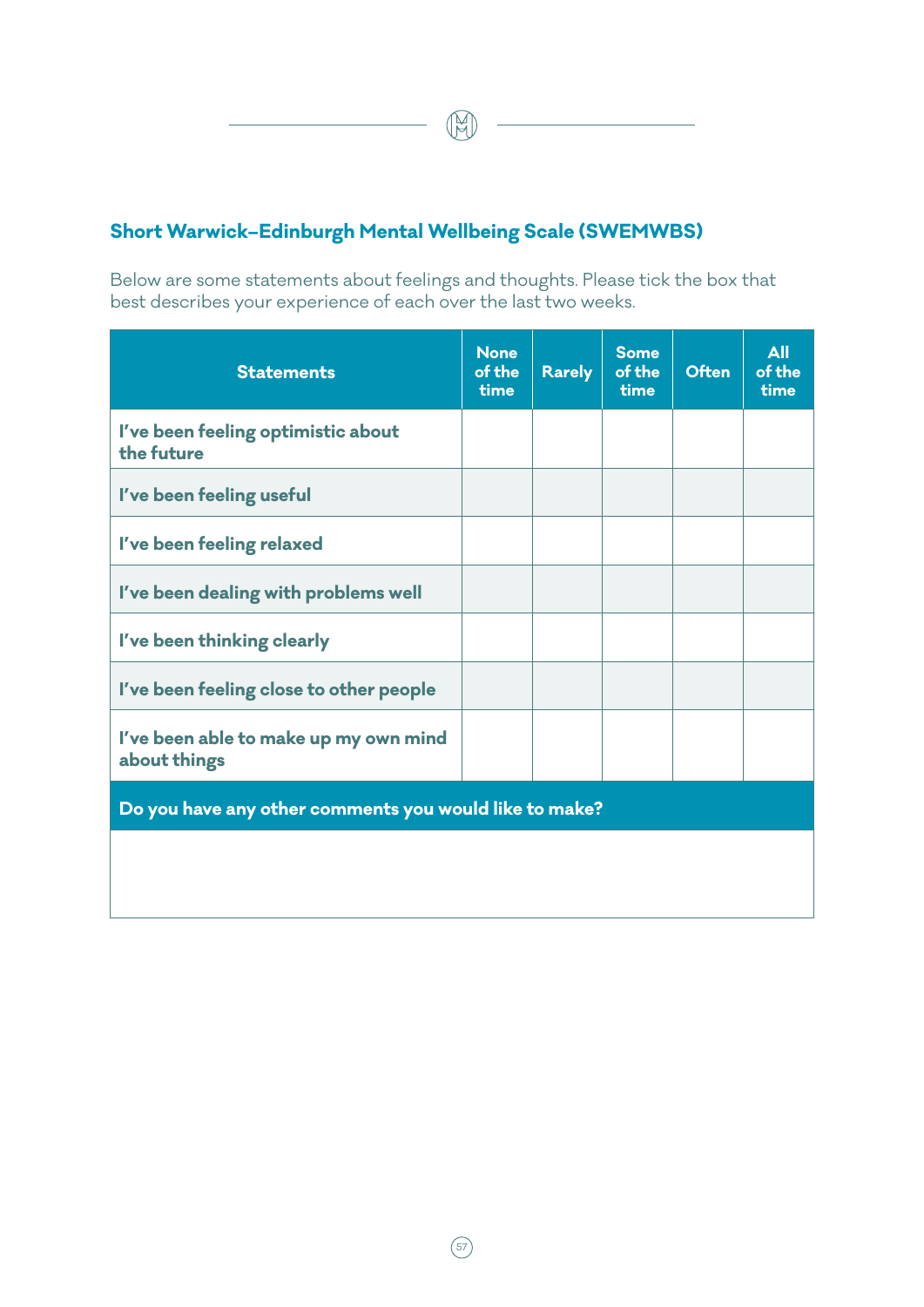### **Appendix 3 – Health-promoting lifestyle activity**

### **Health-Promoting Lifestyle Profile II (HPLP II)**

Instructions: To help us to understand more about you, please fill in this questionnaire.

Please read the list of health-related actions below and circle the answer closest to what you do.

 $\mathbb{R}$ 

**Key: N = never S = sometimes O = often A = always**

|    | <b>General health</b>                                                               |                         |   |   |
|----|-------------------------------------------------------------------------------------|-------------------------|---|---|
| 1. | I get enough sleep for my needs                                                     | N                       | S | А |
| 2. | I make time for myself                                                              | $\overline{\mathsf{N}}$ | S | А |
| 3. | I seek out information on TV or in books and magazines<br>about improving my health | $\overline{\mathsf{N}}$ | S | А |
| 4. | I take time to relax each day                                                       | N                       | S | А |
| 5. | I concentrate on pleasant thoughts before going to sleep                            | N                       | S | А |
| 6. | I inspect my body for physical changes/warning signs                                | N                       | S | А |
| 7. | I balance my time between work (including voluntary work)<br>and leisure.           | $\overline{\mathsf{N}}$ | S | А |
| 8. | I try to manage my day so as not to become overtired                                | N                       | S |   |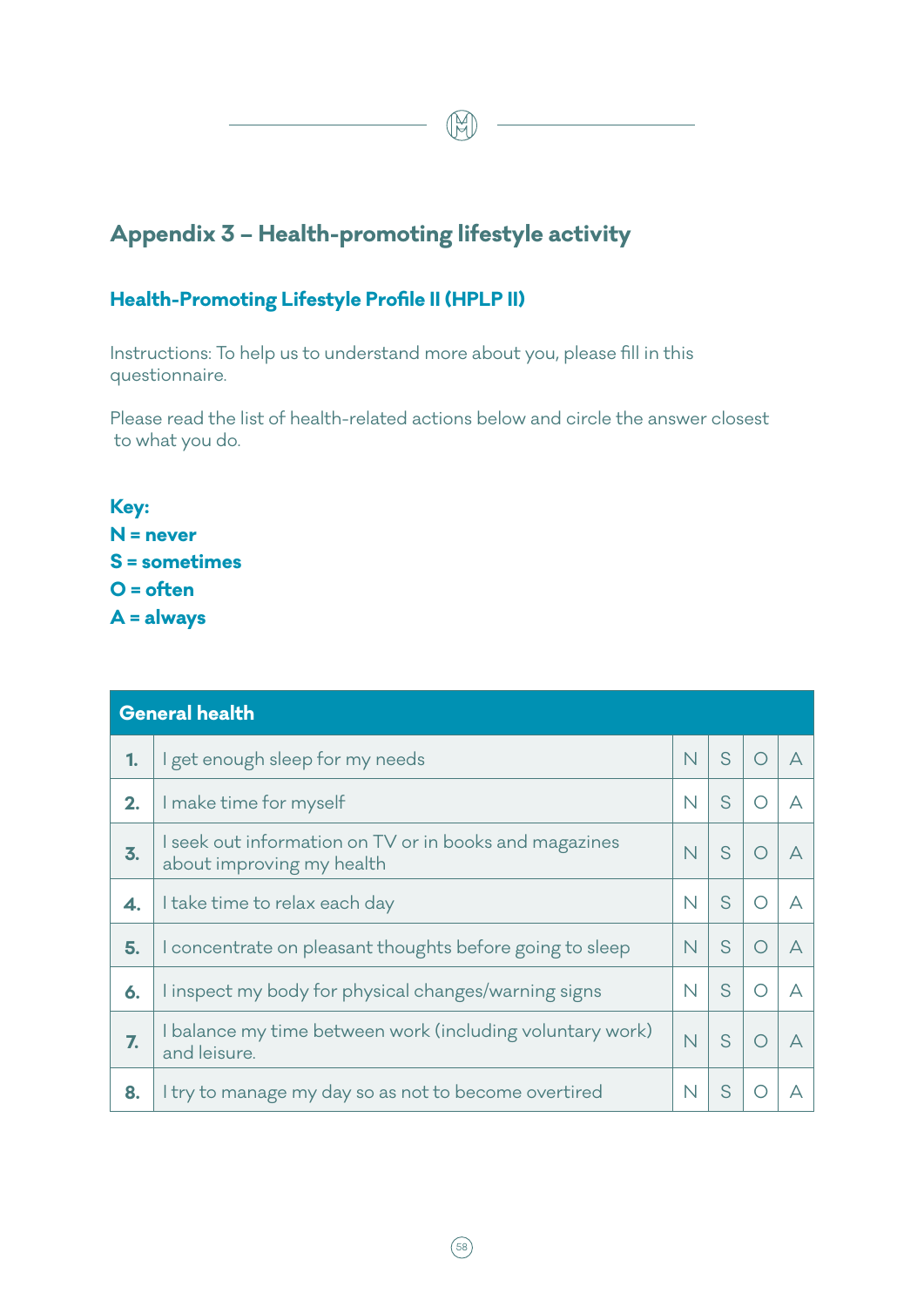|    | <b>Exercise</b>                                          |                         |  |  |  |  |
|----|----------------------------------------------------------|-------------------------|--|--|--|--|
|    | I take part in some kind of physical exercise            | $\overline{\mathsf{N}}$ |  |  |  |  |
| 2. | I exercise for 20 minutes at least 3 times a week        | $\mathsf{N}$            |  |  |  |  |
| 3. | I take part in leisure activities that include movement  | N                       |  |  |  |  |
|    | I do stretching exercises at least 3 times a week        | N                       |  |  |  |  |
| 5. | I get exercise during daily activities (such as walking) | N                       |  |  |  |  |

IN

# **Food 1.** I eat breakfast  $\begin{array}{|c|c|c|c|c|}\n\hline\n\text{1} & \text{1} & \text{1} & \text{1} & \text{1} & \text{1} & \text{1} & \text{1} & \text{1} & \text{1} & \text{1} & \text{1} & \text{1} & \text{1} & \text{1} & \text{1} & \text{1} & \text{1} & \text{1} & \text{1} & \text{1} & \text{1} & \text{1} & \text{1} & \text{1} & \text{1} & \text{1} & \text{1} & \text{1} & \text{$ **2.** I choose a low fat diet  $\begin{array}{|c|c|c|c|c|c|}\n\hline\n\end{array}$  N  $\begin{array}{|c|c|c|c|c|}\n\hline\n\end{array}$ **3.** I keep sugary foods to a minimum  $\begin{array}{|c|c|c|c|c|c|}\n\hline\n\textbf{3.} & \textbf{N} & \textbf{S} & \textbf{O} & \textbf{A}\n\end{array}$ **4.** I drink one litre or more of water a day  $\begin{array}{c|c|c|c|c} \hline \end{array}$  N S O A **5.** I eat at least 5 portions of fruit and vegetables a day  $N \mid S \mid O \mid A$ **6.** I read labels on food packaging to find out what the food contains  $\begin{array}{c|c|c|c} \hline \textbf{N} & \textbf{S} & \textbf{O} & \textbf{A} \end{array}$ **7.** I eat three meals or five snacks a day  $\begin{array}{c|c|c|c|c} & N & S & O & A \end{array}$

| <b>Social life</b> |                                                               |                         |    |  |   |  |
|--------------------|---------------------------------------------------------------|-------------------------|----|--|---|--|
| 1.                 | I give other people praise for their achievements             | $\overline{\mathsf{N}}$ | S. |  |   |  |
| 2.                 | I maintain worthwhile and enjoyable relationships with others | $\overline{\mathsf{N}}$ | S  |  | А |  |
| 3.                 | I spend time with close friends or family                     | N                       | S  |  | А |  |
| 4.                 | I find it easy to show love and warmth towards others         | $\mathsf{N}$            | S  |  | А |  |
| 5.                 | I get support from people who care about me                   | N                       | S  |  | А |  |
| 6.                 | I discuss my problems and concerns with people close to me    | $\mathsf{N}$            | S  |  | А |  |
| 7.                 | I talk to others to settle arguments or conflicts             | N                       |    |  |   |  |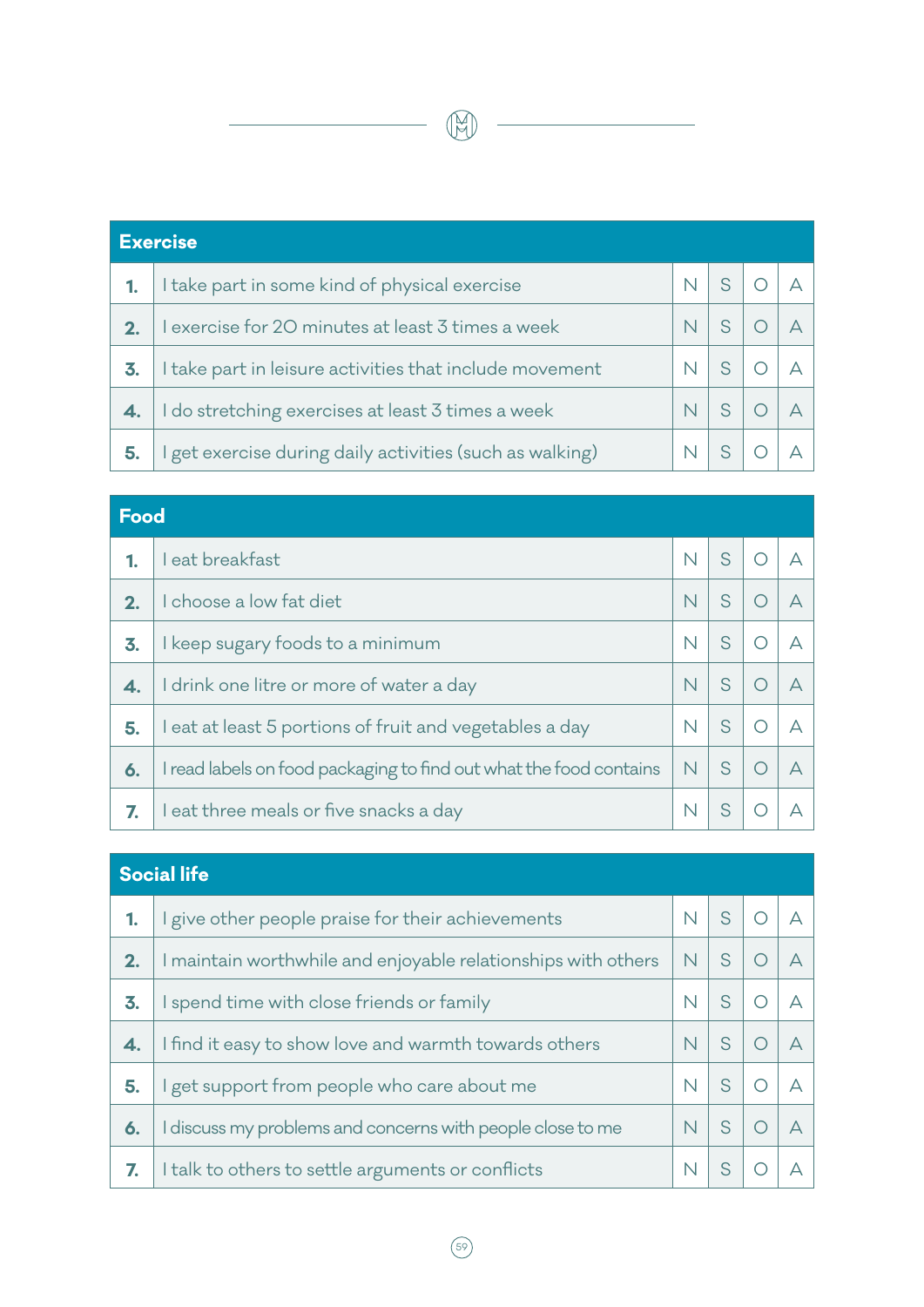| Dealing with health professionals |                                                                                                             |   |  |  |  |
|-----------------------------------|-------------------------------------------------------------------------------------------------------------|---|--|--|--|
| 1.                                | I discuss my health problems and concerns with health<br>professionals                                      | N |  |  |  |
| 2.                                | When I don't understand what health professionals tell me I<br>ask them questions                           | N |  |  |  |
| 3.                                | When I am unsure about advice my doctor or other<br>healthcare provider gives me I ask for a second opinion | N |  |  |  |
| 4.                                | I seek help with my emotional or health problems when<br>necessary                                          | N |  |  |  |
| 5.                                | I report any unusual signs or symptoms to a doctor or<br>another health professional                        |   |  |  |  |

| <b>Finding meaning</b> |                                                    |                         |   |   |           |  |
|------------------------|----------------------------------------------------|-------------------------|---|---|-----------|--|
| 1.                     | I feel I am making changes for the good in my life | N                       | S | ∩ | $\forall$ |  |
| 2.                     | I believe that my life has meaning or worth        | $\overline{\mathsf{N}}$ | S |   | $\forall$ |  |
| 3.                     | I accept things in life that I cannot change       | N                       | S | ∩ | $\forall$ |  |
| 4.                     | I look forward to the future                       | N                       | S | ∩ | А         |  |
| 5.                     | I feel content and at peace with myself            | N                       | S | ◯ | A         |  |
| 6.                     | I work towards my long-term goals in life          | N                       | S | O | $\forall$ |  |
| 7.                     | I find each day interesting and challenging        |                         | S |   | А         |  |
| 8.                     | I am aware of what is most important to me in life | N                       | S | ∩ | A         |  |
| 9.                     | I feel spiritually connected                       | N                       | S | ∩ | А         |  |
| 10.                    | I look forward to new experiences and challenges   | N                       | S |   | А         |  |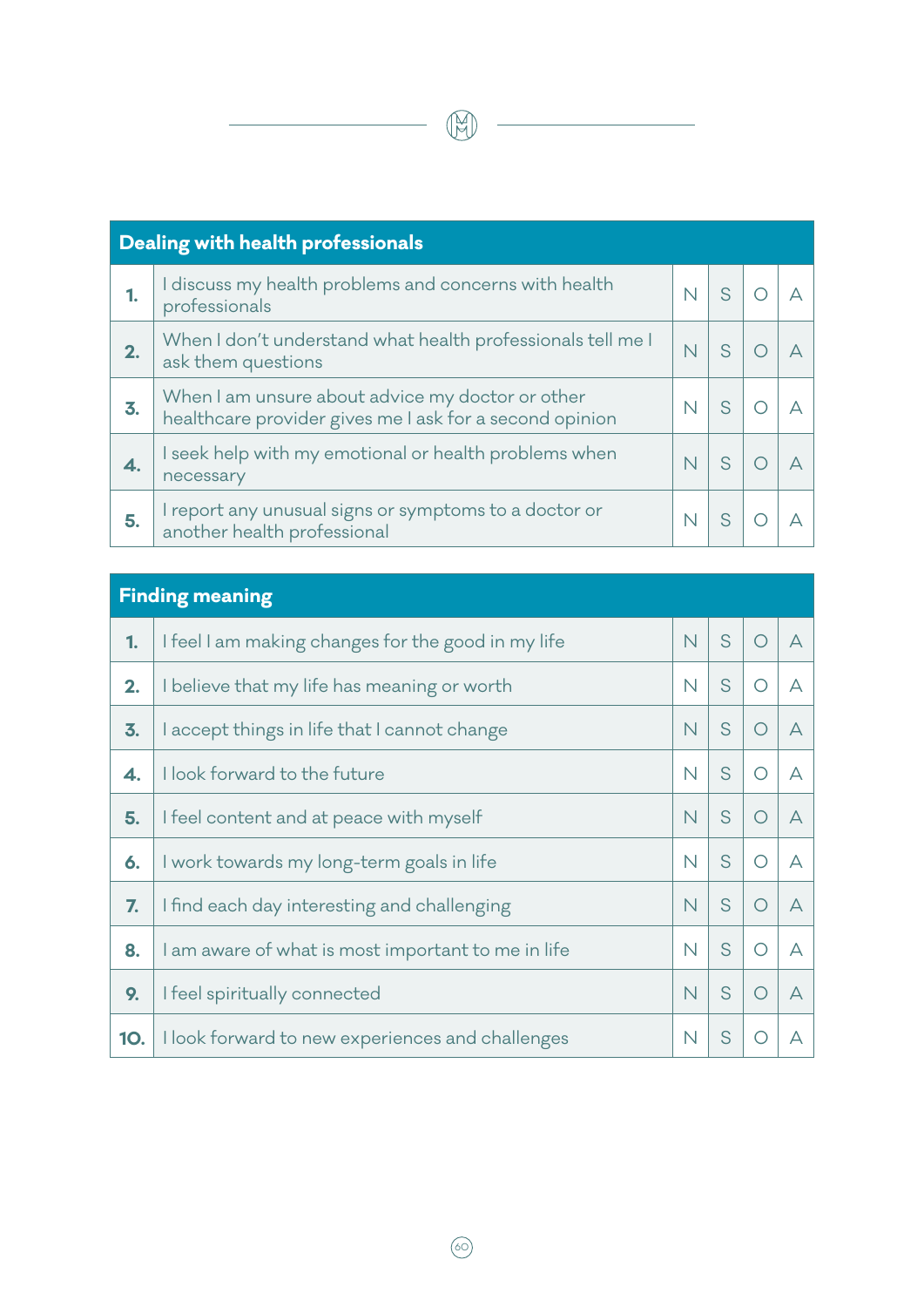$\circled{H}$ 

### **Appendix 4 – Goals**

### **Goal Attainment Scale (GAS)**

| What are your goals? | How important<br>is this goal?                | <b>How difficult</b><br>is this goal for you? |
|----------------------|-----------------------------------------------|-----------------------------------------------|
| Goal 1               | None at all<br>A little<br>Moderately<br>Very | None at all<br>A little<br>Moderately<br>Very |
| Goal 2               | None at all<br>A little<br>Moderately<br>Very | None at all<br>A little<br>Moderately<br>Very |
| Goal 3               | None at all<br>A little<br>Moderately<br>Very | None at all<br>A little<br>Moderately<br>Very |

### **GAS Outcomes**

| <b>What were</b><br>your goals? | <b>Achieved?</b> | If Yes | If No |
|---------------------------------|------------------|--------|-------|
| Goal 1                          | Yes              |        |       |
|                                 | <b>No</b>        |        |       |
| Goal 2                          | Yes              |        |       |
|                                 | <b>No</b>        |        |       |
| Goal 3                          | Yes              |        |       |
|                                 | No               |        |       |

 $\circledcirc$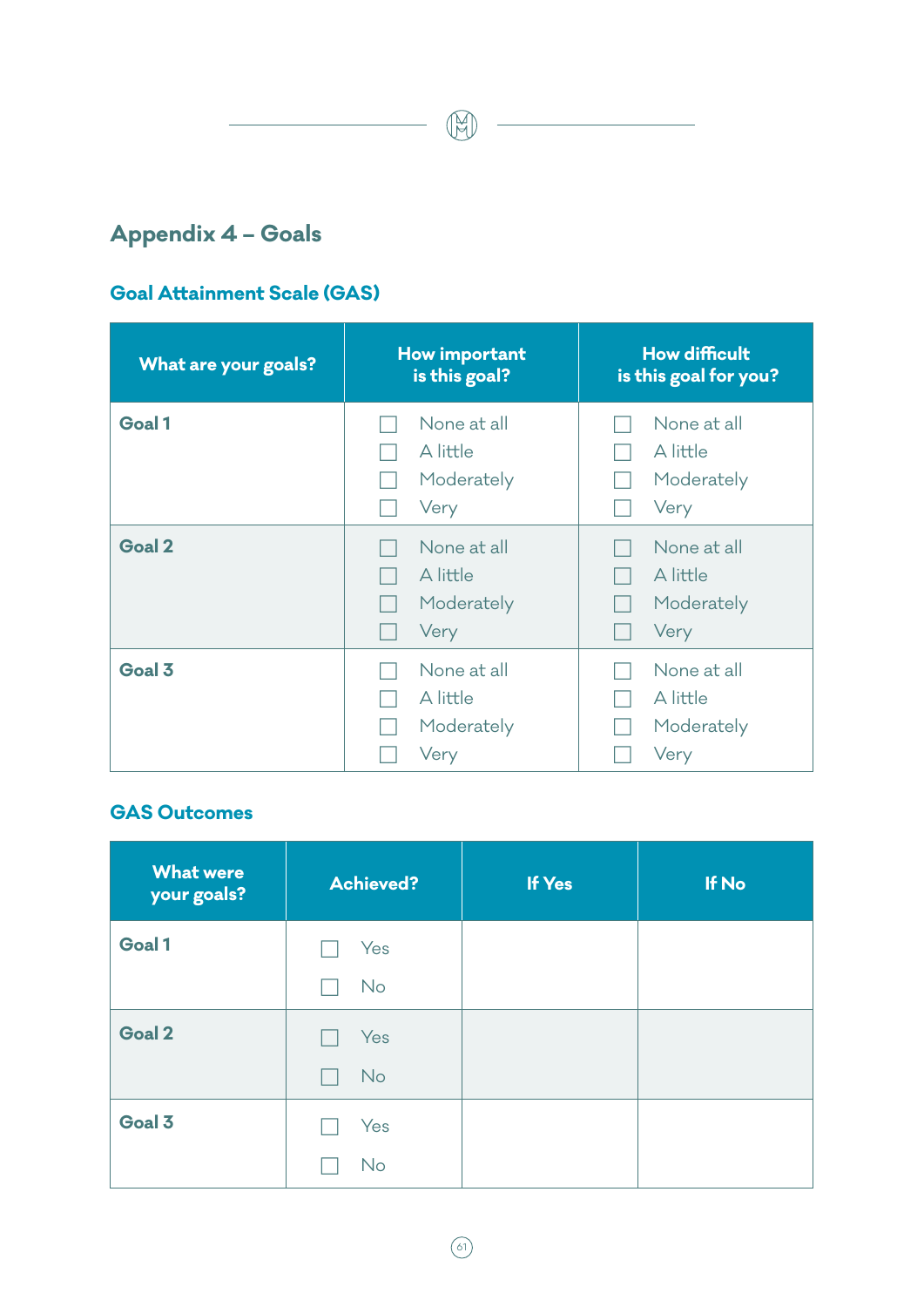### **Appendix 5 – Average length of residence in each service**

As outlined in Figure 15, of the participants who were discharged, the average length of stay between admission and discharge varied between service sites. Participants discharged from the Cliddesden Road service (n=2) had the shortest length of service use (12 months), with a range between 9–14 months. The Snowdon service had a similar length of stay (13 months); however, this site only accounted for one participant being discharged.

Of the six participants discharged from the Kelvin Grove service, the length of stay ranged from 8–50 months, with an average overall length of stay of 27.3 months. For those discharged from the York Road site (n=6), the length of stay ranged from 29–80 months, with an overall average of 48.8 months from admission to discharge date.

Participants at the Kirtling House site had the highest average length of stay within the service, at 52 months, with a range of 44–60 months. This result may, however, be skewed, as there were only two participants within this sample who had been discharged from the service.

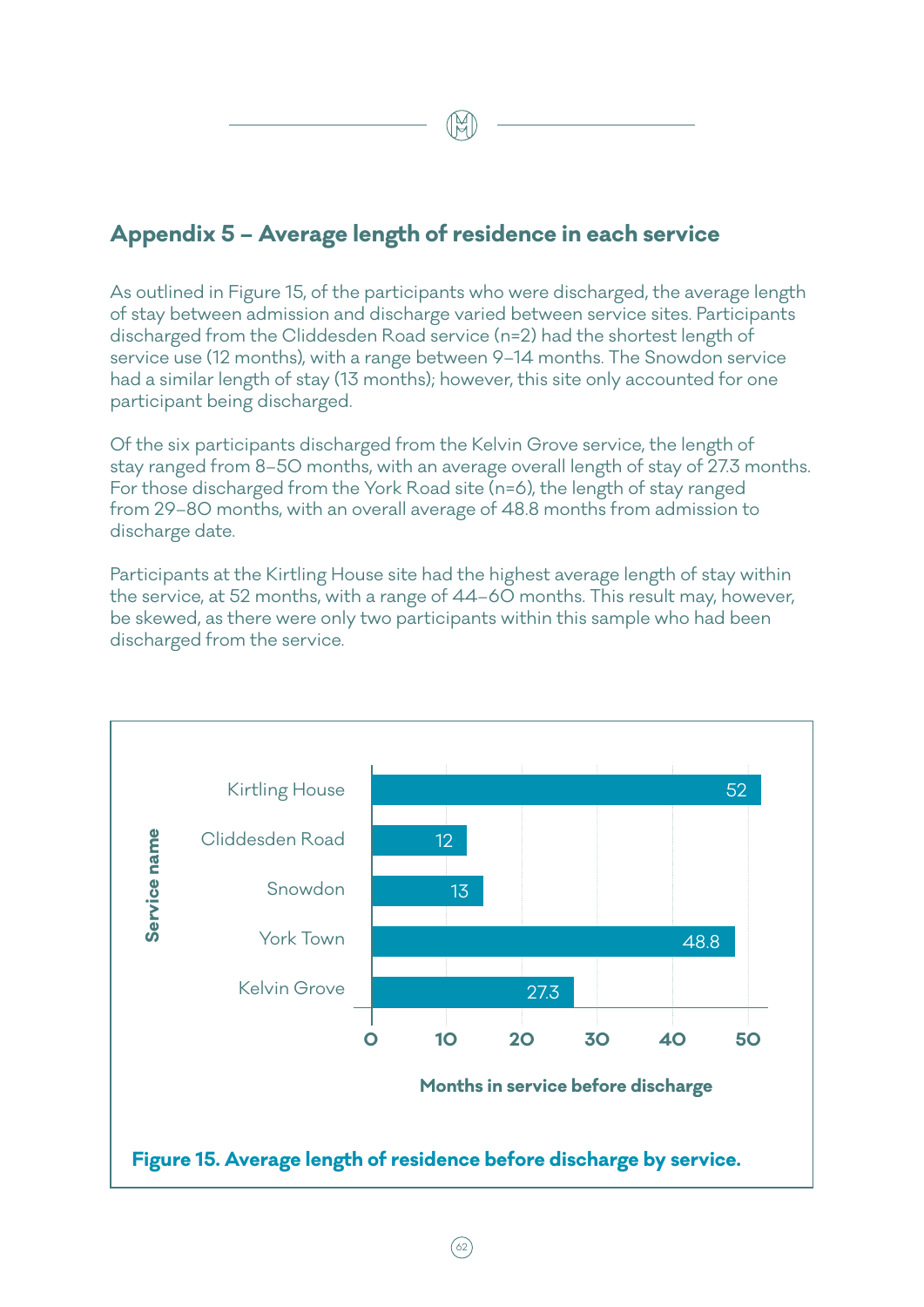### **Appendix 6 – Interview schedules**

### **Interview schedule: nine-month follow-up**

The Mental Health Foundation is independently evaluating Together's X service. We want to identify what is working well and what could be improved in the future. You may remember speaking with me/my colleague approximately nine months ago. By keeping in touch with you over time, we can assess whether the service has been helpful to you.

If you agree, I'd like to record our conversation. Everything that you tell me will be kept strictly confidential, and any information that you give me will be stored anonymously.

If you wish to stop the discussion at any point, then please feel free to do so. You can also withdraw from participating in this evaluation at any point. This will not affect the service you receive from X.

Finally, if you have any questions or concerns about this research during or after our discussion, please do let me know.

Can you tell me a bit about the support you currently receive here at X?

What types of support do you receive? How long have you been receiving this support?

Has this changed at all since our last conversation?

In what ways do you think living here at X has helped you?

What works well?

What changes have you noticed in your day-to-day life? (E.g. started a course, joined a group, developed a new interest/hobby.)

Have you learnt any new skills?

Do you choose what type of support you receive? Can you tell me about this?

What has been positive about this approach? What has been negative?

Can you tell me about your experience of using recovery vouchers?

How have you used these vouchers? Are they linked to your personal goals?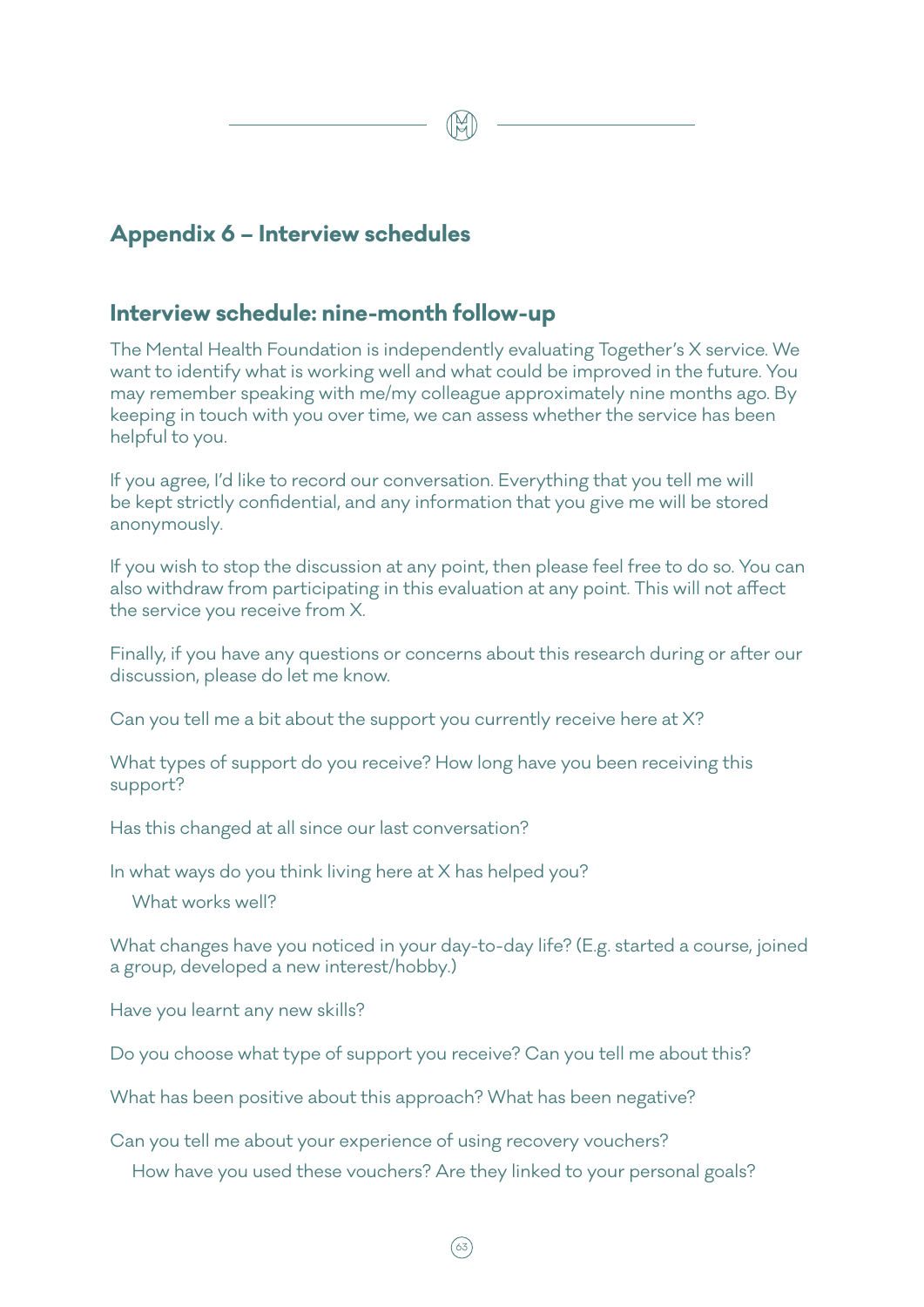What is different about this approach? Positives/negatives

Do you receive support from services outside of X? (E.g. alcohol or substance misuse, support groups, day centre.)

Do you use any facilities in the community? (E.g. leisure centre, library.)

In the past nine months, have you been hospitalised for your mental health?

How many times? For how long?

Are you currently:

Employed?

Volunteering?

In education/training?

Are you familiar with the term 'peer support'? Peer support is where other people who have experienced similar issues offer insight and understanding and can draw on their own experience to help. Have you received peer support while at X?

How has this impacted on your wellbeing?

In what ways is peer support different to other support you may have received? Can you give me an example?

Do you think you have gained any new skills as a result of peer support? Can you give me an example?

How are others involved in the support you receive (family, friends, carers, etc.)?

Has this changed since you started receiving support from X?

Do you feel there are any areas of the service that could be improved?

Is there anything you would change about X? Could you give me an example?

We would like you to revisit the goals you set yourself when you spoke with us nine months ago. We can remind you of these if you have forgotten them.

[Administer GAS Outcomes]

Again, we would like you to identify three goals that you would like to achieve in the next nine months. Once you have identified each goal, please rate the importance of achieving this goal to you by using the scale below.

 $(64)$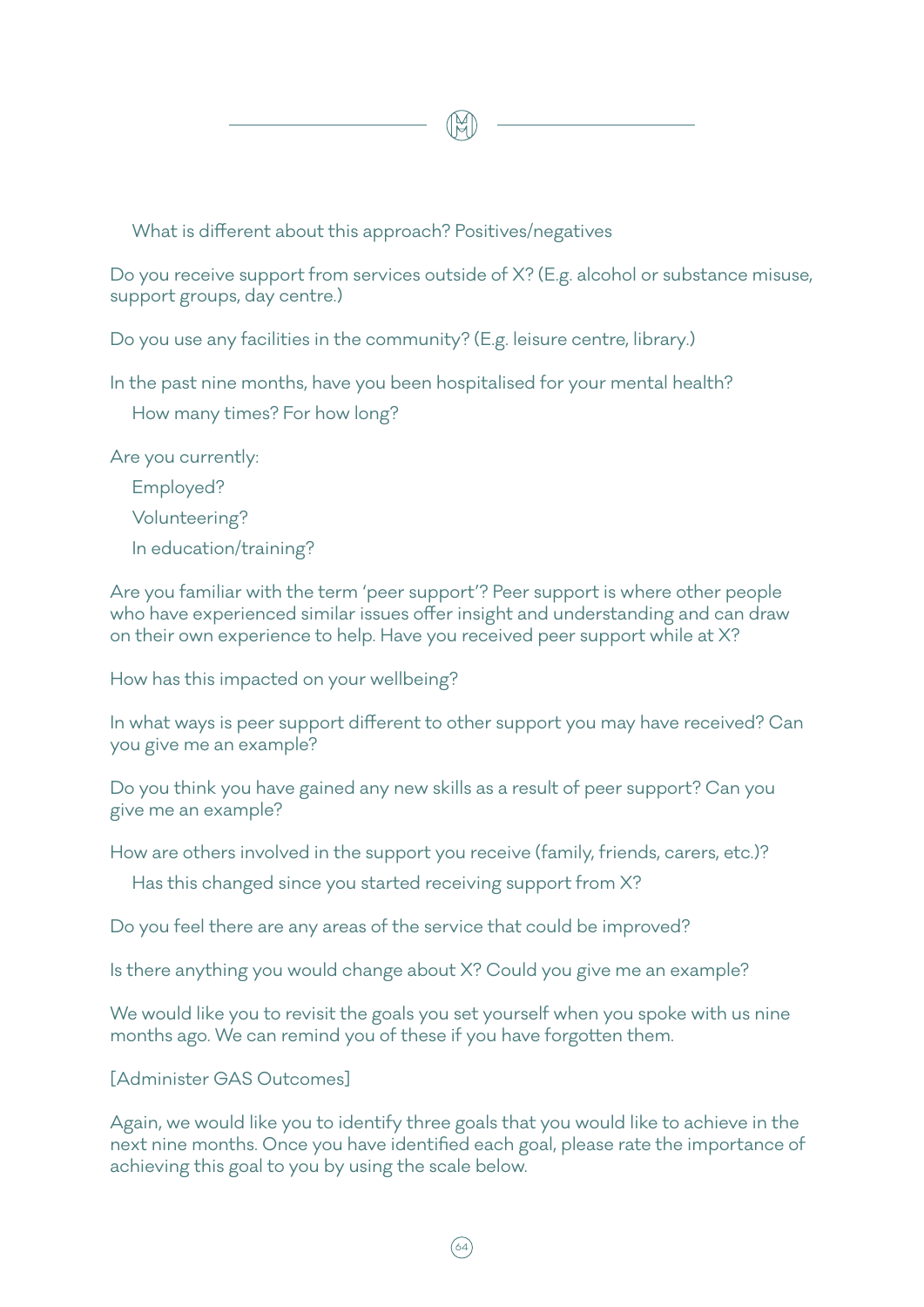We will ask you to return to these goals in nine months' time to reflect on your progress.

[Administer GAS]

We probably haven't been able to cover every aspect of your experience of being a resident at X in this interview. Is there anything you'd like to add?

Is there anything that you would like to ask? Thank you for taking part in this interview.

### **Interview schedule: 18-month follow-up**

The Mental Health Foundation is independently evaluating Together's [name of service] service. We want to identify what is working well and what could be improved in the future. You may remember speaking with me or my colleague approximately nine months ago. By keeping in touch with you over time, we can assess whether the service has been helpful to you.

If you agree, I'd like to record our conversation to ensure accuracy of reporting. Everything that you tell me will be kept strictly confidential, and any information that you give me will be stored anonymously with no names or identities revealed.

If you wish to stop the discussion at any point, then please feel free to do so. You can also withdraw from participating in this evaluation at any point. This will not affect the service you receive from [name of service].

Finally, if you have any questions or concerns about this research during or after our discussion, please do let me know. Your feedback is really important to us.

### **If the resident has moved out of [name of service]:**

Can you tell me about the process of moving on from [name of service]?

How was this planned?

 $(65$ 

How did you decide what would be suitable move-on accommodation?

What factors did you consider?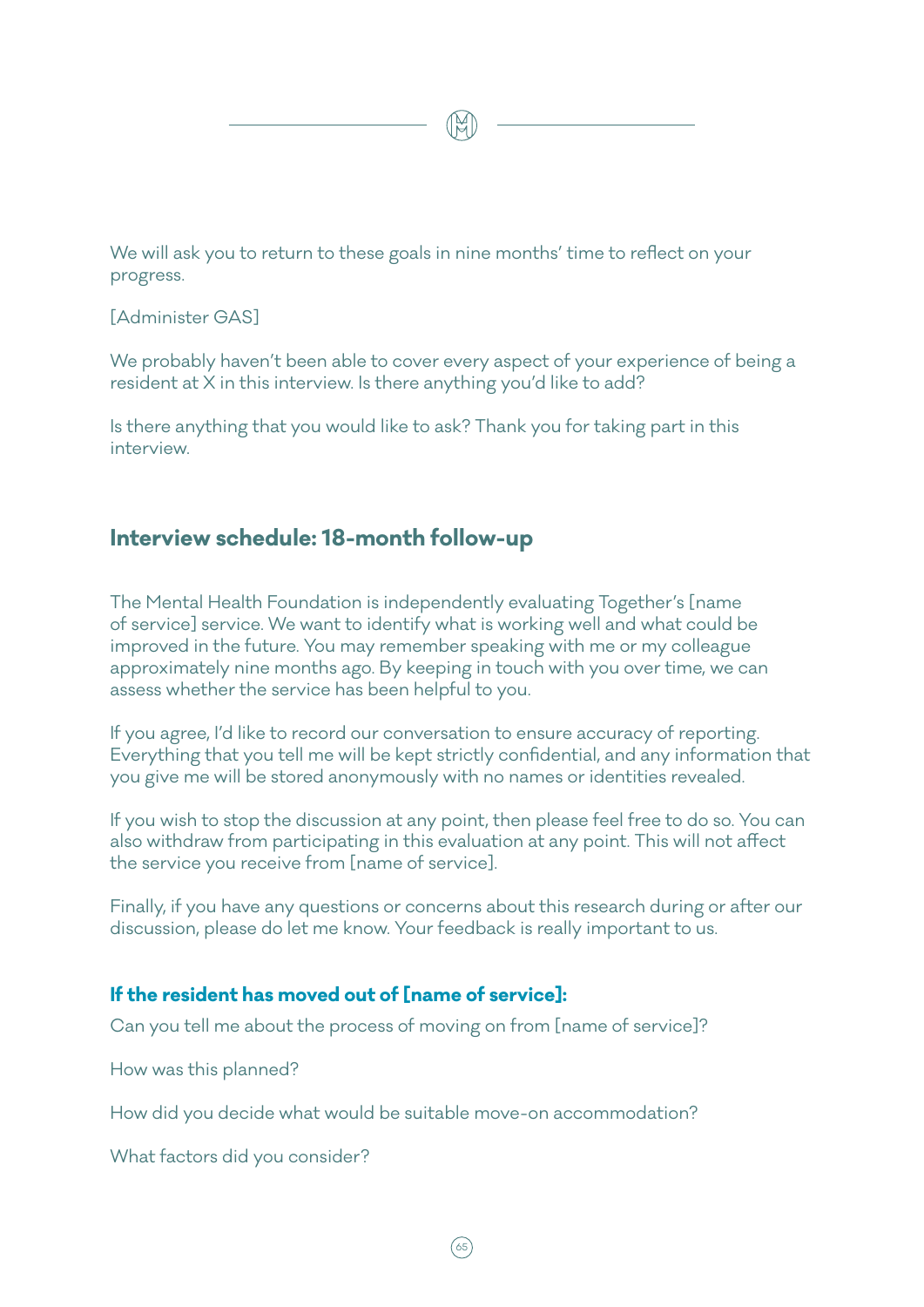

Were you supported with this process?

Did you have any worries/concerns? How was this managed?

### **All residents:**

Can you tell me about your experience of living at [name of service]?

What do you think of the support? Has the type of support you receive changed at all since our last conversation?

Do you choose what type of support you receive? Can you tell me about this? (Positives/negatives.)

What do you think of the accommodation/environment?

How would you describe your relationship with staff?

How would you describe your relationship with other residents?

Has living at [name of service] had an impact on your life?

What works well?

How has it affected your wellbeing? (Developing coping strategies, self-management of medication, etc.)

Since living at [name of service], what changes have you noticed personally in your day-to-day life? (E.g. started volunteering, extended your social network, developed an interest or hobby, etc.)

Have you learnt any new skills? Can you give me an example?

Has living at [name of service] impacted on your future plans and ambitions? (E.g. independent living, employment, etc.)

Are you currently:

Employed?

Volunteering?

In education/training?

Has the support you have received impacted on your personal goals? How has it done this?

 $(66)$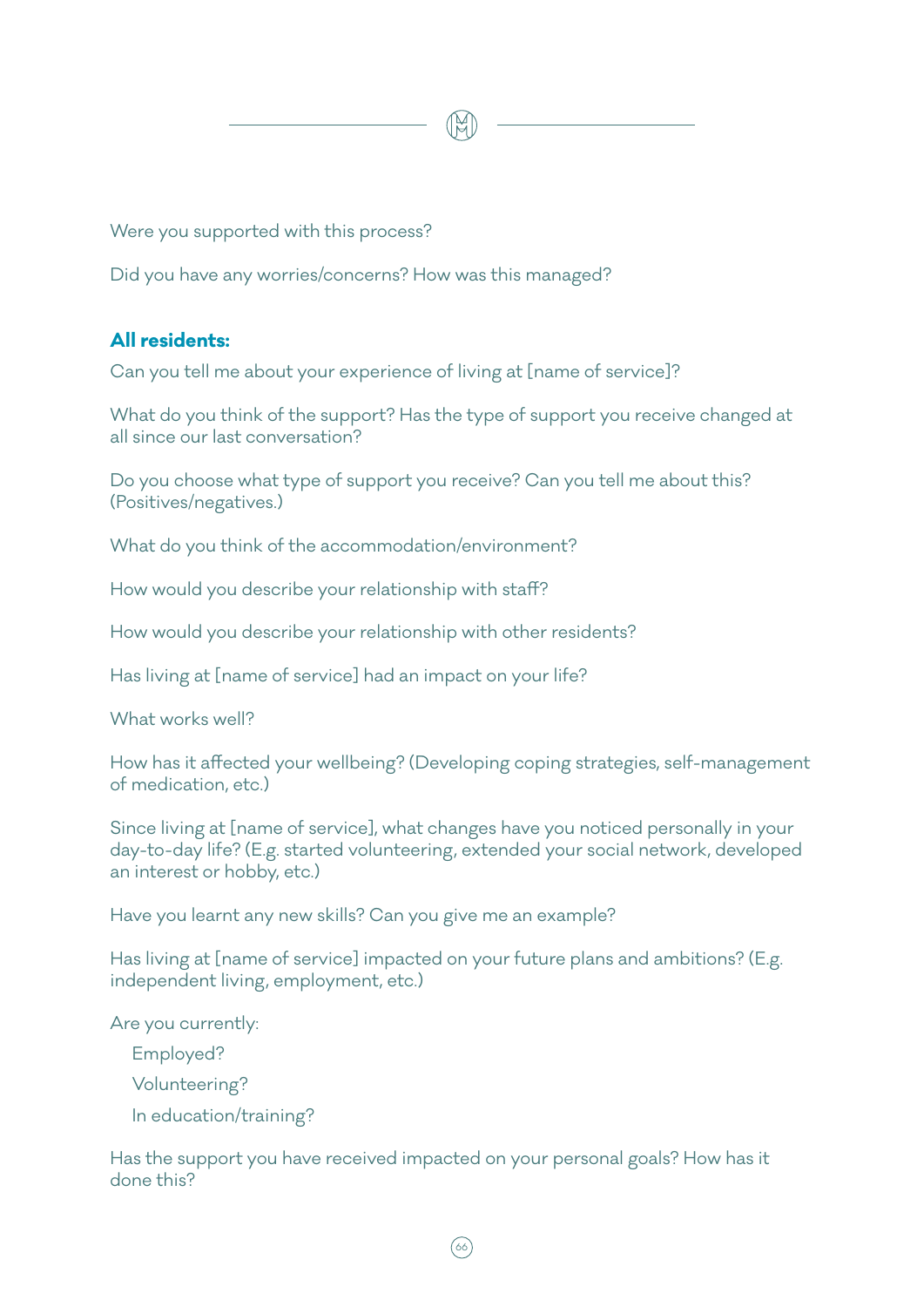We would like you to revisit the goals you set yourself when you spoke with us nine months ago. We can remind you of these if you have forgotten them.

[Administer GAS Outcomes]

Do you receive support from services outside of [name of service]? (E.g. resource centre drop-in, alcohol or substance misuse, etc.)

Do you use any facilities in the community? (E.g. leisure centre, library, etc.)

In the past nine months, have you been hospitalised for your mental health?

Are you familiar with the term 'peer support'? Peer support is where other people who have experienced similar issues offer insight and understanding and can use their own experience to help you. Have you received peer support while at [name of service]?

How has this impacted on your wellbeing?

In what ways is peer support different to other support you may have received? Can you give me an example?

Do you think you have gained any new skills as a result of peer support? Can you give me an example?

How are others involved in the support you receive (family, friends, carers, etc.)?

Has this changed since you started receiving support from [name of service]?

How has the support you have received from [name of service] compared to other support you have received for your wellbeing?

Is there anything you would change about [name of service]? Can you give me an example?

What would you improve about the service?

We probably haven't been able to cover every aspect of your experience of being a resident at [name of service] in this interview. Is there anything you'd like to add?

Finally, is there anything that you would like to ask?

Thank you for taking part in this interview.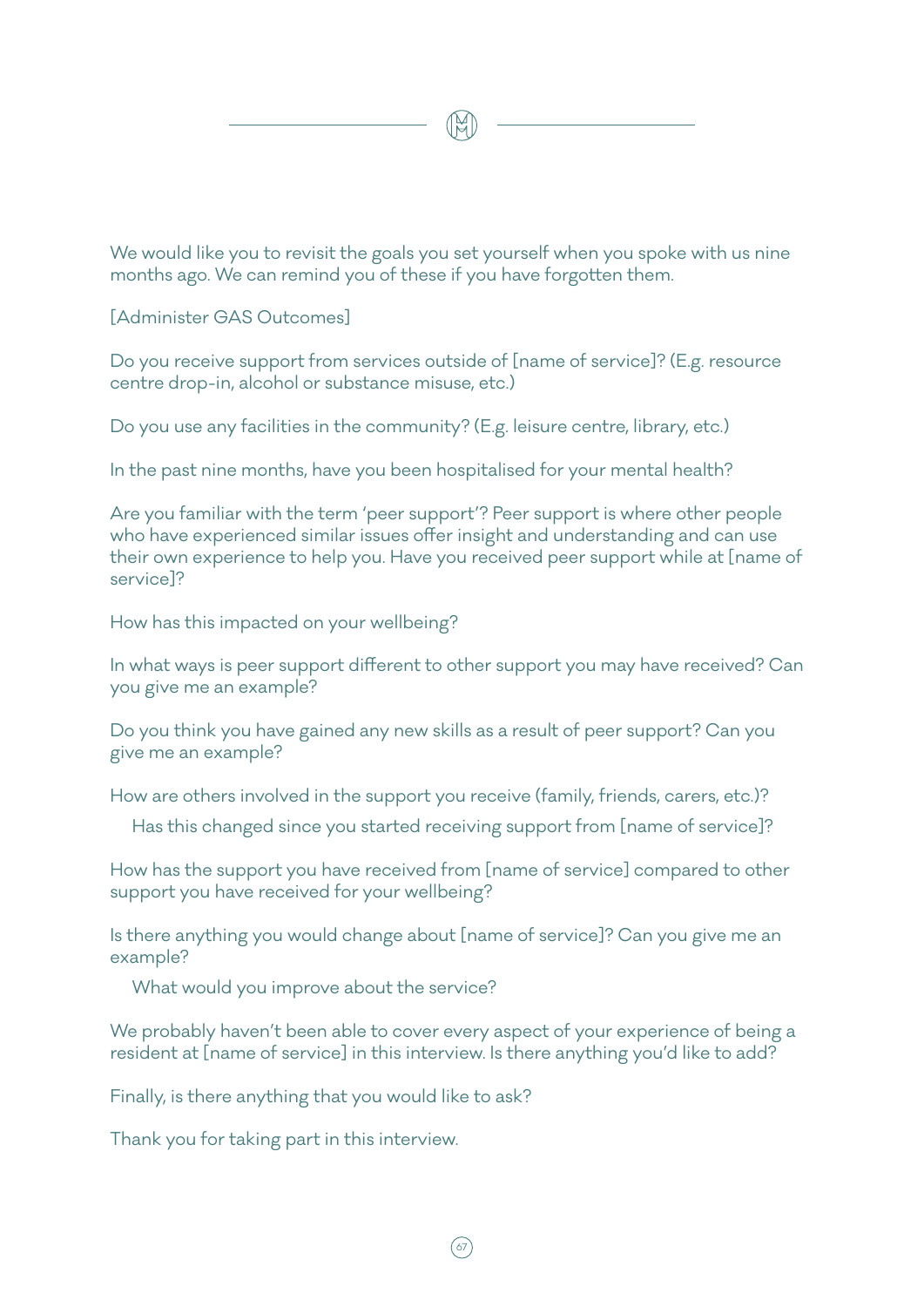## **Appendix 7 – Together cost breakdowns for Kelvin Grove and York Road**

 $\begin{picture}(120,140) \put(0,0){\line(1,0){10}} \put(15,0){\line(1,0){10}} \put(15,0){\line(1,0){10}} \put(15,0){\line(1,0){10}} \put(15,0){\line(1,0){10}} \put(15,0){\line(1,0){10}} \put(15,0){\line(1,0){10}} \put(15,0){\line(1,0){10}} \put(15,0){\line(1,0){10}} \put(15,0){\line(1,0){10}} \put(15,0){\line(1,0){10}} \put(15,0){\line$ 

## **Table 13. Budget breakdown per week for Kelvin Grove service between 2013 and 2015**

|                                                             | 2013/2014 | 2014/2015 | <b>Description</b>                                                                                             |
|-------------------------------------------------------------|-----------|-----------|----------------------------------------------------------------------------------------------------------------|
| <b>Staff costs</b>                                          | £477.04   | £392.60   | Includes on-costs and ODM<br>allocation                                                                        |
| <b>Property costs</b>                                       | £42.14    | £49.72    | Includes building maintenance<br>and insurance                                                                 |
| <b>Service user</b><br>welfare expenses                     | £43.43    | £58.50    | Includes catering costs                                                                                        |
| <b>Service charges</b>                                      | £54.62    | £59.78    | Service contracts, repairs<br>and renewals, utilities, rates,<br>cleaning materials, and garden<br>maintenance |
| <b>Staff learning</b><br>and development                    | £15.64    | £12.22    | Includes in-house and externally<br>provided courses                                                           |
| <b>Office expenses</b>                                      | £17.98    | £16.92    | Includes telephone, postage,<br>stationery, and IT                                                             |
| <b>Voids/bad debts</b>                                      | £2.69     | £20.00    | Voids and bad debts at 14%<br>and 3% respectively                                                              |
| <b>Management</b><br>charges                                | £77.16    | £71.47    | HR Department, Finance<br>Department, and Senior<br>Management Team                                            |
| <b>Total gross</b><br>weekly unit cost<br>(per participant) | £730.69   | £681.22   |                                                                                                                |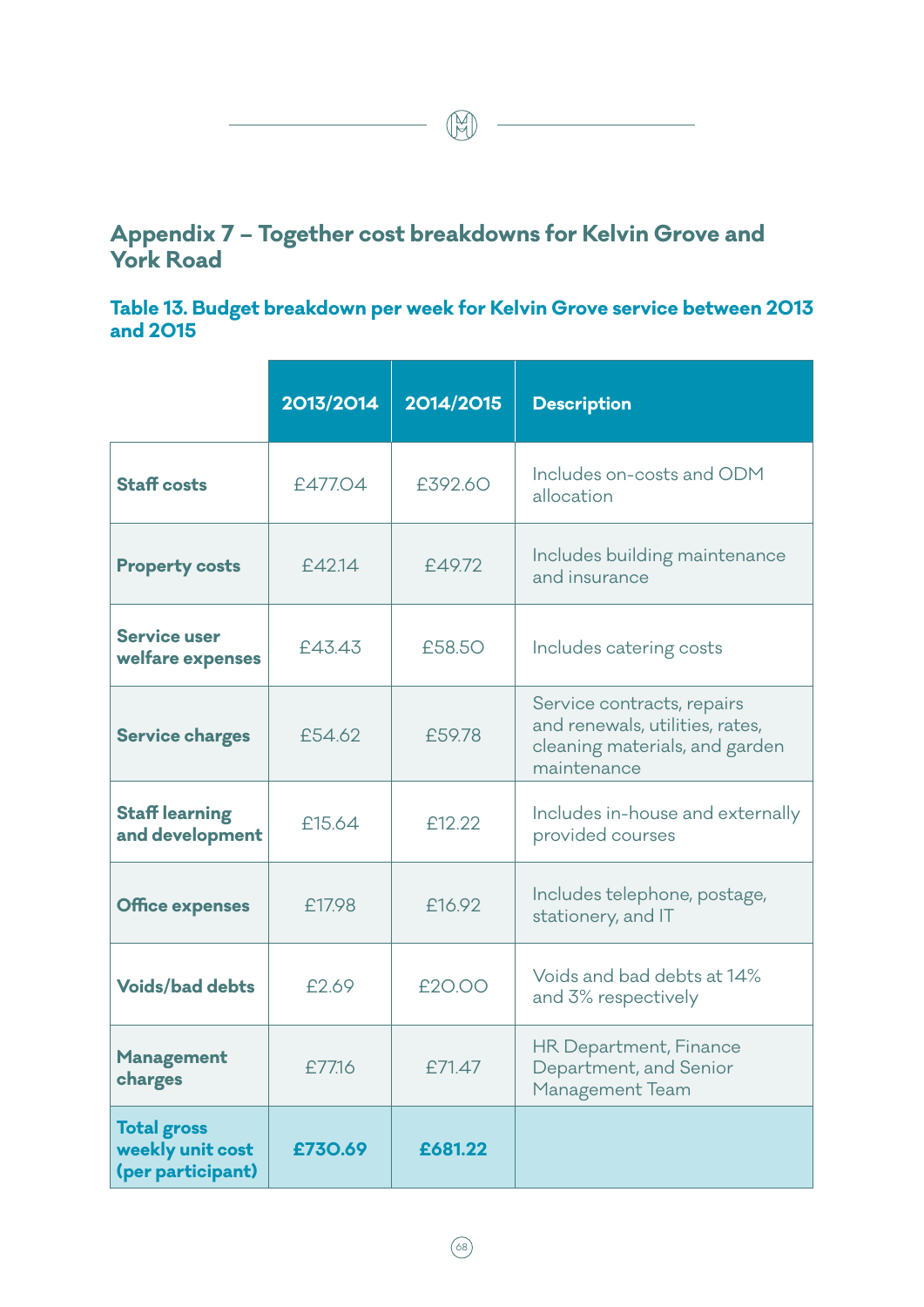## **Table 14. Budget breakdown per week for York Road service between 2013 and 2015**

 $\begin{picture}(20,10) \put(0,0){\line(1,0){10}} \put(15,0){\line(1,0){10}} \put(15,0){\line(1,0){10}} \put(15,0){\line(1,0){10}} \put(15,0){\line(1,0){10}} \put(15,0){\line(1,0){10}} \put(15,0){\line(1,0){10}} \put(15,0){\line(1,0){10}} \put(15,0){\line(1,0){10}} \put(15,0){\line(1,0){10}} \put(15,0){\line(1,0){10}} \put(15,0){\line(1$ 

|                                                             | 2013/2014 | 2014/2015 | <b>Description (similar to table</b><br>on previous page)                                                      |
|-------------------------------------------------------------|-----------|-----------|----------------------------------------------------------------------------------------------------------------|
| <b>Staff costs</b>                                          | £525.54   | £508.22   | Includes on-costs and ODM<br>allocation                                                                        |
| <b>Property costs</b>                                       | £88.56    | £89.06    | Includes building maintenance<br>and insurance                                                                 |
| <b>Service user</b><br>welfare expenses                     | £27.02    | £34.65    | Includes catering costs                                                                                        |
| <b>Service charges</b>                                      | £45.29    | £66.57    | Service contracts, repairs<br>and renewals, utilities, rates,<br>cleaning materials, and garden<br>maintenance |
| <b>Staff learning</b><br>and development                    | £20.74    | £20.26    | Includes in-house and externally<br>provided courses                                                           |
| <b>Office expenses</b>                                      | £38.06    | £28.81    | Includes telephone, postage,<br>stationery, and IT                                                             |
| <b>Voids/bad debts</b>                                      | £71.62    | £229.31   | Voids and bad debts at 14%<br>and 3% respectively                                                              |
| Management<br>charges                                       | £89.66    | £89.71    | HR Department, Finance<br>Department, and Senior<br>Management Team                                            |
| <b>Total gross</b><br>weekly unit cost<br>(per participant) | £906.50   | £1,066.59 |                                                                                                                |

 $(69)$